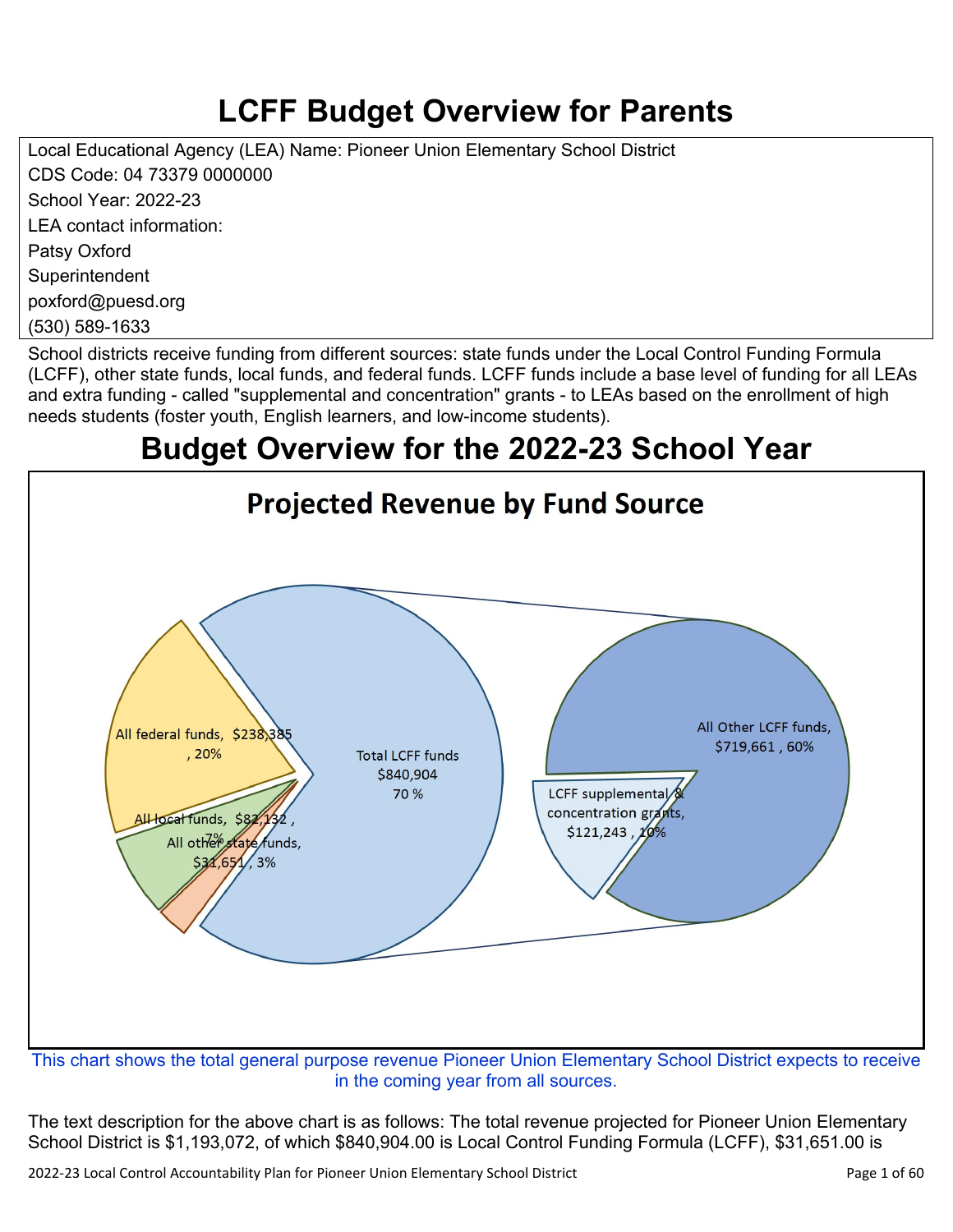other state funds, \$82,132.00 is local funds, and \$238,385.00 is federal funds. Of the \$840,904.00 in LCFF Funds, \$121,243.00 is generated based on the enrollment of high needs students (foster youth, English learner, and low-income students).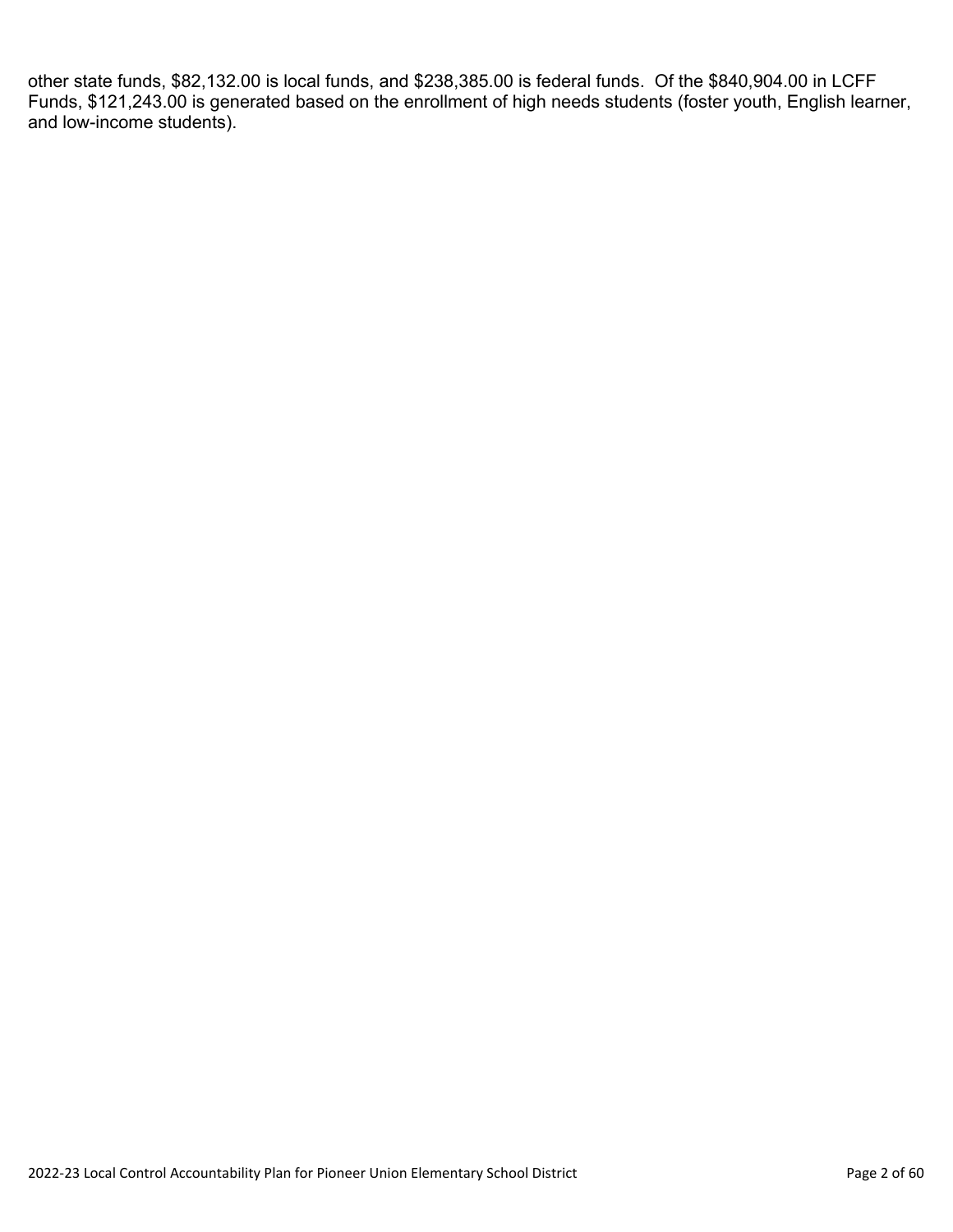## **LCFF Budget Overview for Parents**

The LCFF gives school districts more flexibility in deciding how to use state funds. In exchange, school districts must work with parents, educators, students, and the community to develop a Local Control and Accountability Plan (LCAP) that shows how they will use these funds to serve students.



This chart provides a quick summary of how much Pioneer Union Elementary School District plans to spend for 2022-23. It shows how much of the total is tied to planned actions and services in the LCAP.

The text description of the above chart is as follows: Pioneer Union Elementary School District plans to spend \$1,266,436.00 for the 2022-23 school year. Of that amount, \$\$325,378.00 is tied to actions/services in the LCAP and \$941,058 is not included in the LCAP. The budgeted expenditures that are not included in the LCAP will be used for the following:

In addition to those expenditures included in the LCAP, expenditures in the General Fund also include administrative and clerical salaries and benefits, maintenance and transportation costs, utilities and facility costs, and the costs associated with providing Special Education services.

## **Increased or Improved Services for High Needs Students in the LCAP for the 2022-23 School Year**

In 2022-23, Pioneer Union Elementary School District is projecting it will receive \$121,243.00 based on the enrollment of foster youth, English learner, and low-income students. Pioneer Union Elementary School District must describe how it intends to increase or improve services for high needs students in the LCAP. Pioneer Union Elementary School District plans to spend \$\$148,043.00 towards meeting this requirement, as described in the LCAP.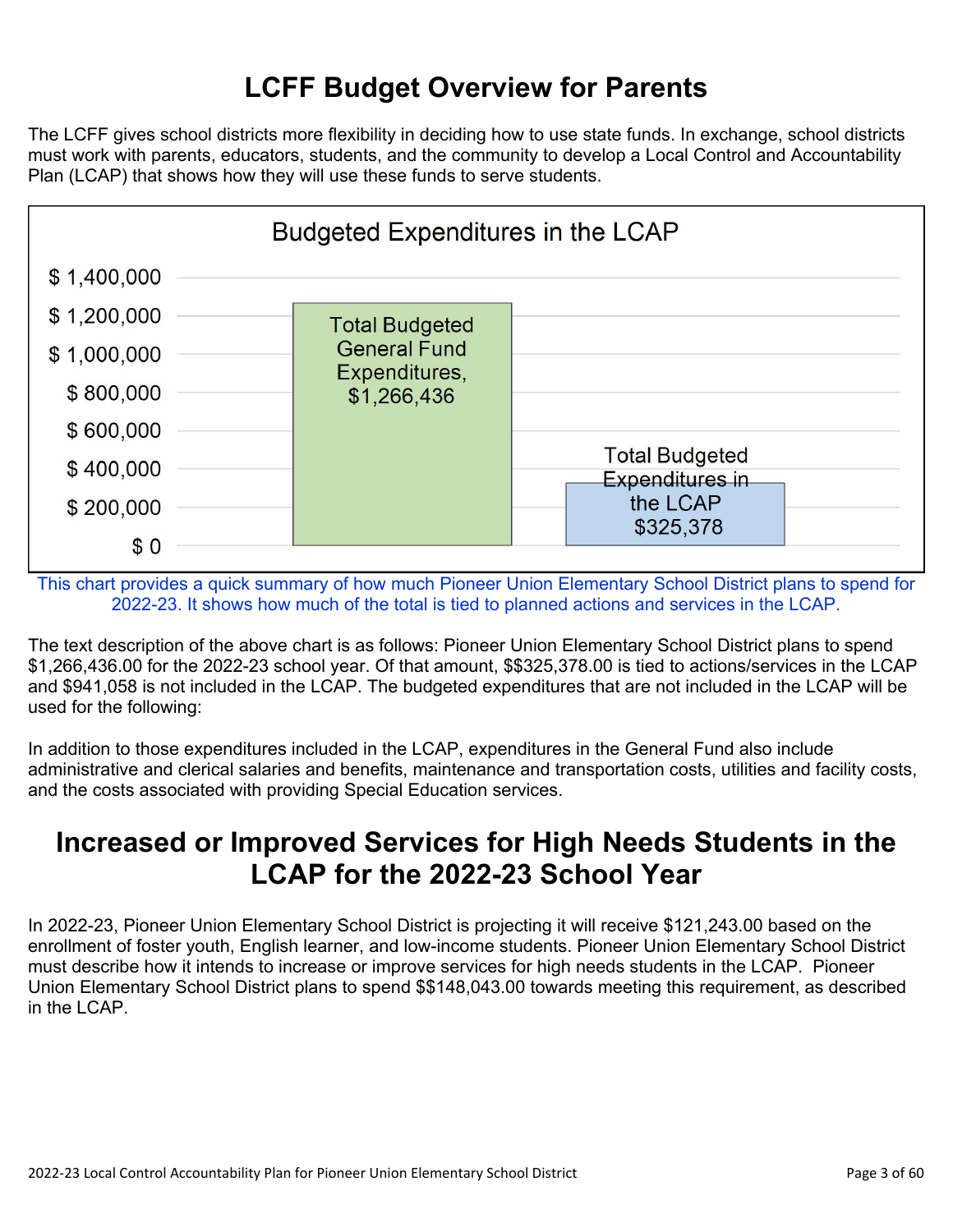## **LCFF Budget Overview for Parents**

# **Update on Increased or Improved Services for High Needs Students in 2021-22**



This chart compares what Pioneer Union Elementary School District budgeted last year in the LCAP for actions and services that contribute to increasing or improving services for high needs students with what Pioneer Union Elementary School District estimates it has spent on actions and services that contribute to increasing or improving services for high needs students in the current year.

The text description of the above chart is as follows: In 2021-22, Pioneer Union Elementary School District's LCAP budgeted \$163,444.00 for planned actions to increase or improve services for high needs students. Pioneer Union Elementary School District actually spent \$194,412.00 for actions to increase or improve services for high needs students in 2021-22.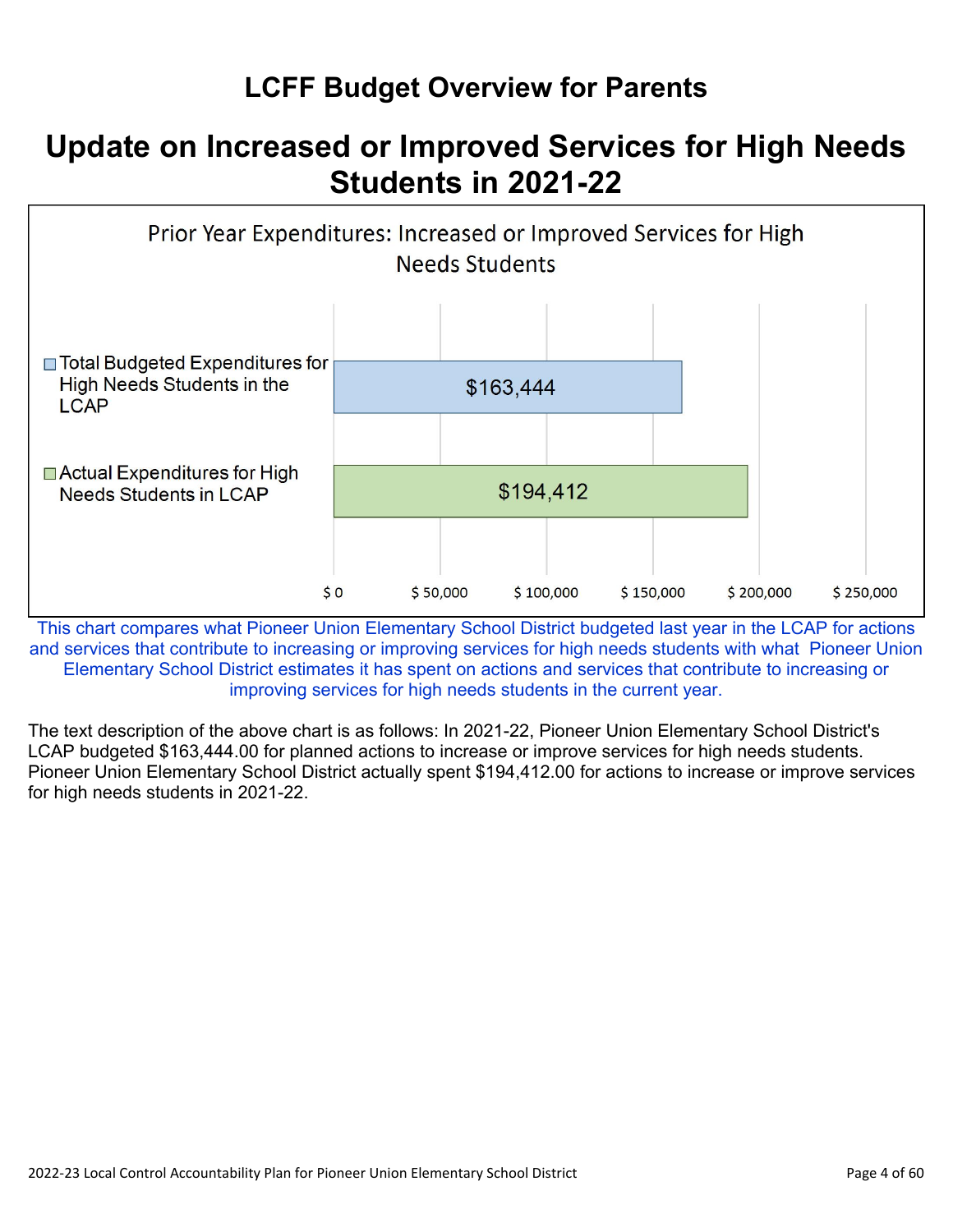# **Supplement to the Annual Update to the 2021–22 Local Control and Accountability Plan**

| Local Educational Agency (LEA) Name             | <b>Contact Name and Title</b> | <b>Email and Phone</b>           |
|-------------------------------------------------|-------------------------------|----------------------------------|
| <b>Pioneer Union Elementary School District</b> | Patsy Oxford, Superintendent  | poxford@puesd.org<br> 5305891633 |

California's 2021–22 Budget Act, the federal American Rescue Plan Act of 2021, and other state and federal relief acts have provided local educational agencies (LEAs) with a significant increase in funding to support students, teachers, staff, and their communities in recovering from the COVID-19 pandemic and to address the impacts of distance learning on students. The following is a one-time mid-year report to the local governing board or body and educational partners related to engagement on, and implementation of, these Acts.

A description of how and when the LEA engaged, or plans to engage, its educational partners on the use of funds provided through the Budget Act of 2021 that were not included in the 2020–21 Local Control and Accountability Plan (LCAP).

Pioneer Union Elementary School District meaningfully engages stakeholders for all plans required by the state and federal government.

The district asked for stakeholder feedback for ESSEER III, Educator Effectiveness block Grant, Expanded Learning Opportunities Program, LCAP updates, additional concentration grant funding and more.

PUESD held parent advisory meetings as well as staff meetings on 10/4/2021 and 2/7/22. At each of these meetings the LCAP was on the agenda for updates and feedback on all required state and federal plans.

Staff continues to address LCAP goals and and actions at weekly Professional Learning Community work sessions.

School Board financial updates are reported at each meeting to discuss the above plans and progress toward meeting goals. School board input and approval was sought on the following public meeting dates: 8/11/21, 9/8/21, 10/13/21, 11/10/21, 12/8/21, 1/12/22, and 2/9/22.

A description of how the LEA used, or plans to use, the additional concentration grant add-on funding it received to increase the number of staff who provide direct services to students on school campuses with an enrollment of students who are low-income, English learners, and/or foster youth that is greater than 55 percent.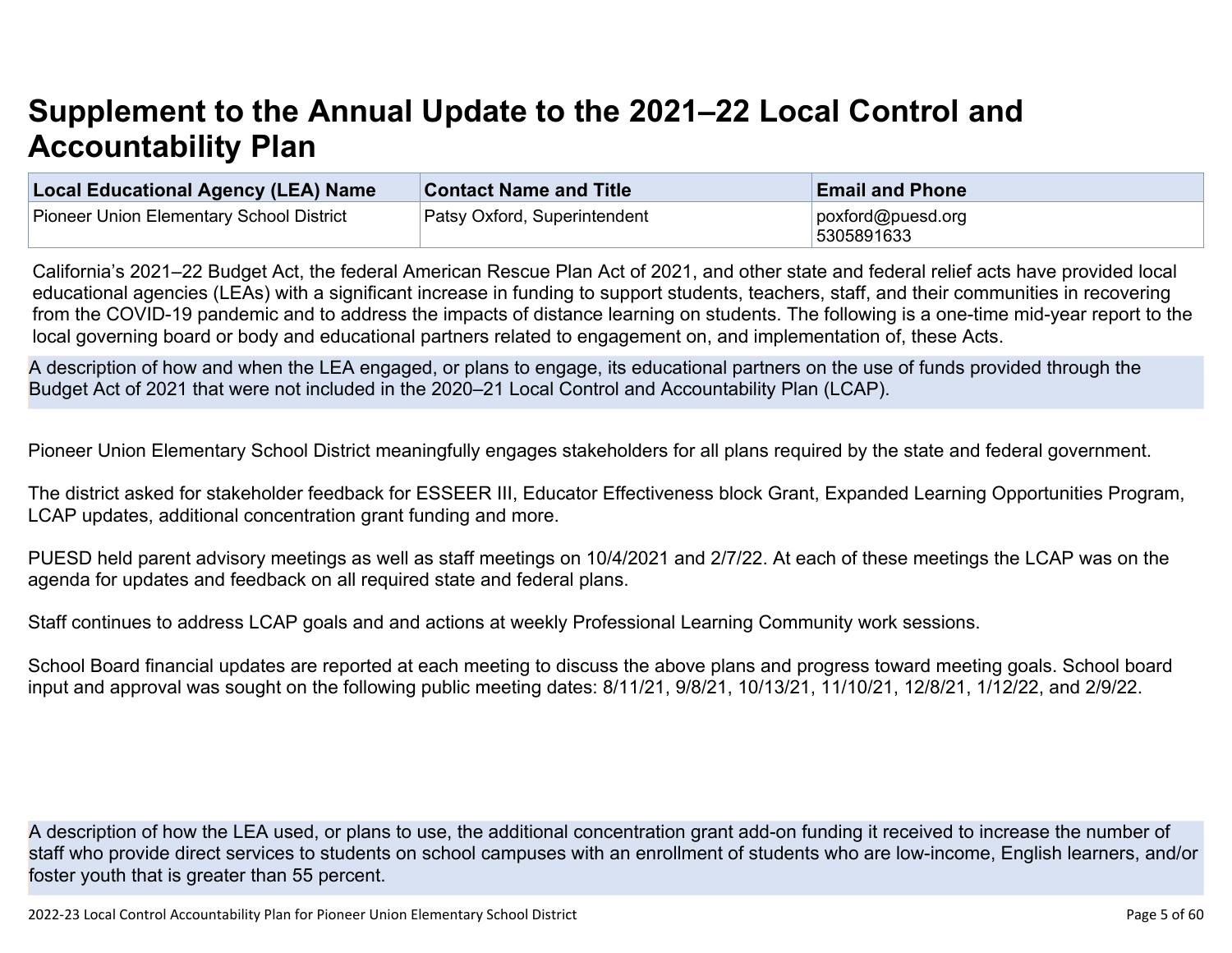Pioneer Union Elementary School District received additional funds during the 21/22 school year. These funds were specifically used to provide direct services to student and to keep the school open for in-person instruction for these students during the COVID-19 pandemic.

PUESD has three grades in a classroom. Additional funds are being used for teaching staff to lower class size as well as support staff to increase academic supports to students in the classroom.

A description of how and when the LEA engaged its educational partners on the use of one-time federal funds received that are intended to support recovery from the COVID-19 pandemic and the impacts of distance learning on pupils.

Pioneer Union Elementary School District has implemented multiple strategies for student, families, community members, classified and certificated staff as well as the governing board to provide input in developing the LCP,LCAP, SPSA, ELO and this ESSER III plan. Even in the midst of the global Pandemic and school closures due to COVID 19, PUESD has made robust efforts to solicit input from all stakeholder groups. Here are the dates that various stakeholders have met either in person, or via zoom beginning with reopening committee meetings and continuing over the course of the academic year 2021-2022 as well as surveys that have taken place to solicit input:

- Multiple Online Surveys: Spring / Summer 2021
- Back to School Night: Fall 2021
- Parent Advisory Meetings: Spring / Fall 2021
- Board Meeting: Spring / Fall 2021

Pioneer Union Elementary School District provided multiple opportunities for the public to provide input at our Board Meetings, specifically at our June, August, September, and October Board meetings.

After reviewing all of the community input, the following are the top priorities that align with the ESSER funding Categories:

- Activities to address the unique needs of low-income children or students, children with disabilities, English learners, racial and ethnic minorities, students experiencing homelessness, and foster care youth
- Planning for, coordinating and implementing activities during long-term closures
- Purchasing educational technology (including hardware, software, and connectivity) for students, including low-income students and children with disabilities, which may include assistive technology or adaptive equipment.
- Providing mental health services and supports, including through the implementation of evidence-based full-service community schools.

Providing information and assistance to parents and families on how they can effectively support students, including in a distance learning environment. Tracking student attendance and improving student engagement in distance education.

- School facility repairs and improvements to reduce risk of virus transmission and to support student health needs.
- Other activities that are necessary to maintain operations and continuity of services and continuing to employ existing staff

2022-23 Local Control Accountability Plan for Pioneer Union Elementary School District **Page 6 of 60** and the state of 60 and the state of 60 and the state of 60 and the Page 6 of 60 and the Page 6 of 60 and the Page 6 of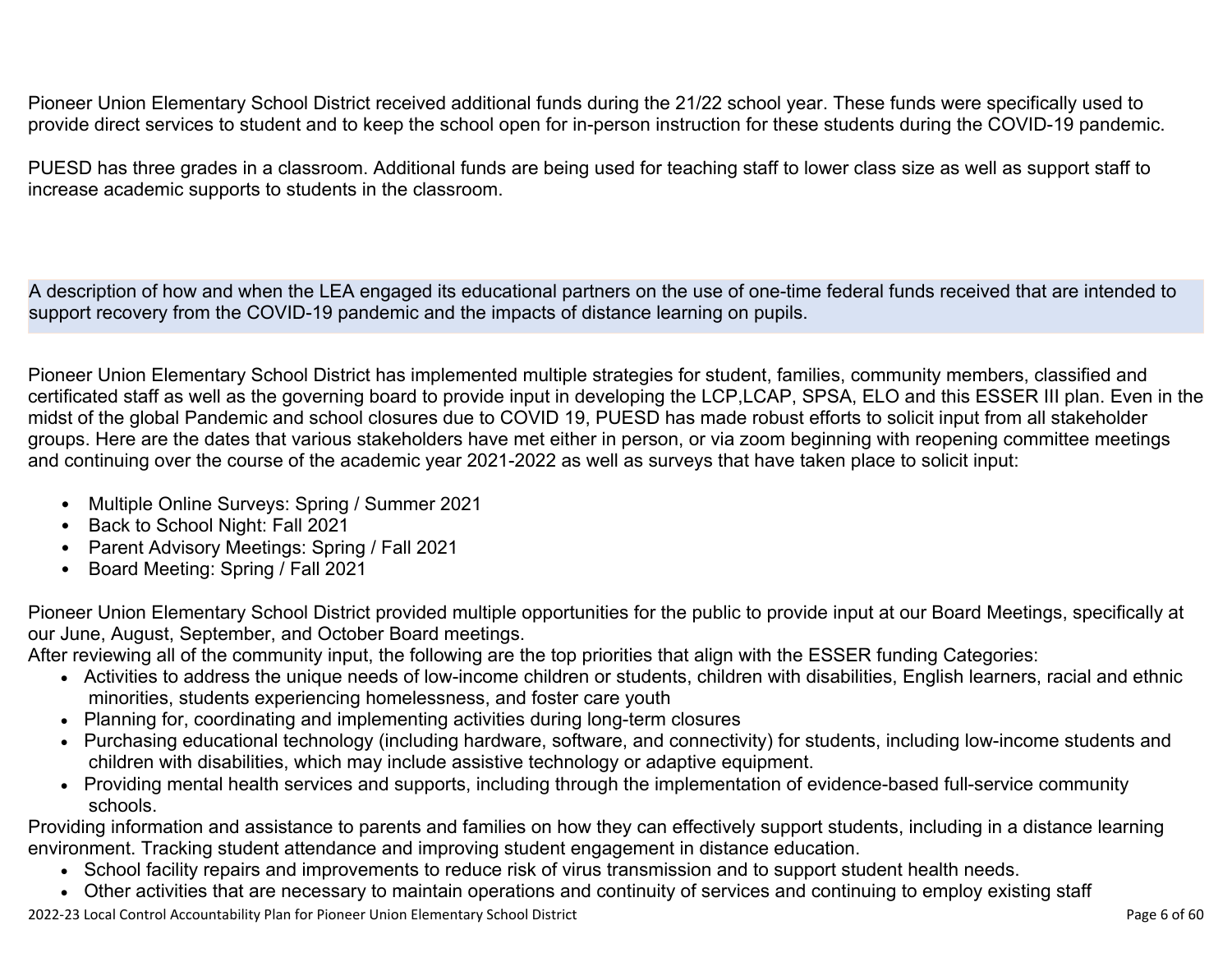A description of how the LEA is implementing the federal American Rescue Plan Act and federal Elementary and Secondary School Emergency Relief expenditure plan, and the successes and challenges experienced during implementation.

The district is implementing the ESSER III plan that was adopted by our school board. We have purchased a new van to insure students have transportation to and from school. Currently our vans are full everyday and we have a waiting list of students once we have an opening. We monitor student participation in the program so the students who need the services most receive them. We were also able to support our Summer School program with paraprofessionals there every day helping students.

Paraprofessional have continued to work during the school year since every classroom has three grades. We feel it is essential to have paraprofessionals in classrooms to support leveled instruction. We also extended learning time with credentialed teachers during the after school program three days per week. We also have established a "data team" which is a collaboration with credentialed teachers and support staff to have weekly progress monitoring. Students have a "data chat" and set learning goals that are reflected upon monthly. To support our data team we have purchased iReady, ESGI, Rocket Math and Read Naturally. These programs offer students and staff a snapshot as to the progress the student is achieving. We also upgraded our Student Data System to Aeries that uses a parent friendly portal to look at student work completion and grades. All students have received a chrome book and hotspot to use at home for homework and independent study as needed. On the weekly minimum day teaching staff participates in a Profession Learning Community meeting. This time is used to participate in trainings, look at data and develop strategies that support student learning.

PUESD was also able to offer counseling to students and staff weekly at the school site.

We have been very fortunate to have a sufficient number of staff to implement our ESSER III actions and expenditures. The only challenge we have experienced is the effects of Covid 19 on staff/student absences. Also due to the North Complex fire burning down our school our numbers are very low and we are not operating in our community. Our parents are very supportive and everyone is doing the best they can.

A description of how the LEA is using its fiscal resources received for the 2021–22 school year in a manner that is consistent with the applicable plans and is aligned with the LEA's 2021–22 LCAP and Annual Update.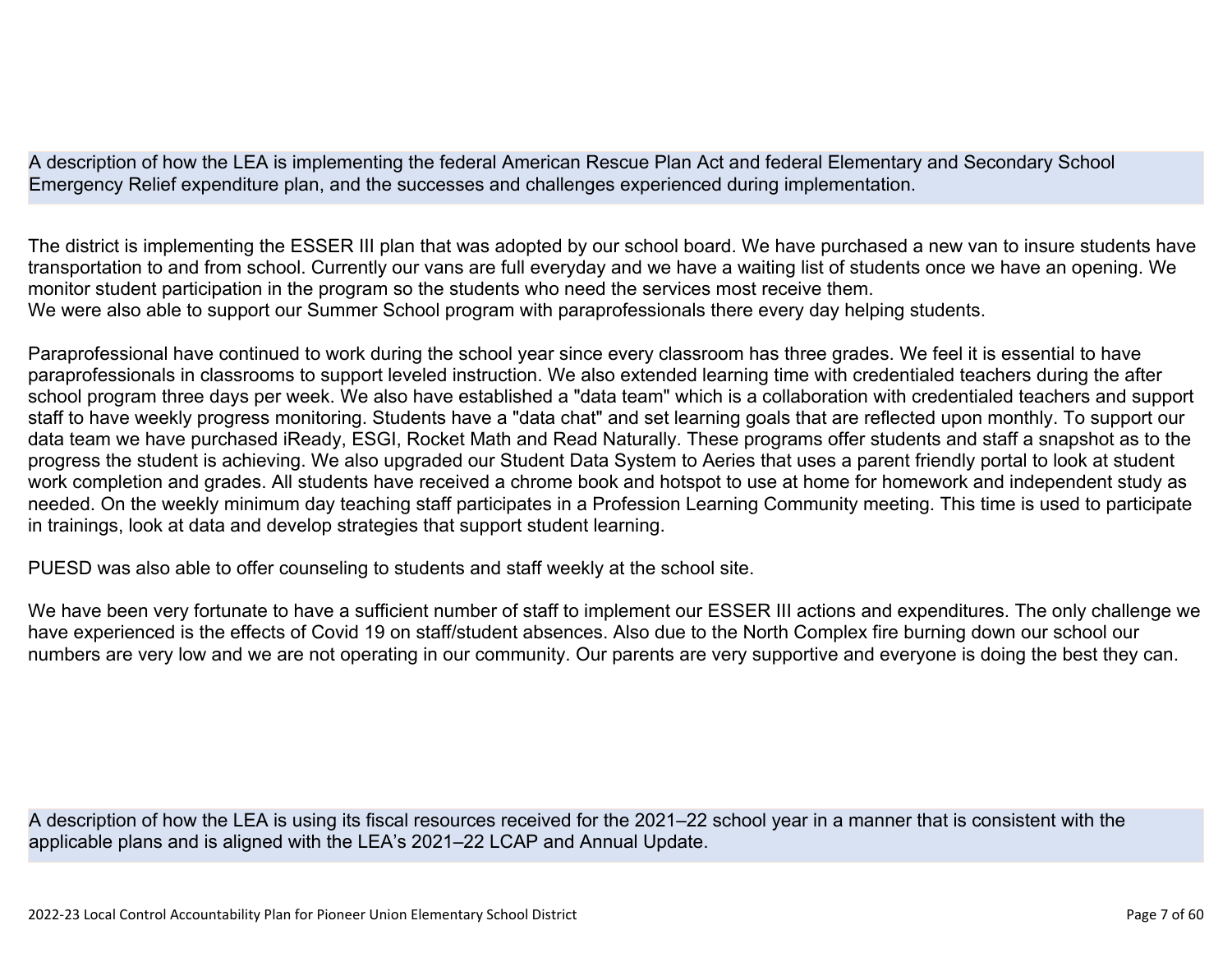#### Safe Return to In-Person Instruction and Continuity of Services Plan

Pioneer Union Elementary School District implemented requirements for staff, students, and stakeholders to return to in-person instruction as quickly as possible. The school reopened on October 19, 2020 to full day full week instruction and continuously provided these service in the 2021/22 school year. This is concurrent with our LCAP goal 2 which states "PUESD will ensure that all students, staff community have access to a safe. clean school facility with a welcoming environment that is inviting to all. PUESD will engage families and community members to seek input in decision making and increase parental participation and attendance at all school functions including virtual offerings." A:: funds spent to implement the Safe Return to In-Person Instruction and Continuity of Services Plan helped to meet our goal of providing a safe and caring environment with clean, well maintained facilities and a highly qualified staff. The addition of extra staff for custodial support and classroom/afterschool instruction support and more have helped to keep our school open for the business of learning.

### ESSER III Expenditure Plan

The ESSER III plan helped to ensure that our whole-school, including significant sub-groups, were provided the opportunity to mitigate learning loss. Not only was our school closed to in-person instruction from March 2020 to June 2020, our population collectively endured the adverse childhood experience of losing everything in the North Complex Fire September 2020. Following the fire and distance learning our academic achievement declined and mental health needs increased. ESSER III funds helped the district implement teacher trainings, data monitoring system, parent communication system, hired a preschool teacher and lowered class size by hiring paraprofessionals and extending credentialed teacher hours. We also received new curriculum for Math, ELA, Science and Social Studies replacing our older materials that were lost in the fire. This new curriculum is aligned to California state standards and curriculum frameworks. These goals align with our LCAP Goal 1 which states:

PUESD will continue to implement and refine a Multi-Tiered System of Support, (MTSS), utilizing multiple forms of data to identify the academic, social-emotional, and/or behavioral needs of our students. Student need will inform instructional decisions which will improve academic outcomes for all students. Systems will be put in place to establish the collection of data, disaggregation and analysis to determine inequities and measure program effectiveness. Activities and strategies based on an in-depth analysis of assessment data, will be designed and implemented to improve student achievement and outcomes.

# **Instructions for the Supplement to the Annual Update for the 2021–22 Local Control and Accountability Plan Year**

*For additional questions or technical assistance related to the completion of the Supplement to the Annual Update to the 2021–22 Local Control and Accountability Plan (LCAP), please contact the local county office of education (COE), or the California Department of Education's*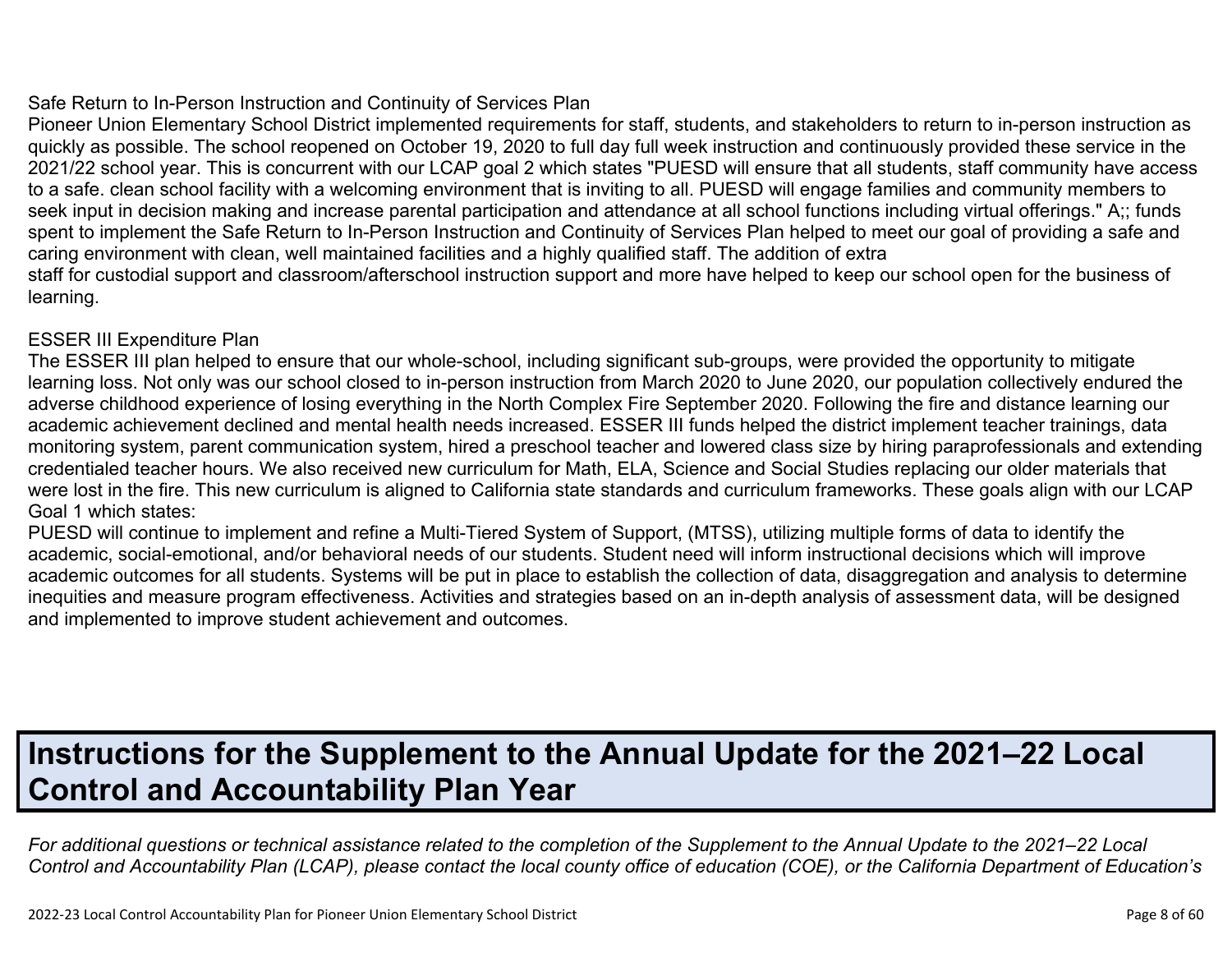## **Introduction**

California's 2021–22 Budget Act, the federal American Rescue Plan Act of 2021, and other state and federal relief acts have provided local educational agencies (LEAs) with a significant increase in funding to support students, teachers, staff, and their communities in recovering from the COVID-19 pandemic and to address the impacts of distance learning on students. Section 124(e) of Assembly Bill 130 requires LEAs to present an update on the Annual Update to the 2021–22 LCAP and Budget Overview for Parents on or before February 28, 2022, at a regularly scheduled meeting of the governing board or body of the LEA. At this meeting, the LEA must include all of the following:

- The Supplement to the Annual Update for the 2021–22 LCAP (2021–22 Supplement);
- All available mid-year outcome data related to metrics identified in the 2021–22 LCAP; and
- Mid-year expenditure and implementation data on all actions identified in the 2021–22 LCAP.

When reporting available mid-year outcome, expenditure, and implementation data, LEAs have flexibility to provide this information as best suits the local context, provided that it is succinct and contains a level of detail that is meaningful and accessible for the LEA's educational partners.

The 2021–22 Supplement is considered part of the 2022–23 LCAP for the purposes of adoption, review, and approval, and must be included with the LCAP as follows:

- The 2022–23 Budget Overview for Parents
- The 2021–22 Supplement
- The 2022–23 LCAP
- The Action Tables for the 2022–23 LCAP
- The Instructions for the LCAP Template

As such, the 2021–22 Supplement will be submitted for review and approval as part of the LEA's 2022–23 LCAP.

## **Instructions**

Respond to the following prompts, as required. In responding to these prompts, LEAs must, to the greatest extent practicable, provide succinct responses that contain a level of detail that will be meaningful and accessible for the LEA's educational partners and the broader public and must, to the greatest extent practicable, use language that is understandable and accessible to parents.

In responding to these prompts, the LEA has flexibility to reference information provided in other planning documents. An LEA that chooses to reference information provided in other planning documents must identify the plan(s) being referenced, where the plan(s) are located (such as a link to a web page), and where in the plan the information being referenced may be found.

**Prompt 1:** "*A description of how and when the LEA engaged, or plans to engage, its* educational partners *on the use of funds provided*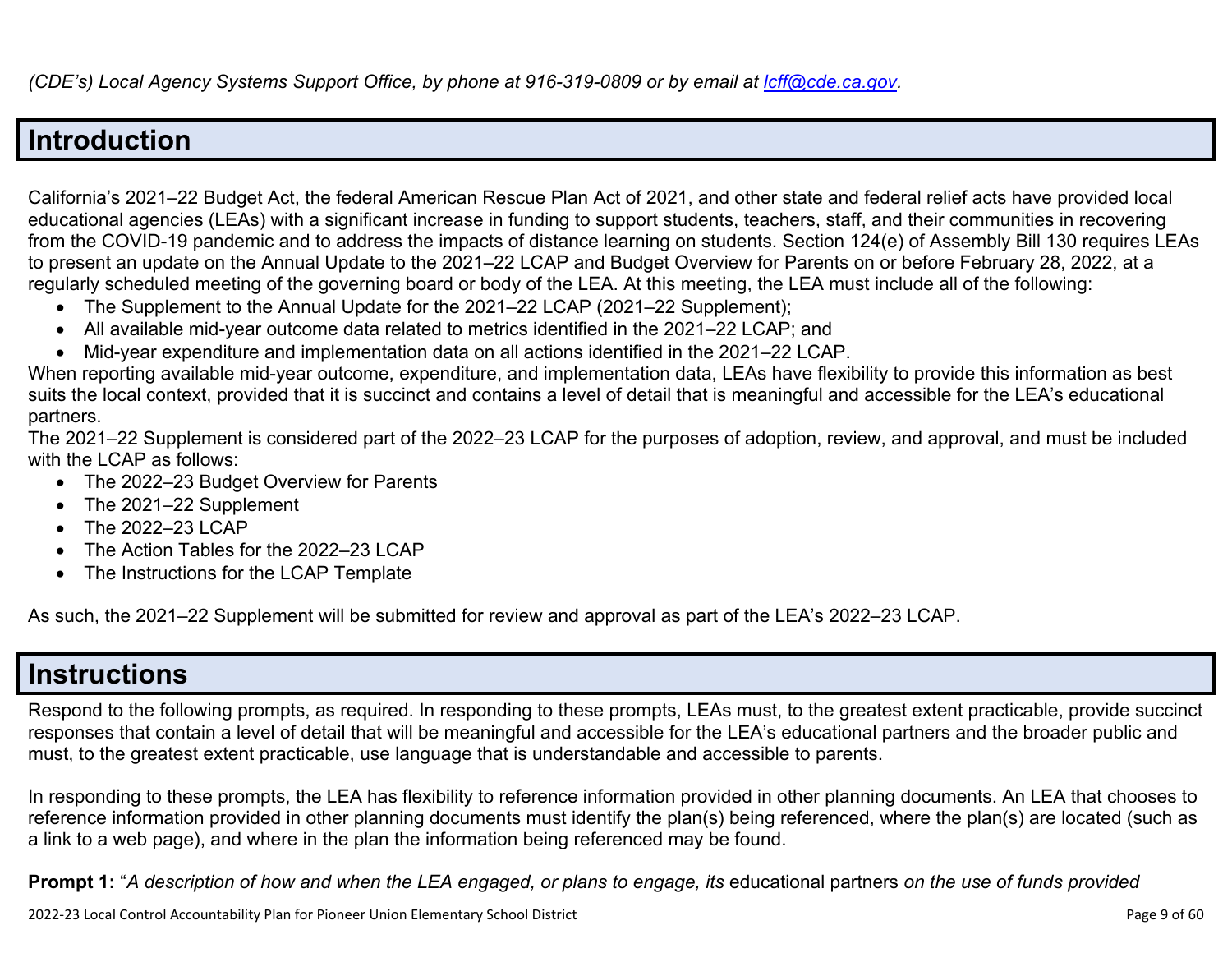*through the Budget Act of 2021 that were not included in the 2020–21 Local Control and Accountability Plan (LCAP).*"

In general, LEAs have flexibility in deciding what funds are included in the LCAP and to what extent those funds are included. If the LEA received funding through the Budget Act of 2021 that it would have typically included within its LCAP, identify the funds provided in the Budget Act of 2021 that were not included in the LCAP and provide a description of how the LEA has engaged its educational partners on the use of funds. If an LEA included the applicable funds in its adopted 2021–22 LCAP, provide this explanation.

**Prompt 2:** "*A description of how LEA used, or plans to use, the concentration grant add-on funding it received to increase the number of staff who provide direct services to students on school campuses with an enrollment of students who are low-income, English learners, and/or foster youth that is greater than 55 percent.*"

If LEA does not receive a concentration grant or the concentration grant add-on, provide this explanation.

Describe how the LEA is using, or plans to use, the concentration grant add-on funds received consistent with California *Education Code* Section 42238.02, as amended, to increase the number of certificated staff, classified staff, or both, including custodial staff, who provide direct services to students on school campuses with greater than 55 percent unduplicated pupil enrollment, as compared to schools with an enrollment of unduplicated students that is equal to or less than 55 percent.

In the event that the additional concentration grant add-on is not sufficient to increase the number of staff providing direct services to students at a school with an enrollment of unduplicated students that is greater than 55 percent, describe how the LEA is using the funds to retain staff providing direct services to students at a school with an enrollment of unduplicated students that is greater than 55 percent.

**Prompt 3:** "*A description of how and when the LEA engaged its educational partners on the use of one-time federal funds received that are intended to support recovery from the COVID-19 pandemic and the impacts of distance learning on pupils.*"

If the LEA did not receive one-time federal funding to support recovery from the COVID-19 pandemic and the impacts of distance learning on students, provide this explanation.

Describe how and when the LEA engaged its educational partners on the use of one-time federal funds it received that are intended to support recovery from the COVID-19 pandemic and the impacts of distance learning on students. See the COVID-19 Relief Funding Summary Sheet web page [\(https://www.cde.ca.gov/fg/cr/relieffunds.asp\)](https://www.cde.ca.gov/fg/cr/relieffunds.asp) for a listing of COVID-19 relief funding and the Federal Stimulus Funding web page (<https://www.cde.ca.gov/fg/cr/>) for additional information on these funds. The LEA is not required to describe engagement that has taken place related to state funds.

**Prompt 4:** "A description of how the LEA is implementing the federal American Rescue Plan Act and federal Elementary and Secondary School Emergency Relief expenditure plan, and the successes and challenges experienced during implementation."

If an LEA does not receive ESSER III funding, provide this explanation.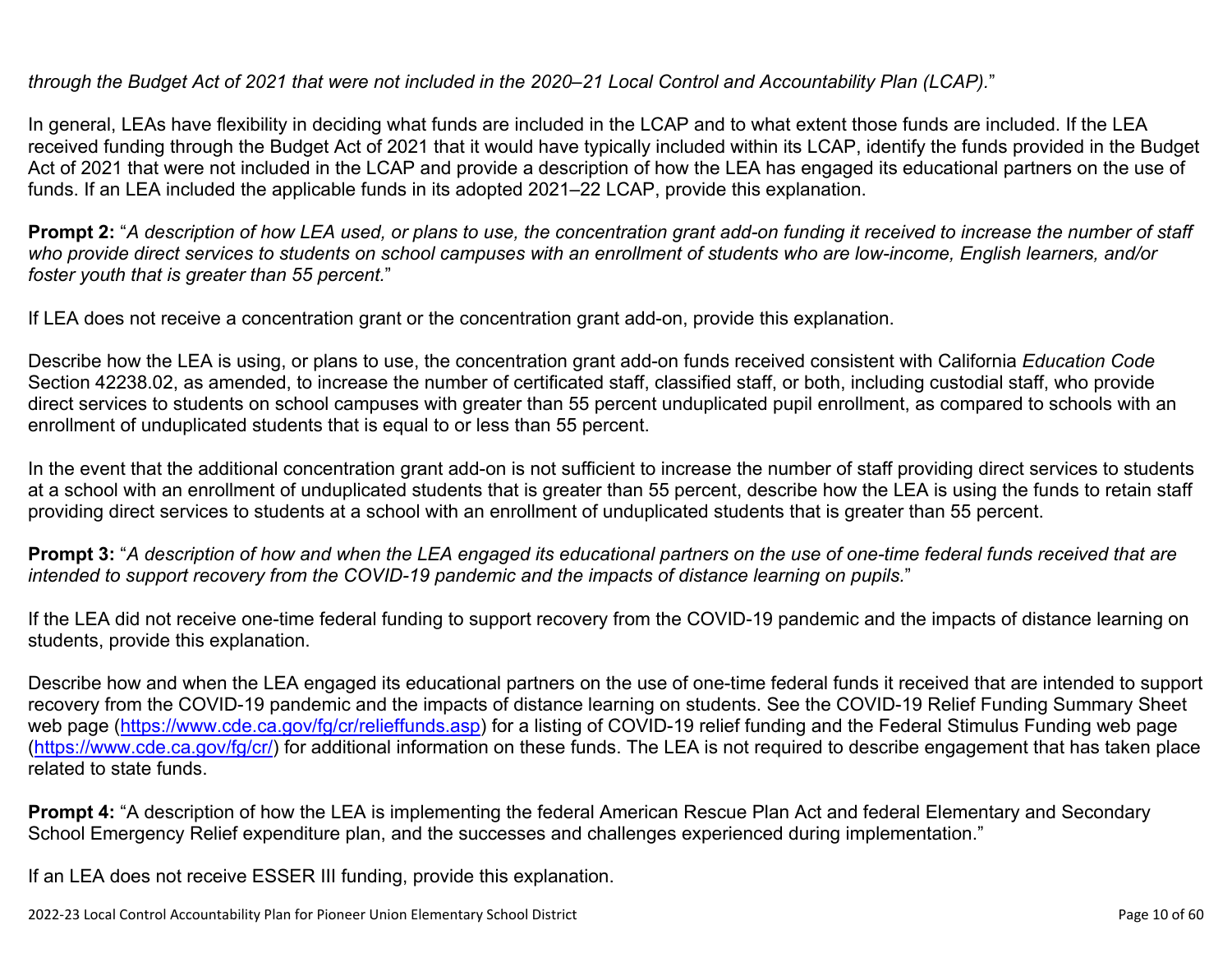Describe the LEA's implementation of its efforts to maintain the health and safety of students, educators, and other staff and ensure the continuity of services, as required by the federal American Rescue Plan Act of 2021, and its implementation of the federal Elementary and Secondary School Emergency Relief (ESSER) expenditure plan to date, including successes and challenges.

**Prompt 5:** "A description of how the LEA is using its fiscal resources received for the 2021–22 school year in a manner that is consistent with the applicable plans and is aligned with the LEA's 2021–22 LCAP and Annual Update."

Summarize how the LEA is using its fiscal resources received for the 2021–22 school year to implement the requirements of applicable plans in a manner that is aligned with the LEA's 2021–22 LCAP. For purposes of responding to this prompt, "applicable plans" include the Safe Return to In-Person Instruction and Continuity of Services Plan and the ESSER III Expenditure Plan.

California Department of Education November 2021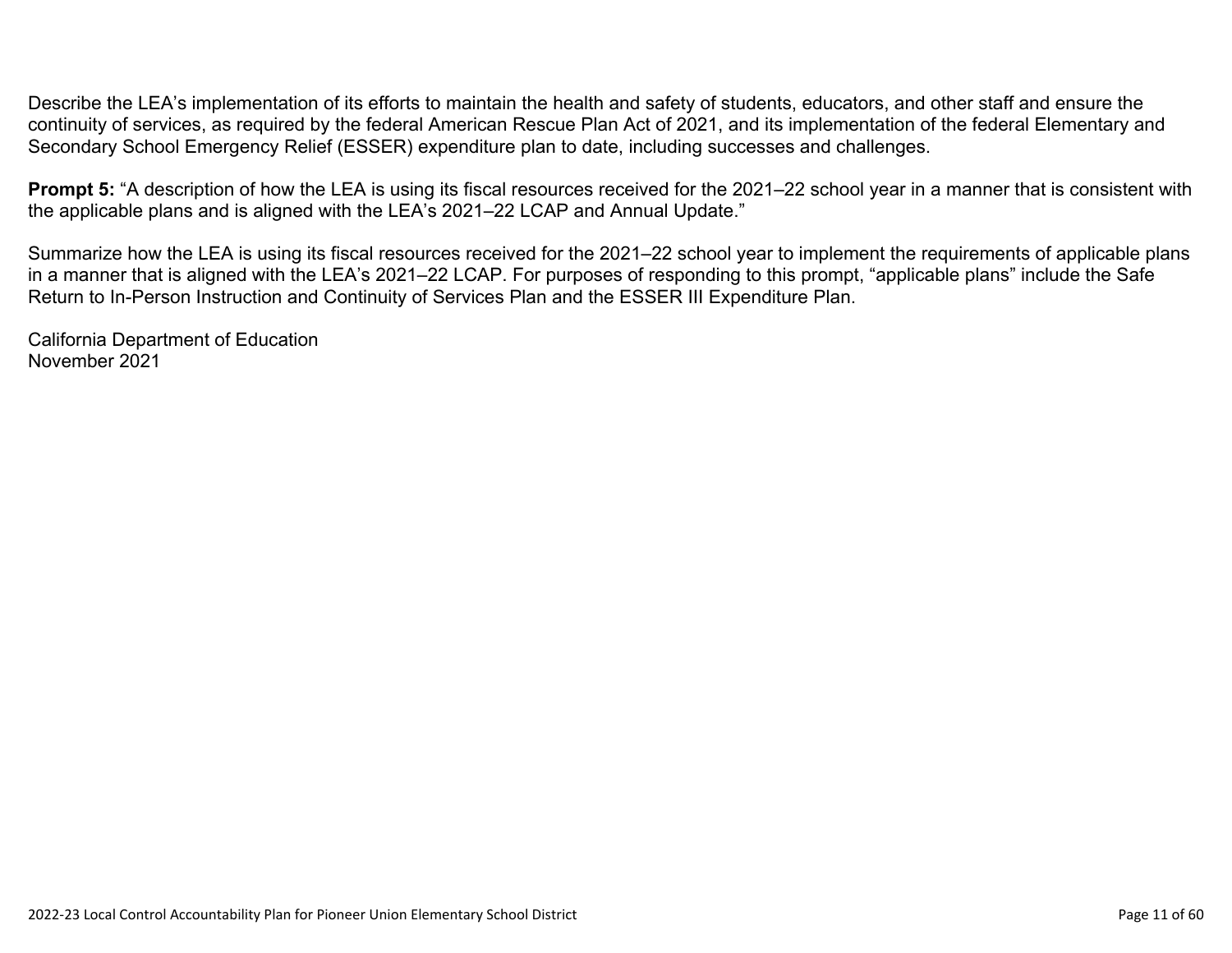# **Local Control Accountability Plan**

**The instructions for completing the Local Control and Accountability Plan (LCAP) follow the template.**

| Local Educational Agency (LEA) Name      | <b>Contact Name and Title</b>  | <b>Email and Phone</b>                |
|------------------------------------------|--------------------------------|---------------------------------------|
| Pioneer Union Elementary School District | Patsy Oxford<br>Superintendent | poxford@puesd.org<br>$(530)$ 589-1633 |

# **[Plan Summary \[2022-23\]](http://www.doc-tracking.com/screenshots/22LCAP/Instructions/22LCAPInstructions.htm#PlanSummary)**

### **[General Information](http://www.doc-tracking.com/screenshots/22LCAP/Instructions/22LCAPInstructions.htm#generalinformation)**

A description of the LEA, its schools, and its students in grades transitional kindergarten–12, as applicable to the LEA.

Our 26 acre rural campus is located in the northern California Sierra Nevada, 22 miles from Oroville. Pioneer Union Elementary School District (PUESD) was created in 1962 when Berry Creek Elementary School and Bald Rock School were combined. Due to declining enrollment in the 1980's Bald Rock school was closed and Berry Creek Elementary became a K-8 site. In addition Butte County Office of Education supports the school by operating the after school program.

On September 8, 2020 the North Complex Fire destroyed the Berry Creek community including the school. Thirty-three of our thirty-five families lost their homes. Eight of twelve staff also lost their homes. Most of our students did not have time to take many things when they evacuated. Many of our students were living in motels, trailers, motorhomes or with relatives. Due to our students in distance learning we were able to communicate with our families and provide needed assistance immediately. Due to the loss of our school all our students and families were considered homeless for the 2020-2021 school year. Our families were scattered all over the United States. Due to the Campfire in Paradise two years earlier the infrastructure in the county was prepared and jumped into action to help our families!

At the time of the fire we had fifty-six students enrolled in our school with all students in distance learning. In October we started in-person instruction following the Covid-19 school safety guidelines. Twenty-six students attended in person and twenty students were on distance learning. As the school year has progressed many families have moved out of the area. We assume this will continue over the summer as well. Our classes are divided into TK-2, 3-5 and 6-8. Based on our Calpads data 94% of our students receive free and reduced lunch, 33% are English Language Learners and we have two foster students attending our school.

The Berry Creek families and school staff believe in educating the whole child. The staff and the Board of Trustees take pride in helping children to grow academically, socially, and emotionally. In adopting new curriculum which is written to incorporate the California State Standards all stakeholders believe this will prepare our students to be divergent learners in the 21st century. We expect students to be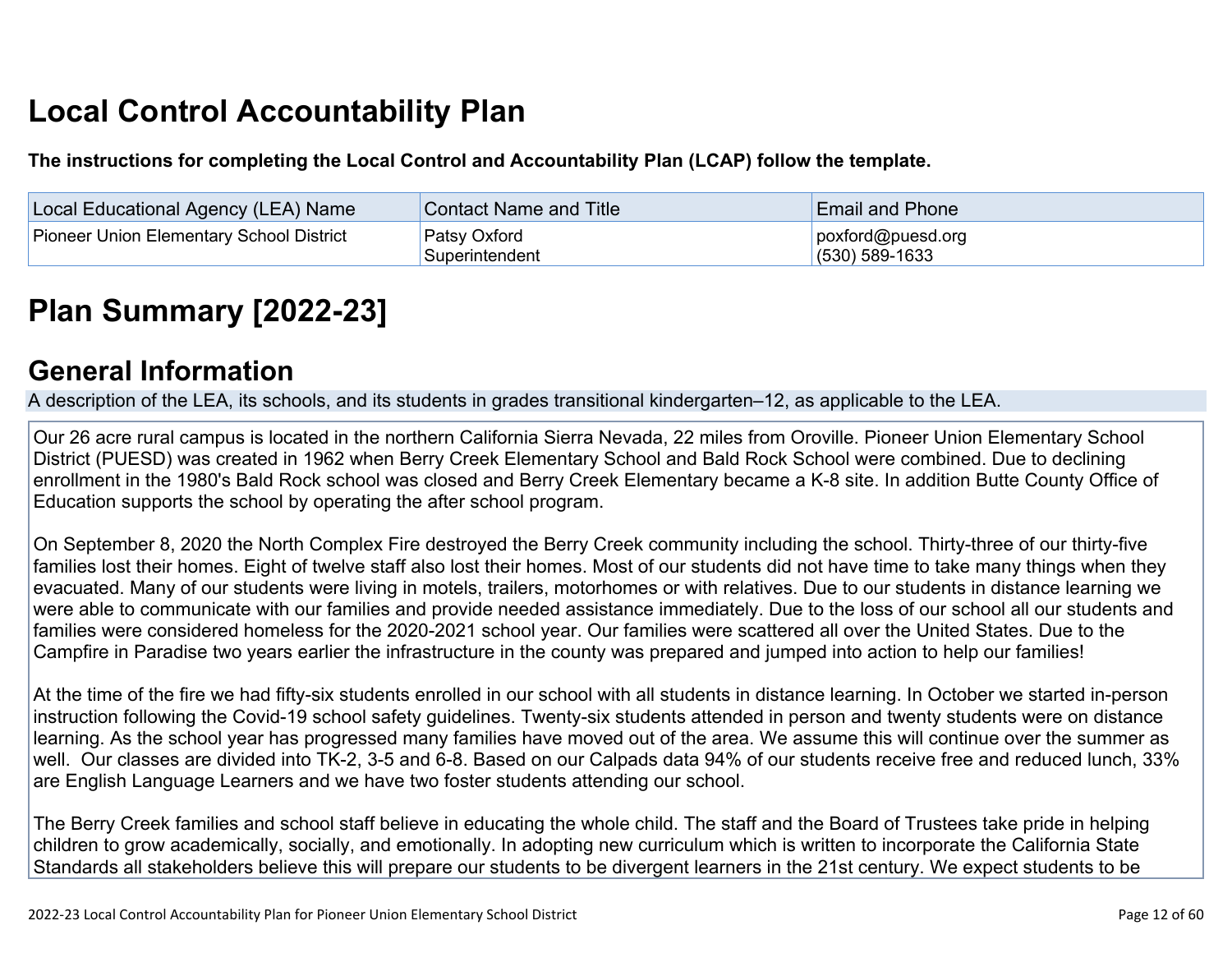actively involved, enthusiastic about, and responsible for their own learning. We strive to produce a safe and challenging environment where students develop competitive and cooperative skills with a high sense of self-respect.

The vision of Pioneer Union Elementary School District is to produce students who are motivated to be lifelong learners and capable of setting clear educational and personal goals. With the support of the community and parents, our students will graduate with the necessary academic and social skills to achieve these goals. With that being said and knowing the trauma our students and families have experienced this year we will work more diligently than ever to provide them with the resources necessary to put their lives back together and move toward a more positive future.

## **[Reflections: Successes](http://www.doc-tracking.com/screenshots/22LCAP/Instructions/22LCAPInstructions.htm#ReflectionsSuccesses)**

A description of successes and/or progress based on a review of the California School Dashboard (Dashboard) and local data.

When reflecting on the past year, success can be measured by the fact that the school district, faculty and staff have shown a tremendous amount of resilience and have persevered even in the most difficult times. All students received Chromebooks, hot spots with unlimited data usage for the entire year which enabled students to fully participate in distance learning. In spite of losing our school site, community, and many of our homes, PUESD opened in person instruction in October with 90% of our students in the area returning to our program now temporally housed at a school site in neighboring district. PUESD has fully implemented the assessment program iReady. We also added additional support to teachers and students with our parent liaison participating in data chats and goal setting. We have incorporated other academic online programs such as Rocket Math with built-in support and reward systems. We continue to support our families by having monthly book giveaways to encourage reading at home. We have also seen an improvement in our attendance and student behavior due to our substantial PBIS program. We visited other campuses with strong PBIS programs which helped us create a program that works well for our students. There are several ways each day that a child is rewarded and recognized for being respectful, responsible and ready to learn at Berry Creek Elementary.

## **[Reflections: Identified Need](http://www.doc-tracking.com/screenshots/22LCAP/Instructions/22LCAPInstructions.htm#ReflectionsIdentifiedNeed)**

A description of any areas that need significant improvement based on a review of Dashboard and local data, including any areas of low performance and significant performance gaps among student groups on Dashboard indicators, and any steps taken to address those areas.

After a thorough analysis of all dashboard and local data, significant gaps are apparent in student academic performance in both ELA and Math. Steps have been taken to mitigate these inequities including the purchase of IReady, ESGI, Journeys, Innovations, Go Math supplemental, and a new science curriculum. Teachers are using iReady as a diagnostic tool followed by remediation in the class and in after school tutoring. Teacher training with iReady is helping staff maximize all pieces of the program. Professional learning community early release days are used to take a deep dive into data and look for academic solutions to support students.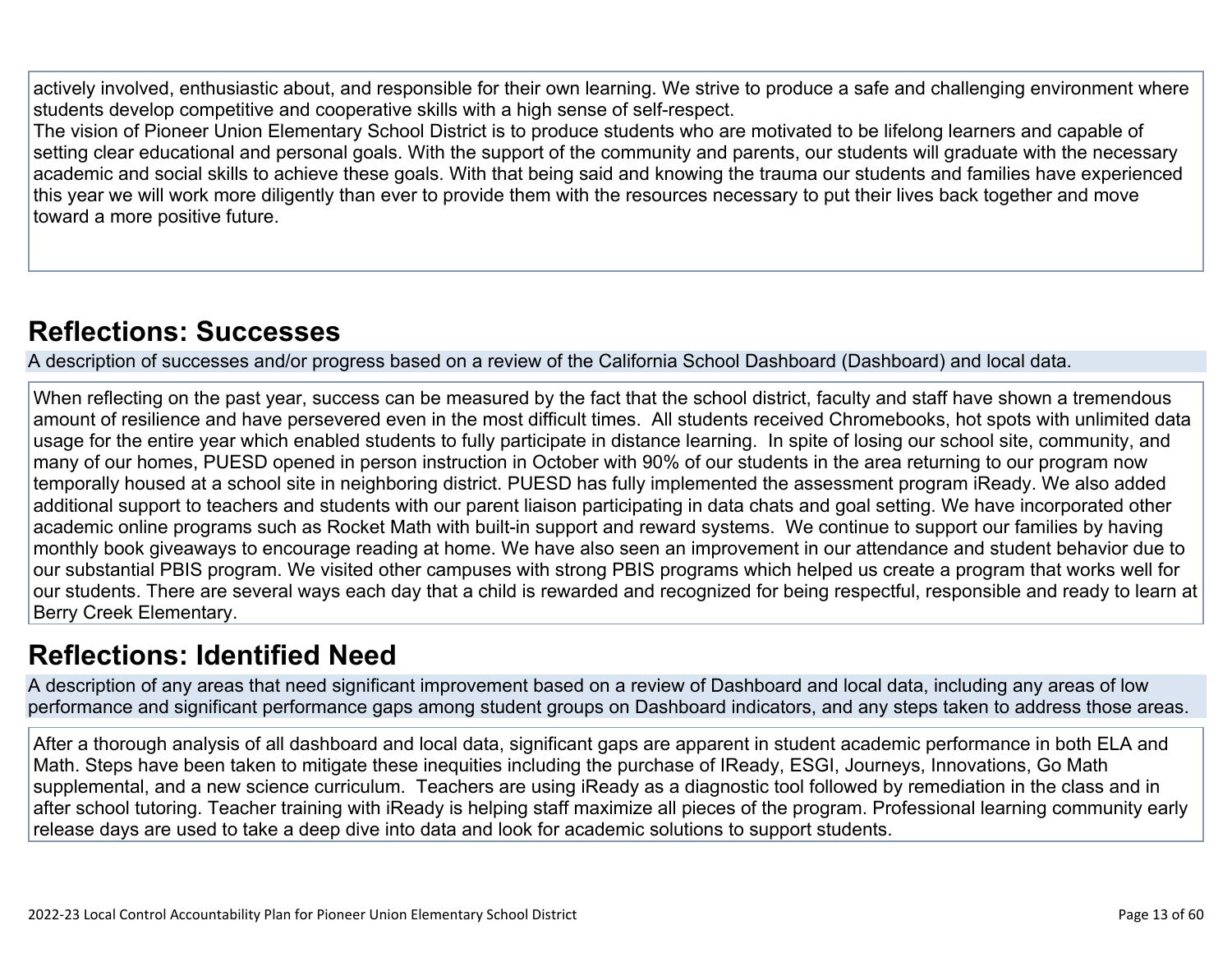# **[LCAP Highlights](http://www.doc-tracking.com/screenshots/22LCAP/Instructions/22LCAPInstructions.htm#LCAPHighlights)**

A brief overview of the LCAP, including any key features that should be emphasized.

This LCAP was designed to address the barriers to learning that our students are currently facing while developing and enhancing a partnership with families and the community. The key features include implementing and refining a Multi-Tiered System of Support, (MTSS), utilizing multiple forms of data to identify the academic, social-emotional, and/or behavioral needs of our students. Systems will be put in place to establish the collection of data, disaggregation and analysis to determine inequities and measure program effectiveness. Professional development to to utilize technology to enhance student learning, classroom management, curriculum implementation support, and/or best practices will be provided for all faculty and staff. Another key feature is providing a clean, safe and welcoming environment where parents are encouraged to actively participate in their child's education even though we moved our school to another location due to the North Complex Fire.

## **Comprehensive Support and Improvement**

An LEA with a school or schools eligible for comprehensive support and improvement must respond to the following prompts.

### *[Schools Identified](http://www.doc-tracking.com/screenshots/22LCAP/Instructions/22LCAPInstructions.htm#SchoolsIdentified)*

A list of the schools in the LEA that are eligible for comprehensive support and improvement.

### *[Support for Identified Schools](http://www.doc-tracking.com/screenshots/22LCAP/Instructions/22LCAPInstructions.htm#SupportforIdentifiedSchools)*

A description of how the LEA has or will support its eligible schools in developing comprehensive support and improvement plans.

#### *[Monitoring and Evaluating Effectiveness](http://www.doc-tracking.com/screenshots/22LCAP/Instructions/22LCAPInstructions.htm#MonitoringandEvaluatingEffectiveness)*

A description of how the LEA will monitor and evaluate the plan to support student and school improvement.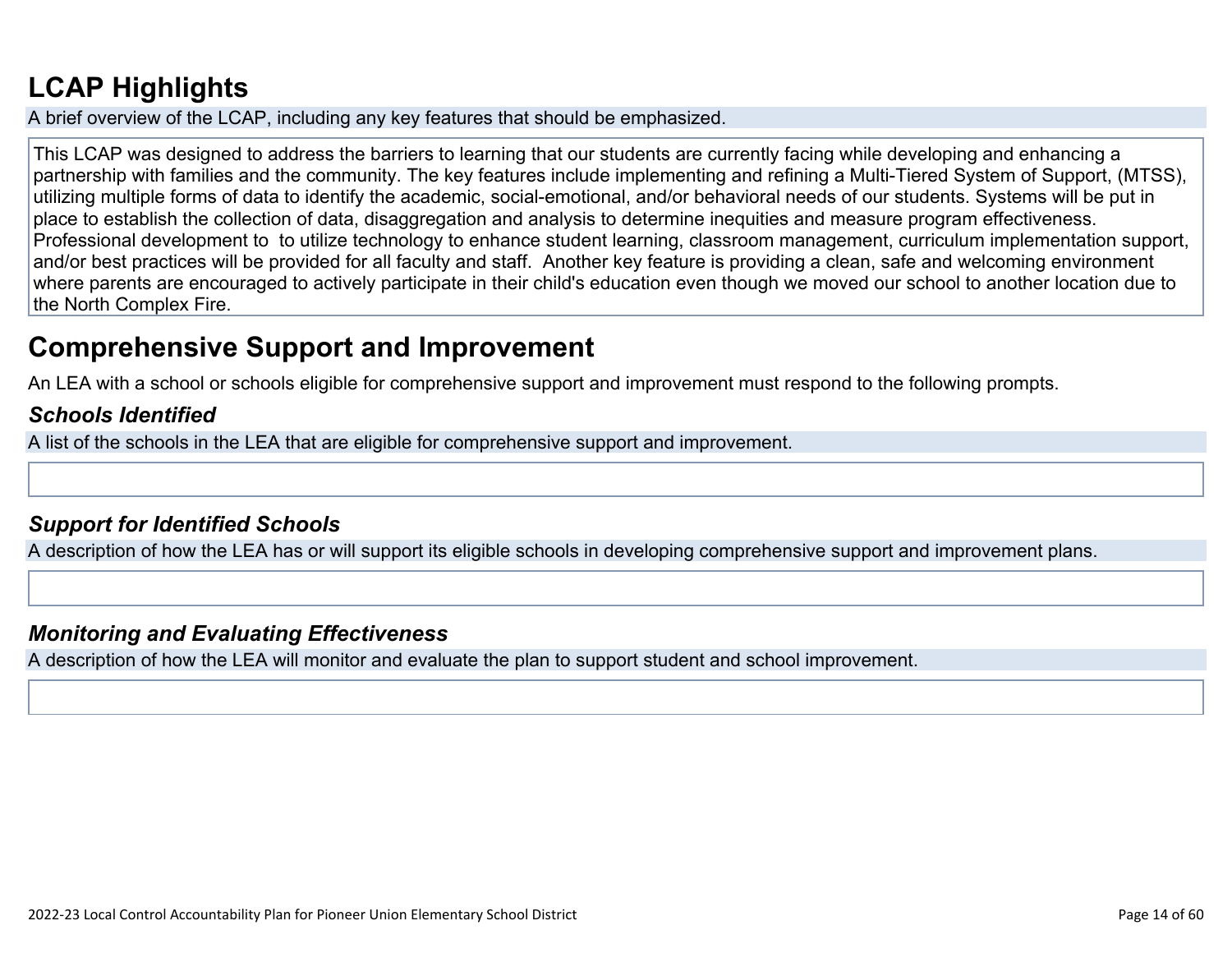# **Engaging Educational Partners**

A summary of the process used to engage educational partners and how this engagement was considered before finalizing the LCAP.

Berry Creek Elementary School has implemented multiple strategies for students, families, community members, classified and certificated staff as well as the governing board to provide input in developing the LCP, SPSA, Expanded Learning Opportunities Grant and this LCAP. Even in the midst of the global Pandemic and school closures due to COVID 19, Berry Creek Elementary has made robust efforts to solicit input from all stakeholder groups. Here are the dates that various stakeholders have met either in person, or via zoom beginning with reopening committee meetings and continuing over the course of the academic year 2020-2021:

Faculty and Staff (which includes the classified and credentialed bargaining units): 8/16/21, 9/15/21, 10/13/21, 3/7/22, 4/4/22, 5/9/22, 5/25/22

Parent Advisory, (including EL and Special Education Parents), and Student Input: 9/13/21, 10/4/21, 11/30/21, 1/19/22, 2/7/22, 4/4/22, 5/9/22 Parent and Family Surveys: 9/27/21, 5/9/22

Board and Community Meetings: 8/11/21, 9/8/21, 10/13/21, 11/10/21, 12/15/21, 1/12/22, 2/9/22, 3/9/22, 4/6/22, 5/11/22, 6/8/22

SELPA Consultation: 4/20/22

The input that was solicited was taken into consideration and is reflected in this LCAP.

A summary of the feedback provided by specific educational partners.

A brief summary of feedback provided by specific stakeholder groups is as follows:

Community, parent advisory committee, EL parent advisory: Requesting transportation and understands students have experienced significant learning loss due to school closures, continuation of PBIS programs, provide library services, focus on afterschool tutoring, PE, performing arts and antibullying.

Faculty and Staff (which includes the classified and credentialed bargaining units)- Concerns with significant learning loss and student mental health and improve student academic outcomes by disaggregating and analyzing data and improve small group instruction. Students- experiencing forty minute bus ride home and not getting home until 5:00 pm or later, most are lacking an appropriate space to successfully complete homework, many are lacking basic materials and supplies and/or space to house them, realizing learning loss and having to be retaught basic skills. They love PBIS and love the prizes!

Administrator- Extreme trauma that students, families, and staff have experienced and students are not in a position physically or mentally to learn, however the focus still needs to be student achievement and having high expectations for ourselves and our students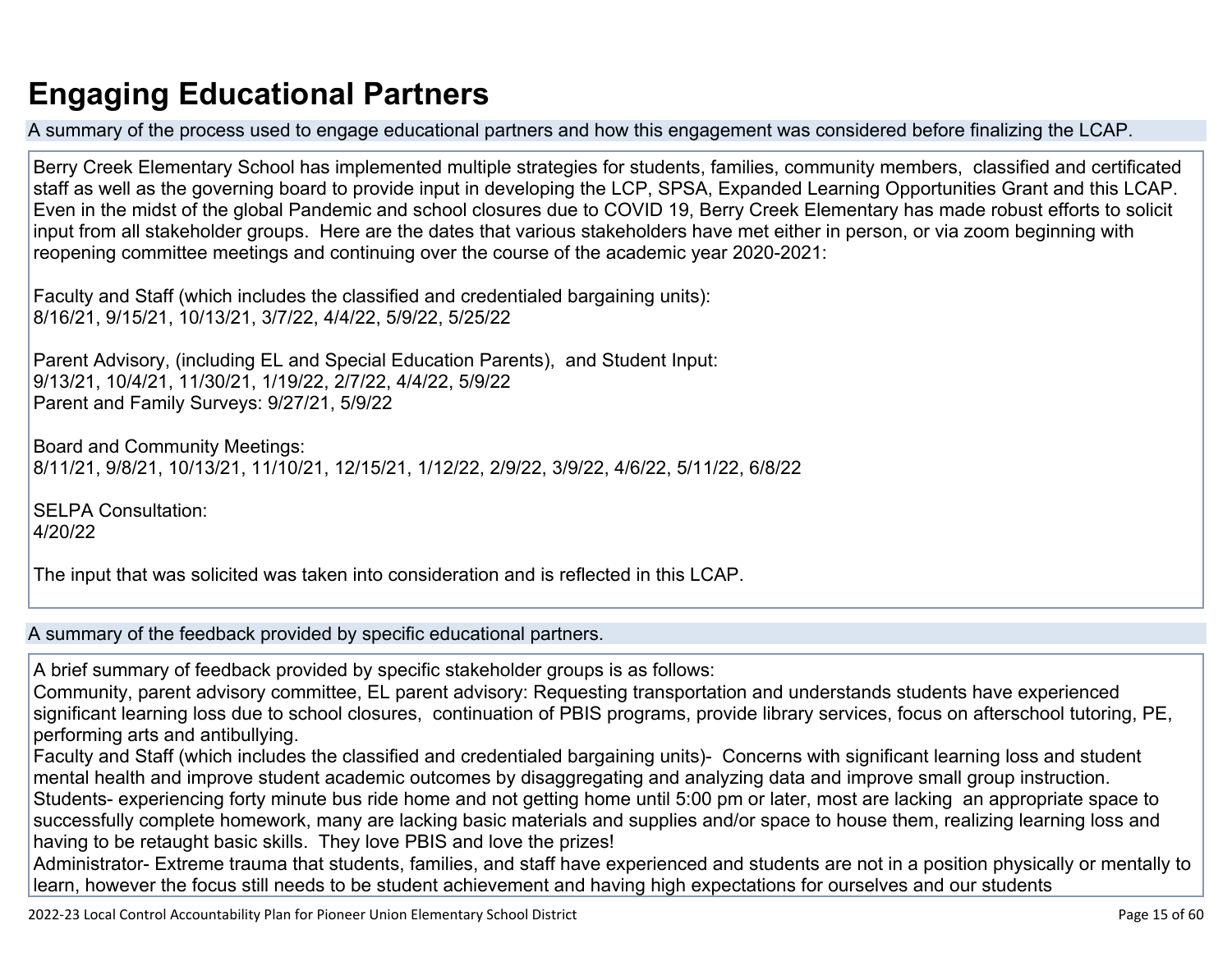SELPA- Focus on students still receiving services and providing supports and meeting student goals that are detailed in IEPs.

#### A description of the aspects of the LCAP that were influenced by specific input from educational partners.

This LCAP was influenced by stakeholder input and was designed to meet needs of all students and mitigate barriers to learning. Specific input reflects what our families have endured this year having been displaced and their children surviving a devastating fire. Parents are aware of the many needs including mental health needs and trauma responsiveness that their children require to become successful in school and beyond. All stakeholders wanted to see continued small group instruction with aide support in the classrooms. All stakeholders and especially parents felt that home to school communication greatly improved by sharing educational data such as iReady and ESGI which is written into the LCAP. All stakeholders shared how important home to school transportation is for them in getting their children to school everyday and wanted that continued in the LCAP as well. This is a focus of this LCAP and all stakeholders wanting to use the LCAP as a living document that guides the goals and objectives of the school and community. The LCAP is reviewed and discussed monthly to reflect changing needs.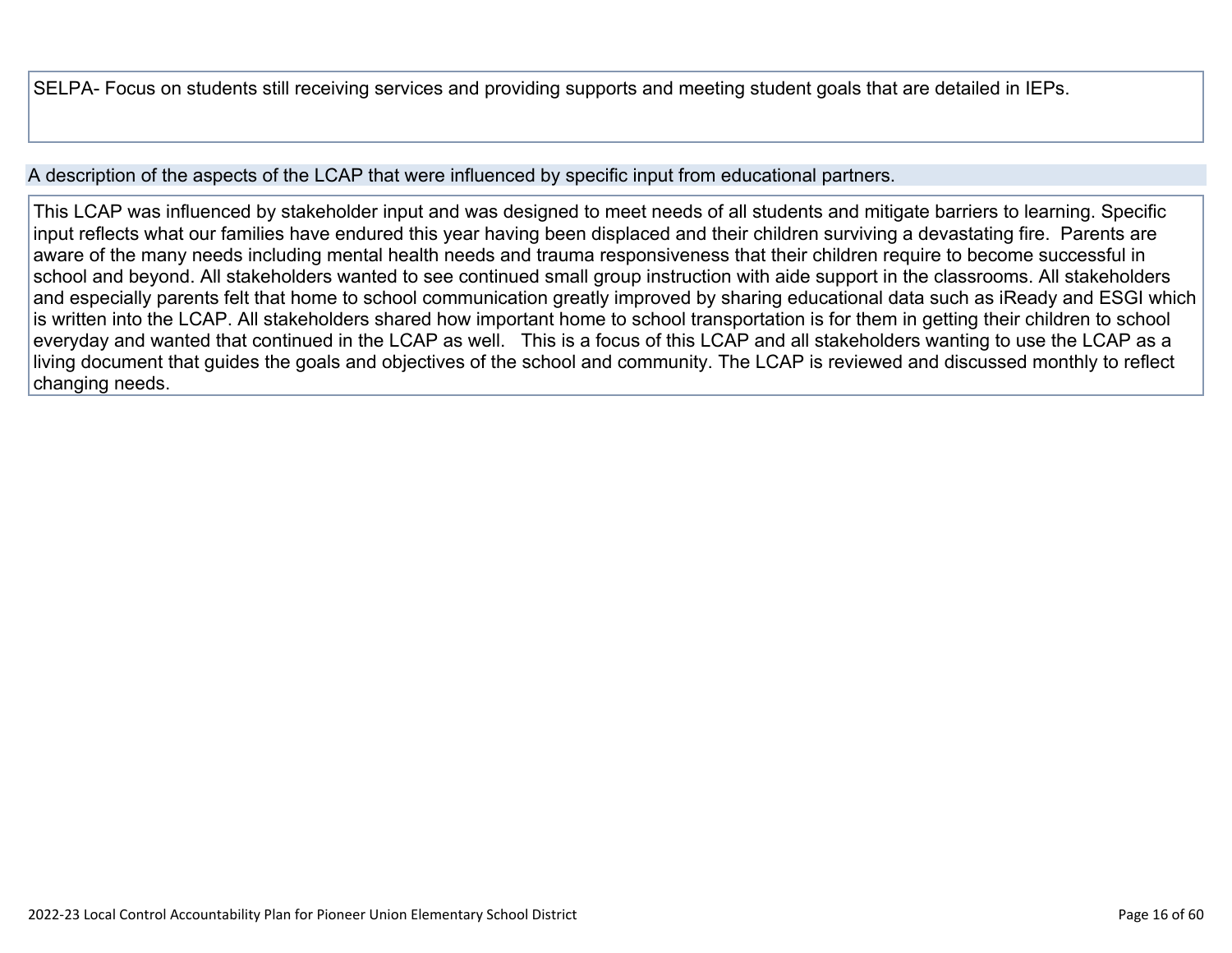# **[Goals and Actions](http://www.doc-tracking.com/screenshots/22LCAP/Instructions/22LCAPInstructions.htm#GoalsandActions)**

## **[Goal](http://www.doc-tracking.com/screenshots/22LCAP/Instructions/22LCAPInstructions.htm#goalDescription)**

| Goal # | <b>Description</b>                                                                                                                                                                                                                                                                                                                                                                                                                                                                                                                                                                                                                                                     |
|--------|------------------------------------------------------------------------------------------------------------------------------------------------------------------------------------------------------------------------------------------------------------------------------------------------------------------------------------------------------------------------------------------------------------------------------------------------------------------------------------------------------------------------------------------------------------------------------------------------------------------------------------------------------------------------|
|        | Berry Creek Elementary will continue to implement and refine a Multi-Tiered System of Support, (MTSS), utilizing multiple<br>forms of data to identify the academic, social-emotional, and/or behavioral needs of our students. Student need will inform<br>instructional decisions which will improve academic outcomes for all students. Systems will be put in place to establish the<br>collection of data, disaggregation and analysis to determine inequities and measure program effectiveness. Activities and<br>strategies based on an in-depth analysis of assessment data, will be designed and implemented to improve student<br>achievement and outcomes. |

An explanation of why the LEA has developed this goal.

This goal was developed due to the fact that the vast majority of our students are not meeting grade level standards as indicated by our CAASPP scores and only 20% of our students are on grade level based on our local assessments, in addition to our high chronic absenteeism rate of 51%. To mitigate inequities and meet the academic, social-emotional, and/or behavioral needs of all students, multiple forms of state and frequently collected local data that measures student progress monthly in ELA and Math. This data will be used to inform instruction, identify need for academic support, including triggering intervention cut points, in addition to determining areas of needed professional development. Attendance and student discipline records will also be reviewed monthly to develop action plans. All student data by grade level and student group(s), will be shared with all stakeholders to target support, solicit input, develop action plans, and monitor schoolwide initiatives in order to improve student outcomes. Data will be analyzed and reviewed monthly in PLC meetings with results being shared with the site council and governing board at regular meetings.

## **[Measuring and Reporting Results](http://www.doc-tracking.com/screenshots/22LCAP/Instructions/22LCAPInstructions.htm#MeasuringandReportingResults)**

| <b>Metric</b>                     | <b>Baseline</b>                                            | Year 1 Outcome | Year 2 Outcome | Year 3 Outcome | Desired Outcome for<br>$2023 - 24$                                           |
|-----------------------------------|------------------------------------------------------------|----------------|----------------|----------------|------------------------------------------------------------------------------|
| Priority 4- CAASPP<br><b>ELA</b>  | 27 students tested<br>scored 68.8 points<br>below standard | n/a            |                |                | 90% of all students<br>tested scoring at<br>grade level standard<br>or above |
| <b>Priority 4- CAASPP</b><br>Math | 32 students tested<br>and 66.9 points below<br>standard    | n/a            |                |                | 90% of all students<br>tested scoring at<br>grade level standard<br>or above |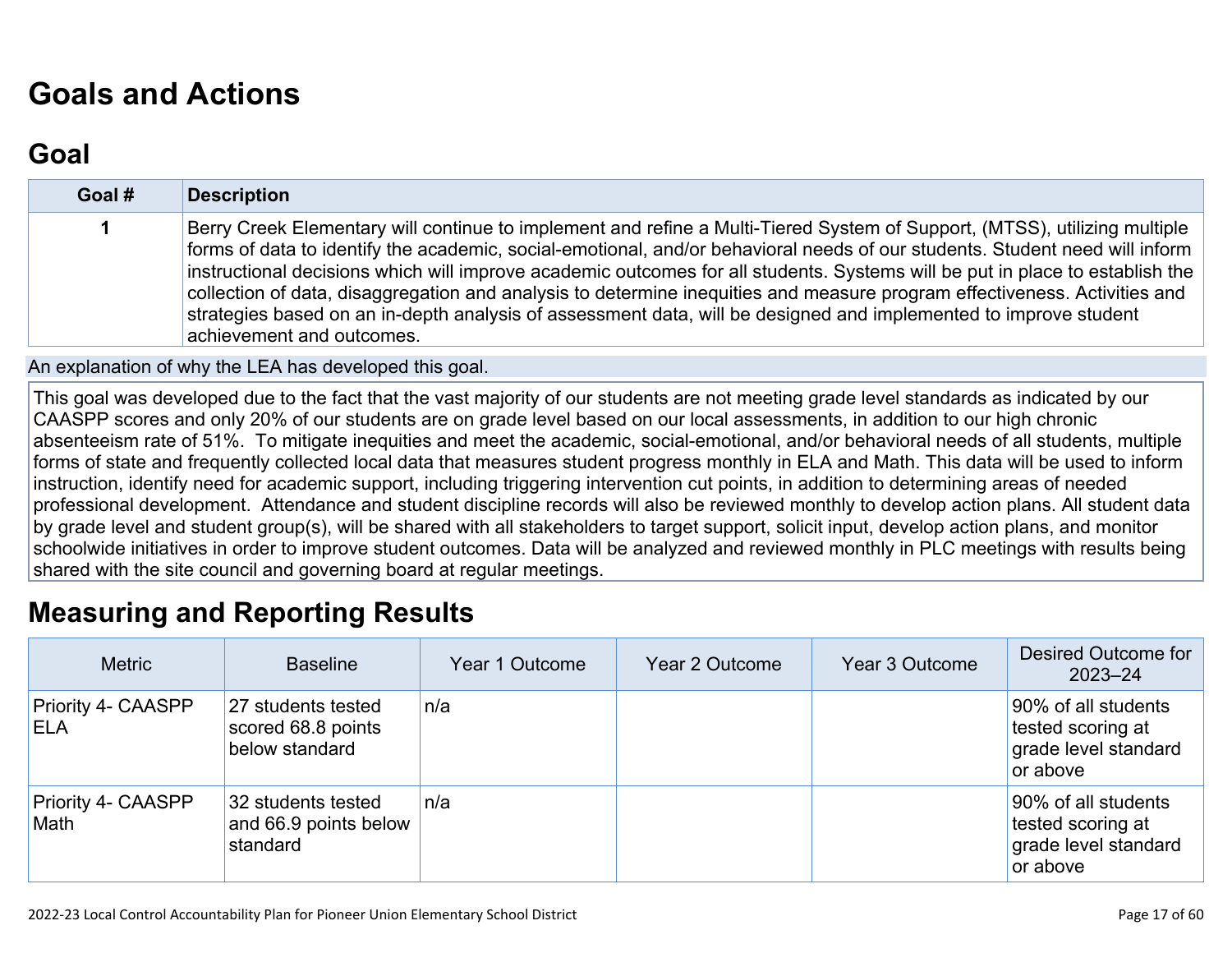| <b>Metric</b>                                                                      | <b>Baseline</b>                                                                                        | Year 1 Outcome                                                           | Year 2 Outcome | Year 3 Outcome | <b>Desired Outcome for</b><br>$2023 - 24$                                       |
|------------------------------------------------------------------------------------|--------------------------------------------------------------------------------------------------------|--------------------------------------------------------------------------|----------------|----------------|---------------------------------------------------------------------------------|
| Priority 5- Attendance<br>Rates                                                    | 87.1% Baseline 2020-<br>2021 school year                                                               | P2 Attendance rate-<br>91.67%<br>Year one 2021-2022                      |                |                | 94%                                                                             |
| Priority5- Chronic<br>Absenteeism                                                  | 51%                                                                                                    | P <sub>2</sub> Chronic<br>Absenteeism-0.375                              |                |                | 15%                                                                             |
| Priority 6- Suspension<br>Rate                                                     | 10%                                                                                                    | .0624% of students<br>suspended                                          |                |                | 5%                                                                              |
| Priority 6- Expulsion<br>Rate                                                      | 0%                                                                                                     | 0%                                                                       |                |                | $0\%$                                                                           |
| Priority 8- Local<br>Academic<br><b>Assessment (IReady</b><br>Math Scores)         | 20-21 19.33% of<br>students scored on or<br>above grade level                                          | 21-22 33% of students<br>scored on or above<br>grade level               |                |                | 90% of all students<br>tested scoring at<br>grade level standard<br>or above    |
| Priority 8- Local<br>Academic<br>Assessment (IReady<br><b>ELA Scores)</b>          | 20-21 20.55% of<br>students scored on or<br>above grade level                                          | 21-22 44% of students<br>cored on or above<br>grade level                |                |                | 90% of all students<br>tested scoring at<br>grade level standard<br>or above    |
| <b>Priority 1- Teachers</b><br>are Fully Credentialed<br>appropriately<br>assigned | 2 out of 3 teachers are 2 of 3 teachers are<br>fully credentialed                                      | fully credentialed                                                       |                |                | 100% of teachers are<br>fully credentialed and<br>appropriately<br>assigned     |
| <b>Priority 1-Standards</b><br>aligned materials                                   | 100% of all students<br>have access to<br>standards aligned<br>materials                               | 100% of all students<br>have access to<br>standards aligned<br>materials |                |                | 100% of all students<br>have access to<br>standards aligned<br>materials        |
| Priority 2-<br>Implementation of<br>Standards and<br>academic content              | New standards<br>aligned curriculum has purchased for all core<br>been implemented in<br>Math, ELA/ELD | New curriculum was<br>academic subjects                                  |                |                | Standards aligned<br>curriculum has been<br>implemented in all<br>subject areas |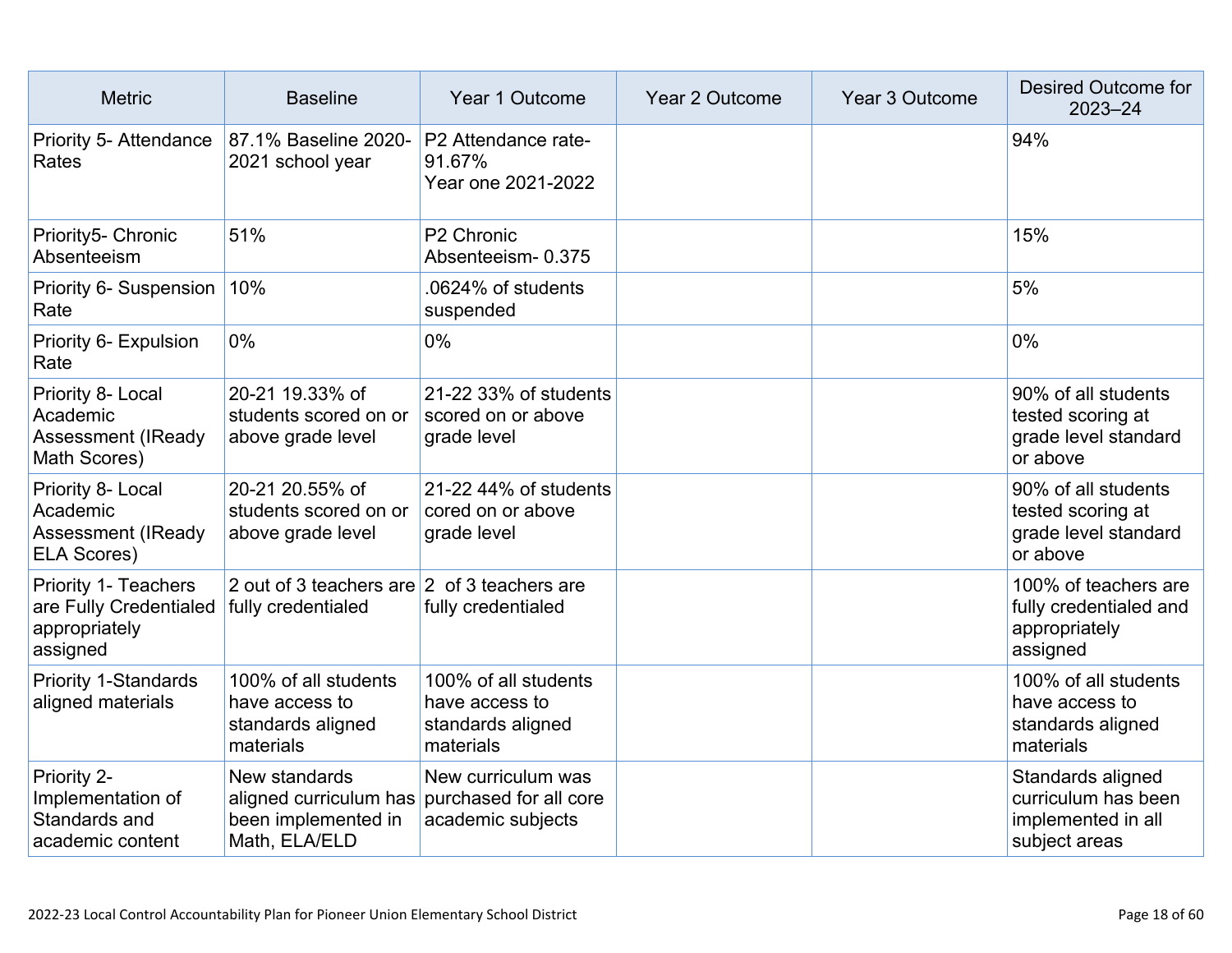| <b>Metric</b>                                                                              | <b>Baseline</b>                                                         | Year 1 Outcome                                                                   | <b>Year 2 Outcome</b> | Year 3 Outcome | Desired Outcome for<br>$2023 - 24$                                            |
|--------------------------------------------------------------------------------------------|-------------------------------------------------------------------------|----------------------------------------------------------------------------------|-----------------------|----------------|-------------------------------------------------------------------------------|
| Priority 7- Course<br>Access                                                               | 100% of students<br>have access to all<br>courses offered               | 100% of students<br>have access to all<br>courses offered                        |                       |                | 100% of students<br>have access to all<br>courses offered                     |
| Priority 1- Access to<br>devices which have<br>standards aligned<br>instructional programs | 100% of all students<br>have access to device<br>(Chromebook)           | 100% of students<br>have access to<br>Chromebooks and<br><b>Ipads</b>            |                       |                | 100% of all students<br>have access to device<br>(Chromebook)                 |
| Priority 5- Middle<br><b>School Dropout Rate</b>                                           | $0\%$                                                                   | Maintained 0%                                                                    |                       |                | Maintain 0% dropout<br>rate                                                   |
| Priority 2-<br>Implementation of<br><b>Standards</b>                                       | Administer new<br>baseline because<br>original data was lost<br>in fire | Baseline is 3 Full<br>Awareness and<br>Approaching 4<br><b>Student Awareness</b> |                       |                | All teachers progress<br>1 level on the<br>standards<br>implementation rubric |
| <b>Priority 7- Course</b><br>Access                                                        | 100% of all students<br>have access to VAPA                             | 100% of students<br>have access to VAPA                                          |                       |                | 100% of all students<br>have access to VAPA                                   |

# **[Actions](http://www.doc-tracking.com/screenshots/22LCAP/Instructions/22LCAPInstructions.htm#actions)**

| Action # | <b>Title</b>                                                              | <b>Description</b>                                                                                                                                                                                                                                                                                                       | <b>Total Funds</b> | Contributing |
|----------|---------------------------------------------------------------------------|--------------------------------------------------------------------------------------------------------------------------------------------------------------------------------------------------------------------------------------------------------------------------------------------------------------------------|--------------------|--------------|
| 1.1      | <b>Purchase Aeries</b><br>Analytics                                       | Aeries data platform will be used to monitor and develop action plans<br>based on student academics, attendance, and behavior. Parent<br>communication will increase due to parent access to their student(s)'<br>academic and behavioral performance and parental participation in<br>programs for unduplicated pupils. | \$15,000.00        | Yes          |
| 1.2      | Maintain<br>Credentialed Teacher reduction<br>for class size<br>reduction | Hire and maintain credentialed teacher to provide for class size                                                                                                                                                                                                                                                         | \$114,139.00       | Yes          |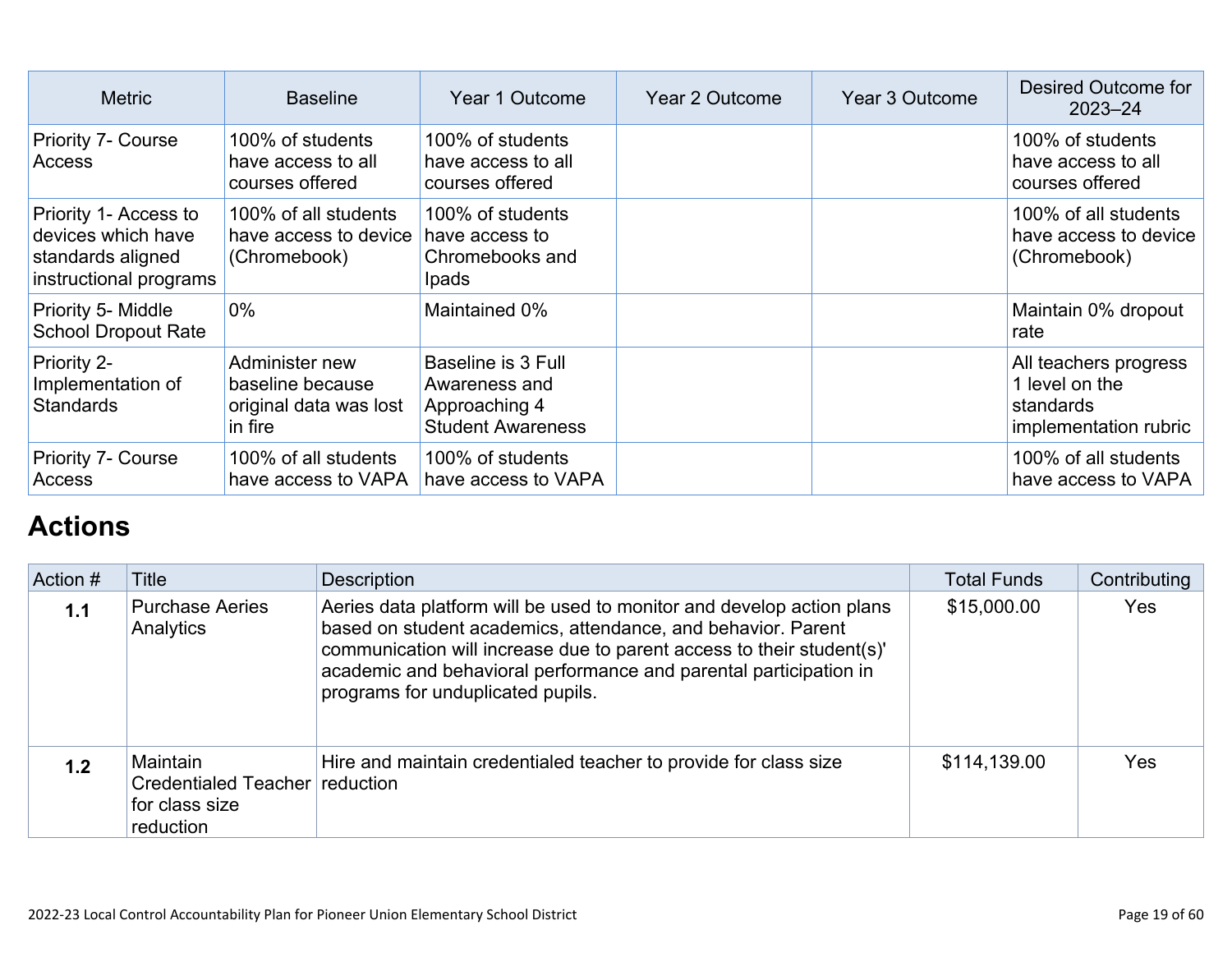| Action # | <b>Title</b>                                                | Description                                                                                                                                                                                                  | <b>Total Funds</b> | Contributing     |
|----------|-------------------------------------------------------------|--------------------------------------------------------------------------------------------------------------------------------------------------------------------------------------------------------------|--------------------|------------------|
| 1.3      | Professional<br>Development for<br><b>Faculty and Staff</b> | Professional development to all faculty and staff with regards to<br>utilizing technology to enhance student learning, classroom<br>management, curriculum implementation support, and/or best<br>practices. | \$6,000.00         | Yes              |
| 1.4      | Hiring and<br>Maintaining<br><b>Preschool Teacher</b>       | Hiring preschool teacher in 2021-2022 and maintaining position to<br>provide a seamless educational program and give students<br>foundational reading skills.                                                | \$23,000.00        | <b>No</b>        |
| 1.5      | <b>Hire and Maintain</b><br>Paraprofessionals               | Paraprofessionals will provide intervention one to one as well as small<br>group for unduplicated students including students with disabilities and<br>all students.                                         | \$12,718.00        | <b>No</b>        |
| 1.6      | <b>Student Incentives</b>                                   | Provide student incentives for PBIS and Attendance                                                                                                                                                           | \$5,104.00         | Yes              |
| 1.7      | <b>Technology ITS</b>                                       | Contract with BCOE to house all data and provide IT support                                                                                                                                                  | \$20,000.00        | <b>No</b>        |
| 1.8      | <b>Tutoring /Intervention</b>                               | Provide tutoring and intervention after school for unduplicated pupils<br>and all students.                                                                                                                  | \$12,000.00        | <b>No</b><br>Yes |
| 1.9      | Supplemental<br>Curriculum and<br>Programs                  | Purchase supplemental curriculum and programs to provide<br>intervention and enrichment for unduplicate                                                                                                      | \$12,466.00        | <b>No</b>        |
| 1.10     |                                                             | Purchase Technology Purchase of technology to integrate digital learning into daily routine.                                                                                                                 | \$4,919.00         | <b>No</b>        |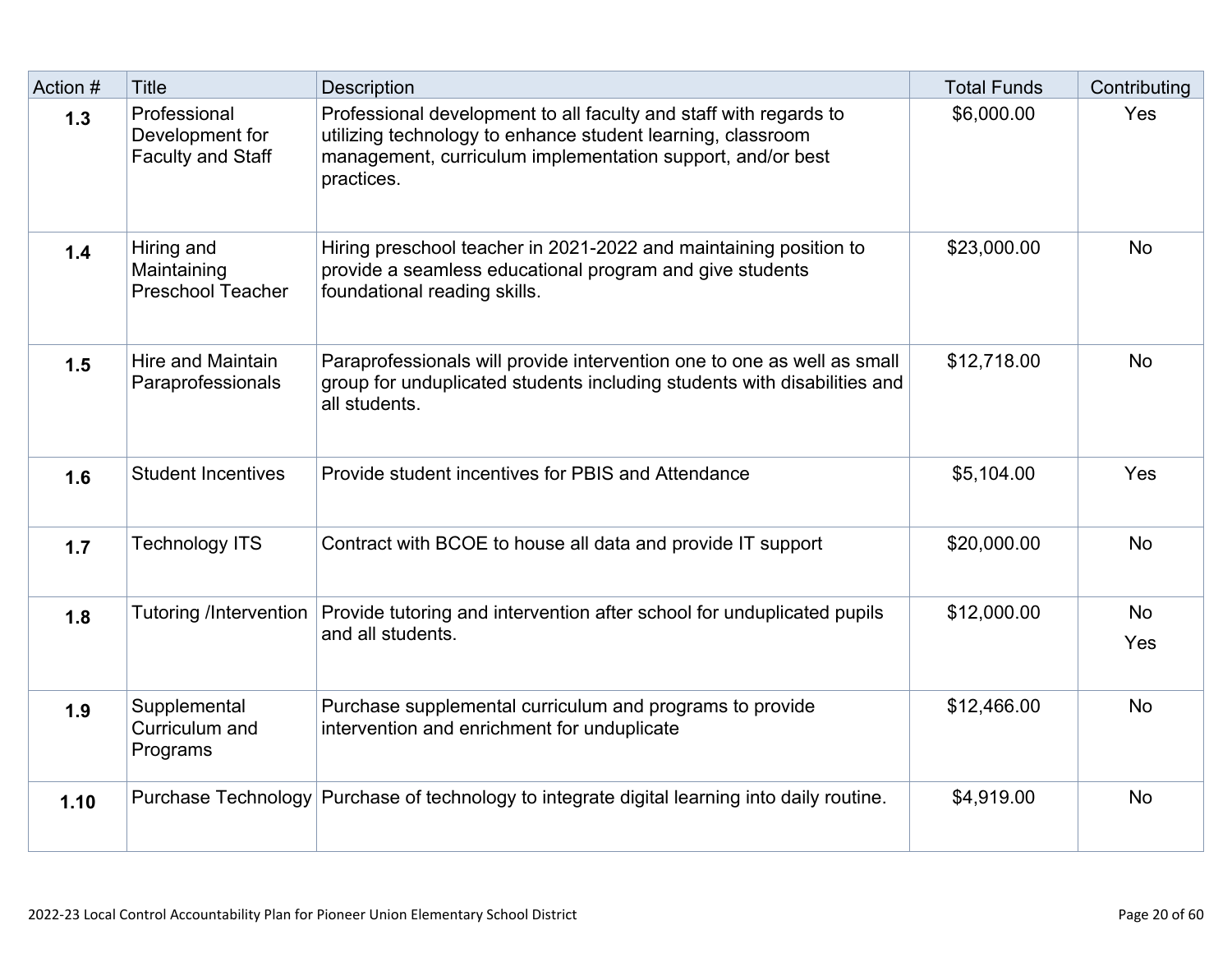| Action # | <b>Title</b>                                    | Description                                                                         | Total Funds | Contributing |
|----------|-------------------------------------------------|-------------------------------------------------------------------------------------|-------------|--------------|
| 1.11     | Paraprofessional<br>Professional<br>Development | Professional development costs including trainings and extra duty pay<br>to attend. | \$15,000.00 | <b>No</b>    |

## **[Goal Analysis \[2021-22\]](http://www.doc-tracking.com/screenshots/22LCAP/Instructions/22LCAPInstructions.htm#GoalAnalysis)**

An analysis of how this goal was carried out in the previous year.

A description of any substantive differences in planned actions and actual implementation of these actions.

Substantive difference in Goal 1 Action Item 6 is the increase of PBIS student incentives was the result of adding a student store and student attendance incentives and quarterly drawing for PBIS.

An explanation of material differences between Budgeted Expenditures and Estimated Actual Expenditures and/or Planned Percentages of Improved Services and Estimated Actual Percentages of Improved Services.

Material difference in 1.6 is the increase of \$8,145.04 for student incentives and PBIS program.

An explanation of how effective the specific actions were in making progress toward the goal.

By purchasing Aeries Analytics, we are able to monitor and track student progress and communicate with parents as well. By maintaining a credentialed teacher we were able to provide more individualized support to our students. We saw in increase students outcomes as indicated by our IReady testing. PD for faculty and staff surrounding our new curriculums provide teachers with the necessary skills and tools to effectively implement the curriculum. By maintaining a preschool teacher we are able to provide our students with the skills and tools necessary to successfully begin kindergarten. Paraprofessionals were able to provide intervention and small group support in multi-grade classrooms. The action in 1.6 was highly effective which is reflected in the increase in our attendance rate, decrease in chronic absenteeism, and decrease in students needing Tier 2 behavior interventions. 94% of our students are now in Tier I on our behavior matrix. Technology support from BCOE is crucial in housing student data and providing technical support to keep our system functioning. Tutoring and intervention was successful with students attending regularly three days a week. 30% of our students were supported according to need which was based on IReady scores. Our iReady scores in math improved by 14% showing that 33% of our student are on or above grade level. iReady scores in math improved by 19% showing that 45% of our student are on or above grade level. Supplemental Curriculum and programs were purchased to provide additional support for students and were found to be effective with curriculum embedded assessments. Technology was purchased with every student having a chromebook and an IPad because some students benefit from the tactile response of a touch screen. We see a direct correlation between our intervention supports and the improvement in our iReady scores.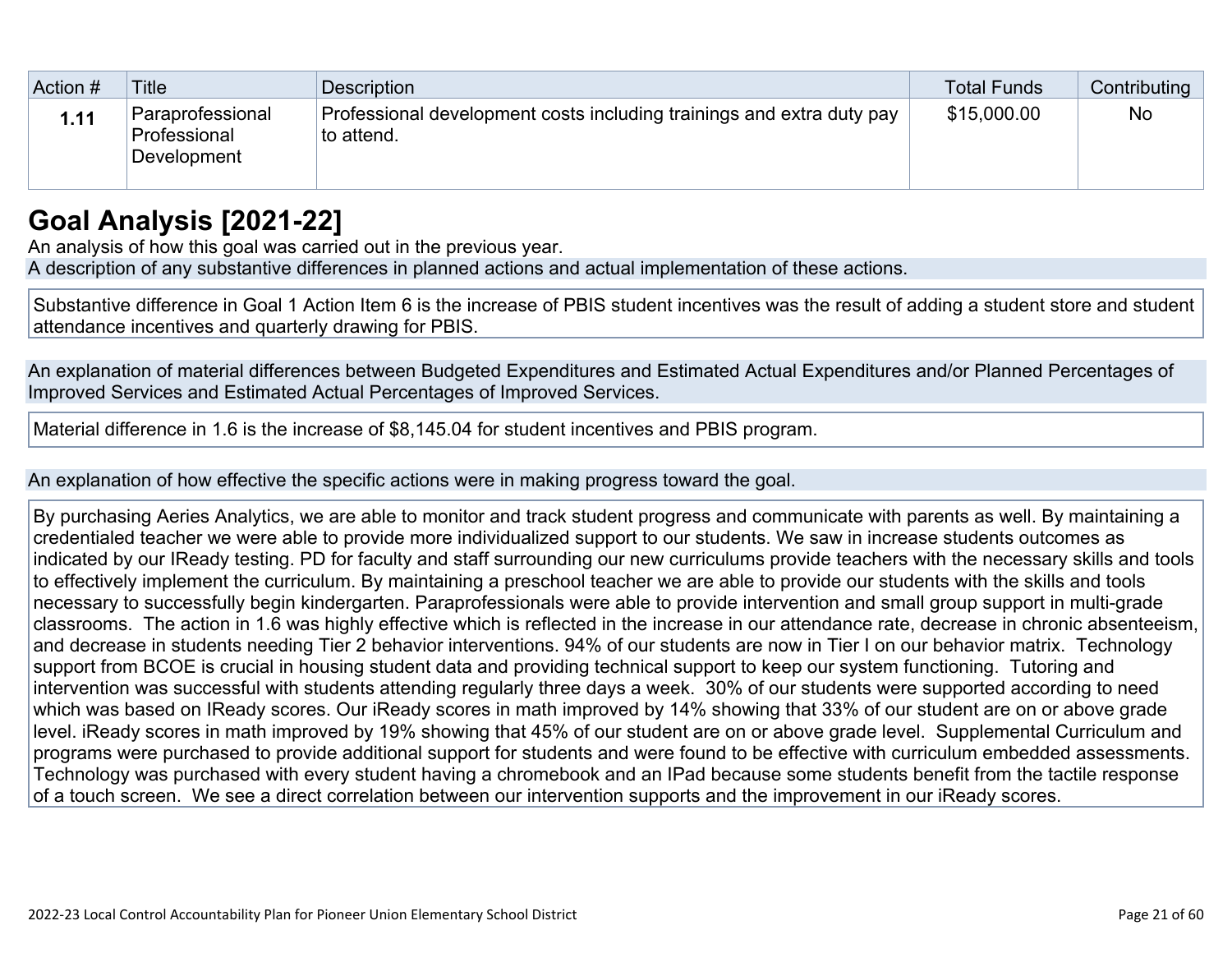A description of any changes made to the planned goal, metrics, desired outcomes, or actions for the coming year that resulted from reflections on prior practice.

Upon reflection, we will increase the amount allocated for student rewards and incentives next year based on the positive outcome we have seen this year with this implementation. We are also adding an action item based on the need for paraprofessional professional development.

**A report of the Total Estimated Actual Expenditures for last year's actions may be found in the Annual Update Table. A report of the Estimated Actual Percentages of Improved Services for last year's actions may be found in the Contributing Actions Annual Update Table.**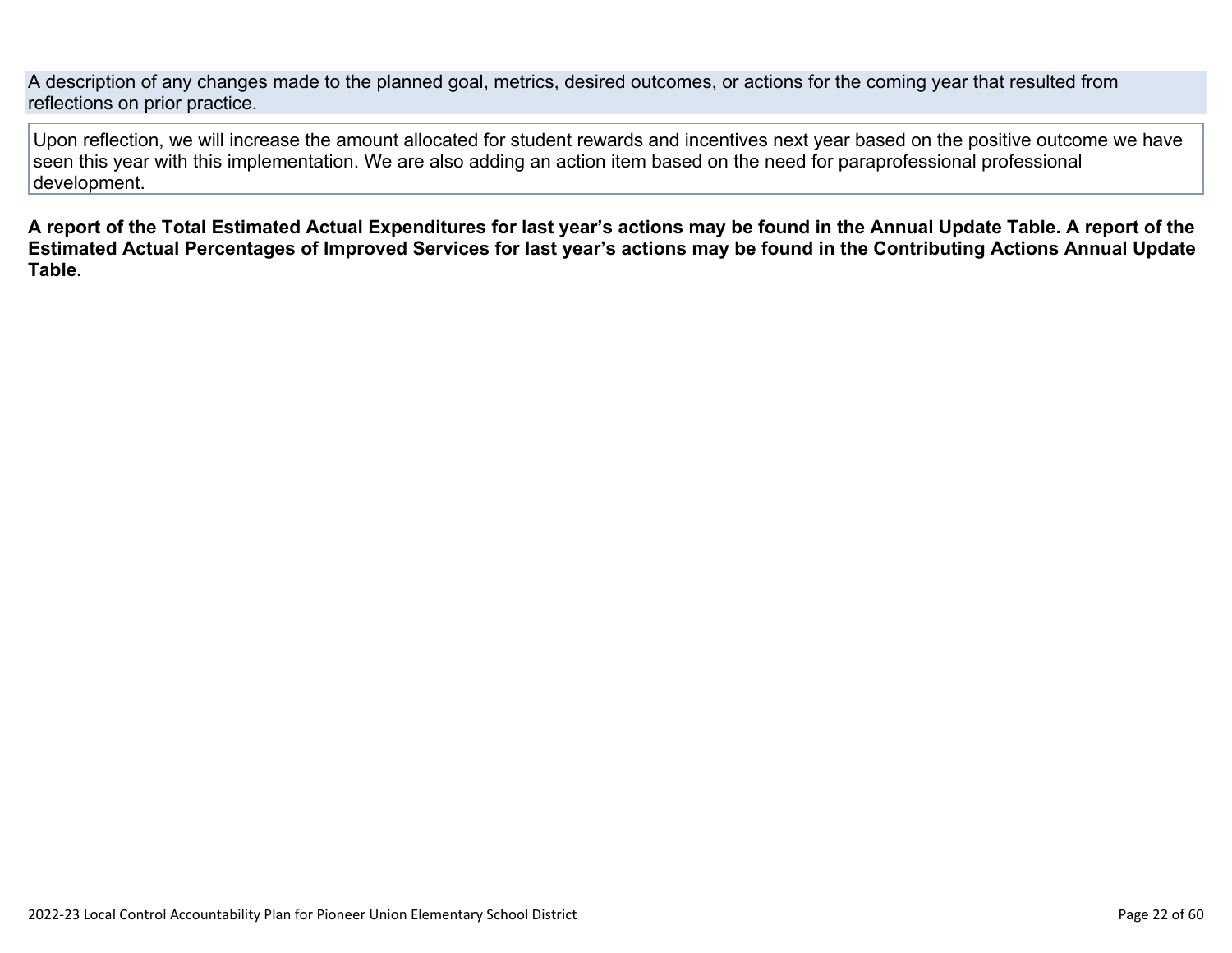# **[Goals and Actions](http://www.doc-tracking.com/screenshots/22LCAP/Instructions/22LCAPInstructions.htm#GoalsandActions)**

## **[Goal](http://www.doc-tracking.com/screenshots/22LCAP/Instructions/22LCAPInstructions.htm#goalDescription)**

| Goal #       | <b>Description</b>                                                                                                                                                                                                                                                                                                                                          |
|--------------|-------------------------------------------------------------------------------------------------------------------------------------------------------------------------------------------------------------------------------------------------------------------------------------------------------------------------------------------------------------|
| $\mathbf{2}$ | PUESD will ensure that all students, staff and community have access to a safe, clean school facility with a welcoming<br>environment that is inviting to all. PUESD will engage families and community members to seek input in decision making<br>and increase parental participation and attendance at all school functions including virtual offerings. |

An explanation of why the LEA has developed this goal.

School is truly the center of our community and a beacon of hope for our students and families and this is our why we developed this goal. Our program is a partnership between families, community and PUESD to provide the best possible education for our children in an inviting, welcoming safe and clean environment. Increasing parental and community participation in all decision making will strengthen our program. With this focus, PUESD has developed this goal.

## **[Measuring and Reporting Results](http://www.doc-tracking.com/screenshots/22LCAP/Instructions/22LCAPInstructions.htm#MeasuringandReportingResults)**

| <b>Metric</b>                                                                                | <b>Baseline</b>                                                                                 | Year 1 Outcome                                                                                                           | Year 2 Outcome | Year 3 Outcome | Desired Outcome for<br>$2023 - 24$                                                     |
|----------------------------------------------------------------------------------------------|-------------------------------------------------------------------------------------------------|--------------------------------------------------------------------------------------------------------------------------|----------------|----------------|----------------------------------------------------------------------------------------|
| Priority 1- Facilities in<br>Exemplary/Good<br>condition as<br>measured by the FIT<br>report | Currently housed in<br>Ophir School through<br><b>OCESD due to North</b><br><b>Complex Fire</b> | Currently housed in<br>Ophir School through<br><b>OCESD due to North</b><br><b>Complex Fire</b><br>destroying our school |                |                | New Facilities located<br>in Berry Creek in<br><b>Exemplary Condition</b>              |
| Priority 6- Local<br><b>Climate Survey</b>                                                   | 90% Parents<br>responded that they<br>feel their child is safe<br>at school                     | 94% Parents<br>responded that they<br>feel their child is safe<br>at school when<br>surveyed May 17,<br>2022             |                |                | 100% of Parents<br>responding that they<br>feel their child is safe<br>at school.      |
| <b>Priority 3- Aeries</b><br><b>Analytics Parent</b><br>Portal                               | 0% Aeries has not<br>been purchased or<br>implemented                                           | Aeries has been<br>purchased and<br>implemented                                                                          |                |                | 100% of all Parents<br>and Guardians have<br>access to Parent<br>Portal through Aeries |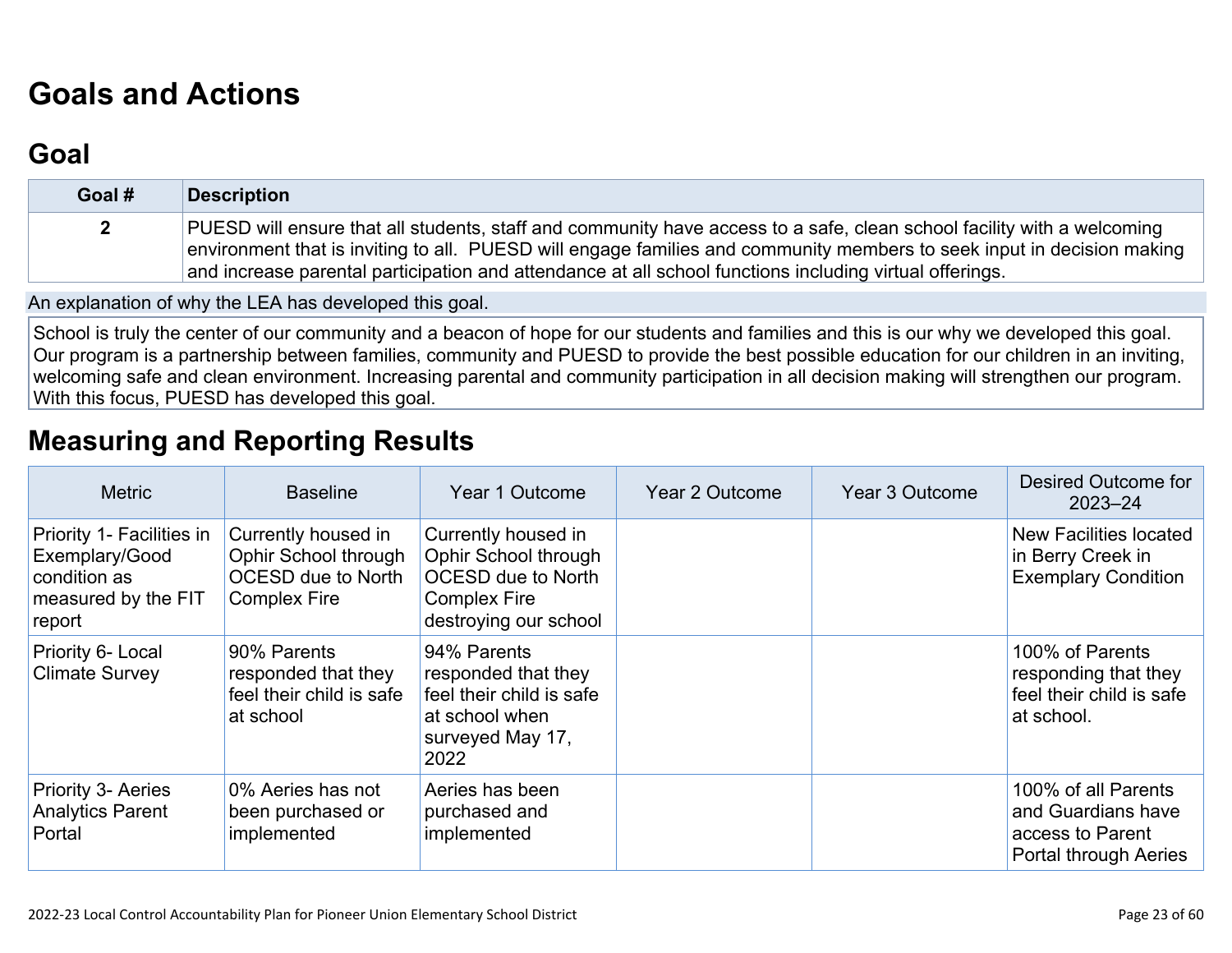| <b>Metric</b>                                                                      | <b>Baseline</b>                                                        | Year 1 Outcome                                        | Year 2 Outcome | Year 3 Outcome | Desired Outcome for<br>$2023 - 24$                                                 |
|------------------------------------------------------------------------------------|------------------------------------------------------------------------|-------------------------------------------------------|----------------|----------------|------------------------------------------------------------------------------------|
| <b>Priority 3- Aeries</b><br><b>Analytics Parent</b><br><b>Portal Usage Survey</b> | 0% parents are using<br>parent portal                                  | 20% of parents are<br>using the parent portal         |                |                | 100% of parents using<br>parent portal to<br>access student's<br>academic progress |
| Priority 5-<br>Transportation                                                      | All students have<br>access to<br>transportation to and<br>from school | 94% of students have<br>access to<br>transportation   |                |                | All students have<br>access to<br>transportation to and<br>from school             |
| Priority 6- Parent Input Monthly Parent                                            | Meetings to provide<br>input                                           | Monthly parent<br>advisory meetings are<br>being help |                |                | <b>Monthly Parent</b><br>Meetings to provide<br>input                              |

## **[Actions](http://www.doc-tracking.com/screenshots/22LCAP/Instructions/22LCAPInstructions.htm#actions)**

| Action # | Title                                              | <b>Description</b>                                                                                                                                                                                                                                | <b>Total Funds</b> | Contributing |
|----------|----------------------------------------------------|---------------------------------------------------------------------------------------------------------------------------------------------------------------------------------------------------------------------------------------------------|--------------------|--------------|
| 2.1      | <b>Provide Training</b><br><b>Aeries Analytics</b> | Provide training to all families to access parent portal in Aeries to<br>increase communication and parental participation. Incentives will be<br>offered for parent participation in trainings and accessing and utilizing<br>the parent portal. | \$10,000.00        | <b>Yes</b>   |
| 2.2      | <b>Administer Local</b><br><b>Climate Survey</b>   | Administer Local Climate Survey to determine action steps to make<br>PUESD more engaging and inviting.                                                                                                                                            |                    | <b>No</b>    |
| 2.3      | <b>Conduct FIT Survey</b>                          | Conduct Facilities Inspection Tool to ensure safe, clean and modern<br>facilities.                                                                                                                                                                |                    | <b>No</b>    |
| 2.4      | Provide<br>transportation                          | Provide transportation for students to and from school.                                                                                                                                                                                           | \$60,777.00        | <b>No</b>    |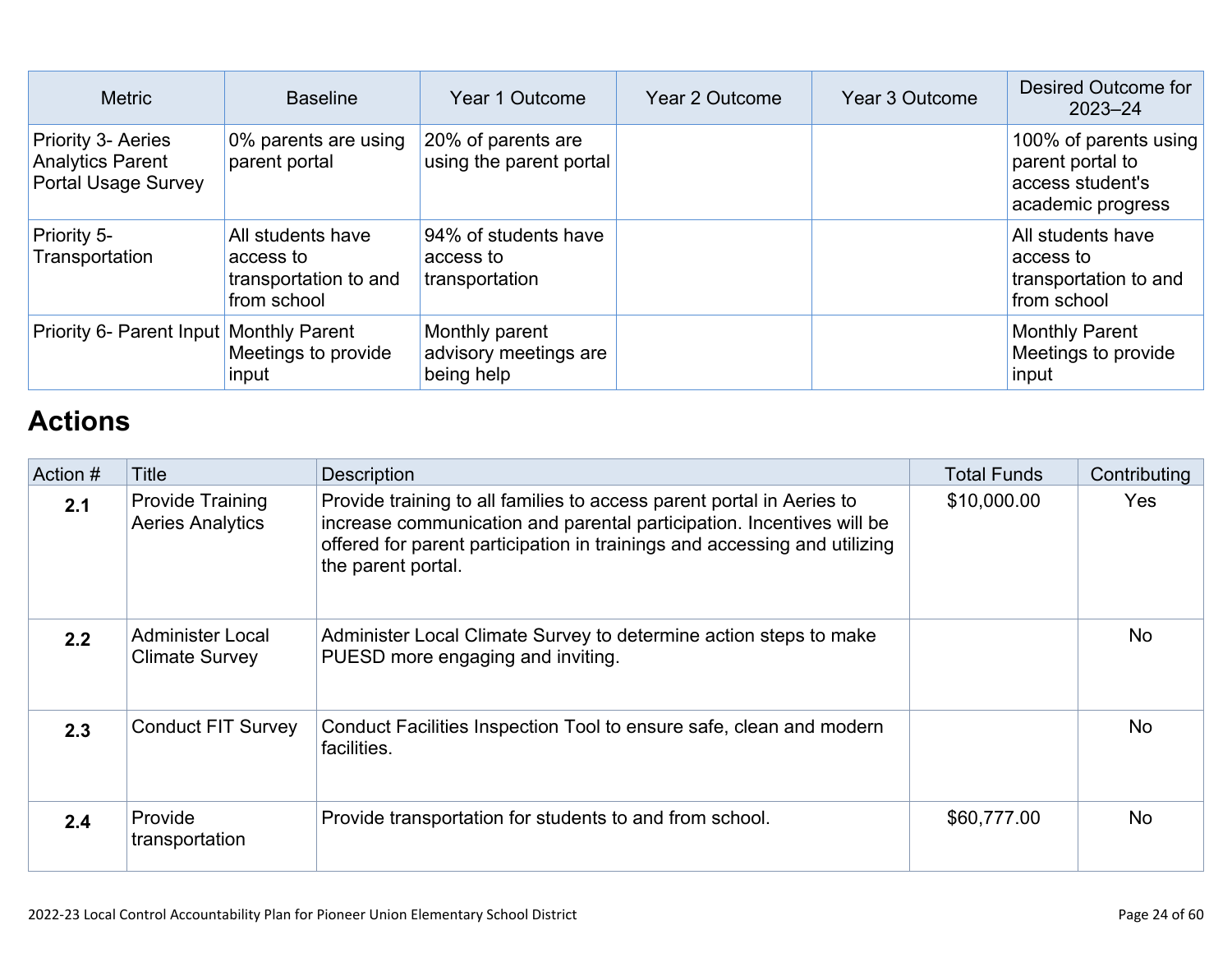| Action # | <b>Title</b>                            | <b>Description</b>                                                                                                                                                                                                                                                                       | <b>Total Funds</b> | Contributing |
|----------|-----------------------------------------|------------------------------------------------------------------------------------------------------------------------------------------------------------------------------------------------------------------------------------------------------------------------------------------|--------------------|--------------|
| 2.5      | Providing all students<br>with meals    | Providing students with breakfast, lunch, and afterschool snack.                                                                                                                                                                                                                         | \$3,000.00         | <b>No</b>    |
| 2.6      | Parent Liaison                          | Liaison will communicate with all families regarding student needs,<br>attendance, intervention coordination, and coordination of all services.                                                                                                                                          | \$1,500.00         | <b>No</b>    |
| 2.7      | <b>Family and Parent</b><br>Involvement | Provide and maintain activities that connect families and community<br>members to school. Parents Club, Site Council, Back to School Night,<br>Holiday Show, Open House, Science Fair, Spring Academic Gallery,<br>Parent surveys, Student surveys, Volunteer opportunities, Field trips | \$1,800.00         | <b>Yes</b>   |
| 2.8      | <b>Indirect Costs</b>                   | Contract with BCOE for Indirect Costs including the Con App                                                                                                                                                                                                                              | \$7,955.00         | <b>No</b>    |

## **[Goal Analysis \[2021-22\]](http://www.doc-tracking.com/screenshots/22LCAP/Instructions/22LCAPInstructions.htm#GoalAnalysis)**

An analysis of how this goal was carried out in the previous year. A description of any substantive differences in planned actions and actual implementation of these actions.

There is a substantive difference with 2.1 due to the fact that Covid restrictions prevented parents and families from attending in person Aeries trainings this academic year.

An explanation of material differences between Budgeted Expenditures and Estimated Actual Expenditures and/or Planned Percentages of Improved Services and Estimated Actual Percentages of Improved Services.

The \$10,000 allocated for 2.1 was not spent because of the lack of implementation of this action.

An explanation of how effective the specific actions were in making progress toward the goal.

These actions with the exception of 2.1 have been extremely effective in improving student outcomes. The parent liaison has been instrumental in family outreach and communication. Parent involvement has been limited due to Covid but we still have been able to have positive interactions with our families as shown in our feedback from our surveys. Survey from May 2022 stated 100% of parents feel school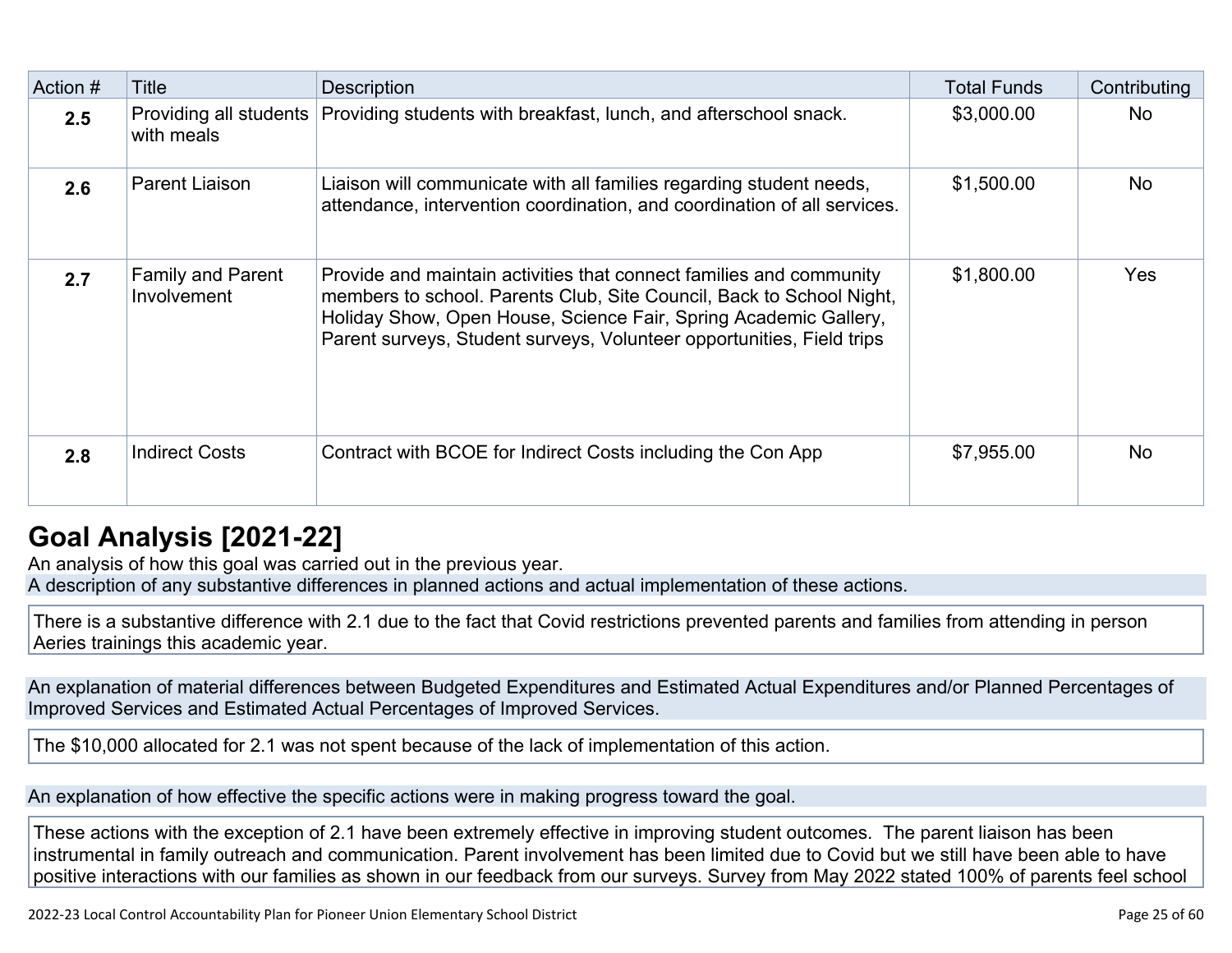provides adequate supplies and is implementing state standards, and feel the school is preparing the students adequately for High School. 100% of parents also felt that the school works with the parents as partners in their education. 100% of parents also feel that the school has effective strategies and programs to address the needs of students who are not meeting standards and addressed the needs of students with disabilities. By providing transportation for our students ultimately increases attendance considering our temporary school site is 20 miles from our bus stop and saves parents the cost of driving their students to and from school. Students are provided meals which allows them to focus on their academics. Our school is 93% socioeconomically disadvantaged and often times our students lack basic necessities including food. By providing meals and snacks we are ensuring that our students' needs are being met.

A description of any changes made to the planned goal, metrics, desired outcomes, or actions for the coming year that resulted from reflections on prior practice.

Based on reflection we are reducing the funding to 2.1 because that funding can be better used elsewhere. The training required in this implementation of 2.1 can be done in house not requiring an outside contract..

**A report of the Total Estimated Actual Expenditures for last year's actions may be found in the Annual Update Table. A report of the Estimated Actual Percentages of Improved Services for last year's actions may be found in the Contributing Actions Annual Update Table.**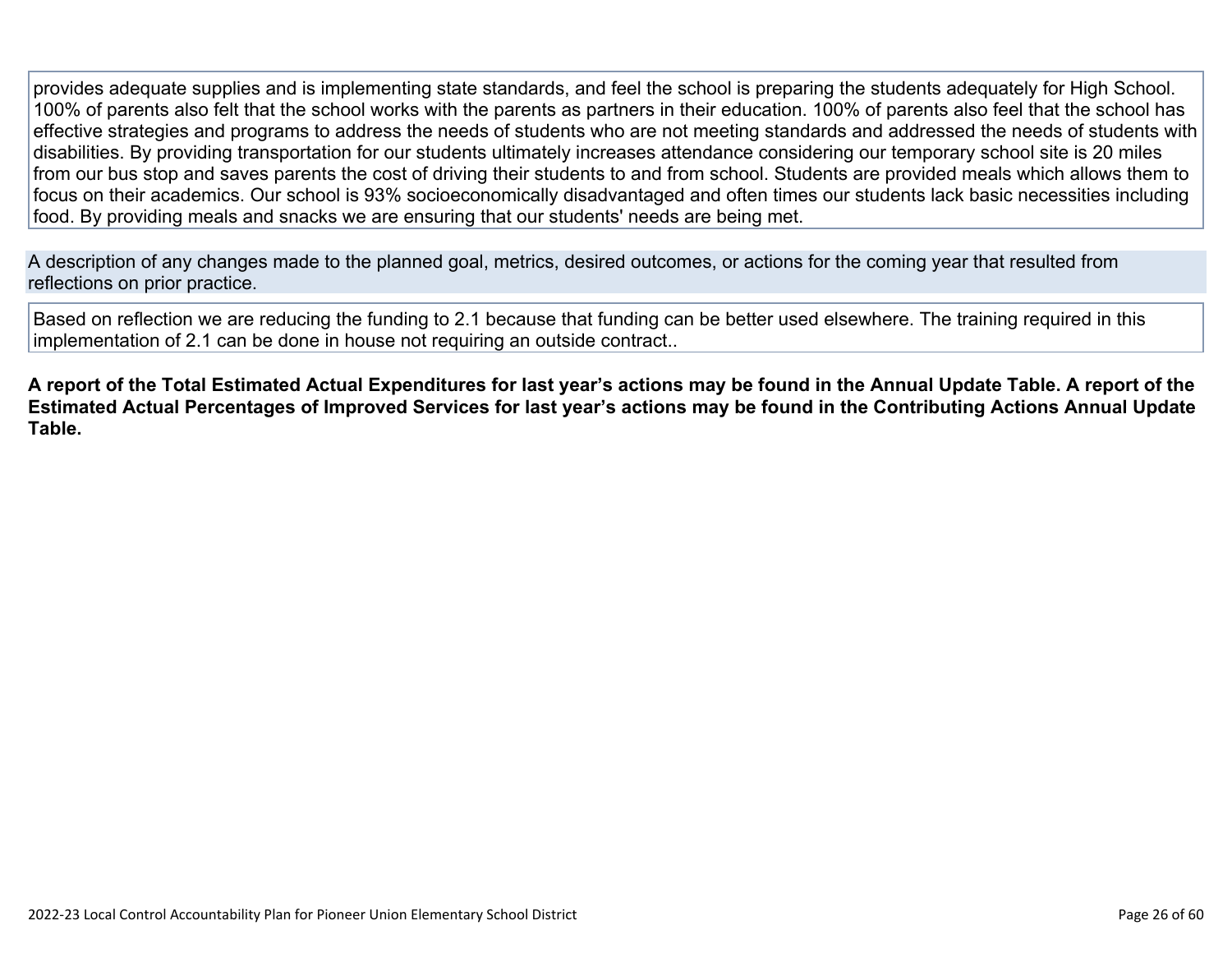# **[Increased or Improved Services for Foster Youth, English Learners, and Low-](http://www.doc-tracking.com/screenshots/22LCAP/Instructions/22LCAPInstructions.htm#IncreasedImprovedServices)[Income Students \[2022-23\]](http://www.doc-tracking.com/screenshots/22LCAP/Instructions/22LCAPInstructions.htm#IncreasedImprovedServices)**

| Projected LCFF Supplemental and/or Concentration Grants | Projected Additional LCFF Concentration Grant (15 percent) |
|---------------------------------------------------------|------------------------------------------------------------|
| \$121,243.00                                            |                                                            |

#### **Required Percentage to Increase or Improve Services for the LCAP Year**

| Projected Percentage to Increase<br>or Improve Services for the<br>Coming School Year | <b>LCFF Carryover — Percentage</b> | <b>ILCFF Carryover — Dollar</b> | Total Percentage to Increase or<br>Improve Services for the Coming<br>School Year |
|---------------------------------------------------------------------------------------|------------------------------------|---------------------------------|-----------------------------------------------------------------------------------|
| $ 31.20\%$                                                                            | $0.00\%$                           | \$0.00                          | $^{\backprime}$ 31.20%                                                            |

**The Budgeted Expenditures for Actions identified as Contributing may be found in the Contributing Actions Table.**

### **[Required Descriptions](http://www.doc-tracking.com/screenshots/22LCAP/Instructions/22LCAPInstructions.htm#RequiredDescriptions)**

For each action being provided to an entire school, or across the entire school district or county office of education (COE), an explanation of (1) how the needs of foster youth, English learners, and low-income students were considered first, and (2) how these actions are effective in meeting the goals for these students.

The actions and expenditures of funds marked as contributing to increased or improved services were developed focusing on the needs, conditions, or circumstances of our unduplicated population with further consideration of the actions design, content, method, and/or location that best meets the identified need. All actions were developed using a careful analysis of data and input from our stakeholders. These contributing actions are principally directed toward our unduplicated student population to help Pioneer Elementary School be effective in meeting the LCAP goals and the identified needs of the unduplicated student groups. Many of these actions and services are being performed on a schoolwide or districtwide basis in order to increase their overall efficiency and effectiveness but were created to improve or increase services for foster youth English learners, and low income students.

Research states students from low income families face a greater chance of having adverse childhood experiences. Studies have shown that students experiencing high levels of trauma at home might experience a lack of focus, low engagement, and difficulty finishing tasks. (Murphey and Moore, 2014) These are all barriers we have seen in our students on a daily basis resulting in low academic outcomes. To address these barriers to learning we will perform the following actions:

Goal 1.1- Purchase Aeries Analytics- By purchasing Aeries Analytics we will be able to collect student academic and behavioral data to assist in providing tiered interventions to increase student engagement and improve student academic and behavioral outcomes.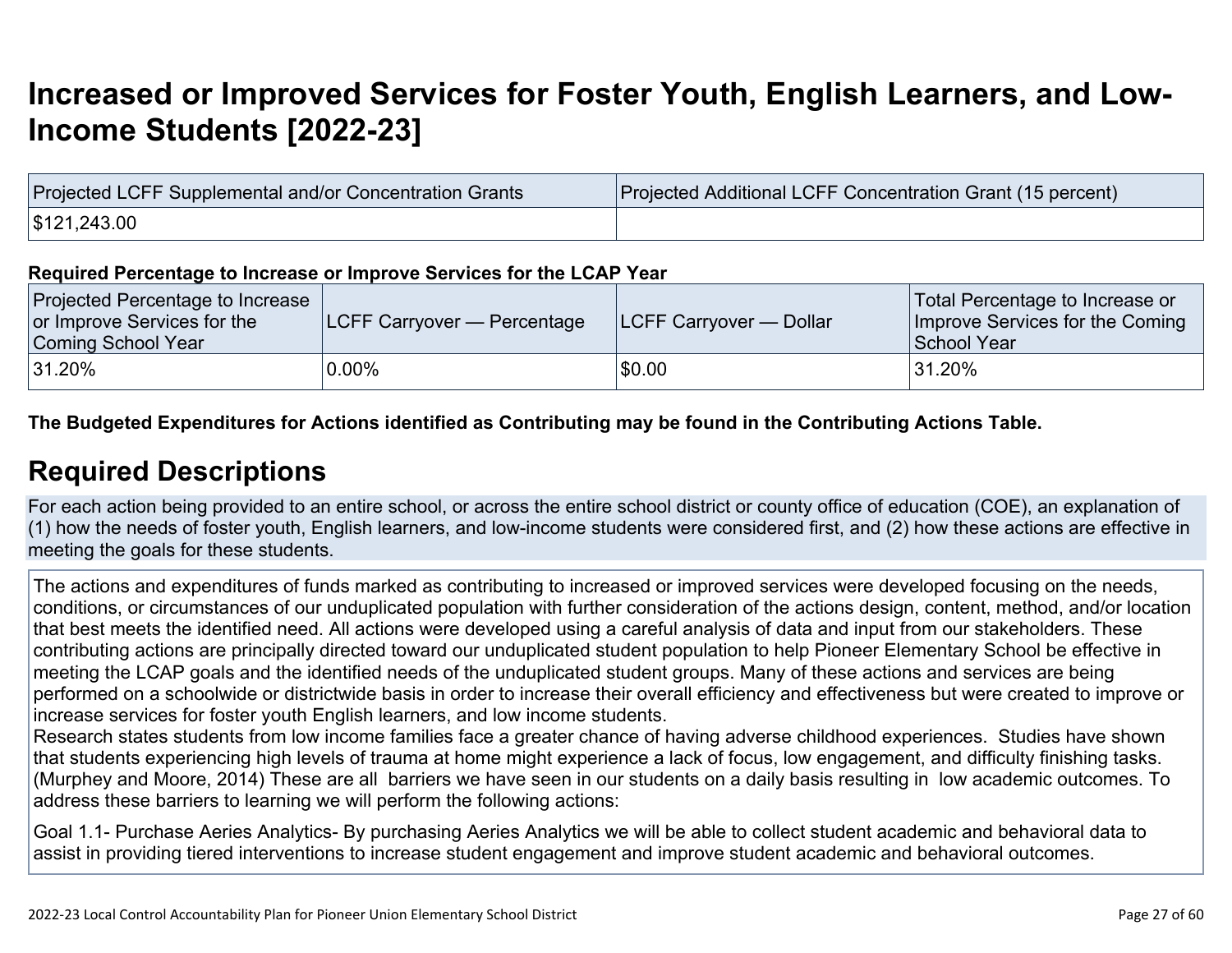Goal 2.1- Provide Aeries Training to Faculty and Staff- By providing training to faculty and staff we will be able to utilize our student data system to its fullest and monitor student outcomes.

Goal 1.8- Intervention and Tutoring- By providing intervention and tutoring beyond the school day, we expect to see great gains in academic outcomes from our unduplicated students as measured by the CAASPP and local benchmark assessments. This action was in our previous LCAP and is being continued based on student Iready scores.

According to the following research "Small Classes in the Early Grades, Academic Achievement, and Graduating From High School. Journal of Educational Psychology. "For all students combined, 4 years of a small class in K–3 were associated with a significant increase in the likelihood of graduating from high school; the odds of graduating after having attended small classes for 4 years were increased by about 80.0%. Furthermore, the impact of attending a small class was especially noteworthy for students from low-income homes. Three years or more of small classes affected the graduation rates of low-SES students, increasing the odds of graduating by about 67.0% for 3 years and more than doubling the odds for 4 years." Finn, J. D., et. al. (2005). Because the majority of out students are from low income homes and based on the above research and stakeholder input, we will implement Goal and Action 1.2

Goal 1.2 - Maintain Credentialed Teacher for Class Size Reduction- By providing an additional teacher to reduce class sizes we expect to see our foster youth, English Learners and our low income students thrive due to the increased amount of one to one attention this action provides. We will measure this by tracking student outcomes and achievement as measured by academic and behavioral outcomes tracked in Aeries. This action is being continued from our last LCAP because it is important to our stakeholders and we see student success in smaller class sizes.

Research states "Professional development for teachers is a key mechanism for improving classroom instruction and student achievement." (Ball & Cohen, 1999; Cohen & Hill, 2000; Corcoran, Shields, & Zucker, 1998; Darling-Hammond & McLaughlin, 1995; Elmore, 1997; Little, 1993; National Commission on Teaching and America's Future, 1996). To improve academic instruction in our classrooms as measured by student achievement we will implement Goal 1.3.

Goal 1.3- Professional Development for All Faculty and staff- By providing faculty and staff with Professional Development on high leverage practices and social emotional learning we are able to meet the needs of our unduplicated students as well as all students which will result in improved student outcomes academically and behaviorally.

According to Baranek, "Promoting the greatest student motivation possible is extremely important for every teacher in grades K-12, especially in today's educational climate, where schools are continuously under pressure to improve test scores, responsibility, and accountability." Because our students often lack motivation we will implement the following goal. Goal 1.6- Providing Incentives for Students-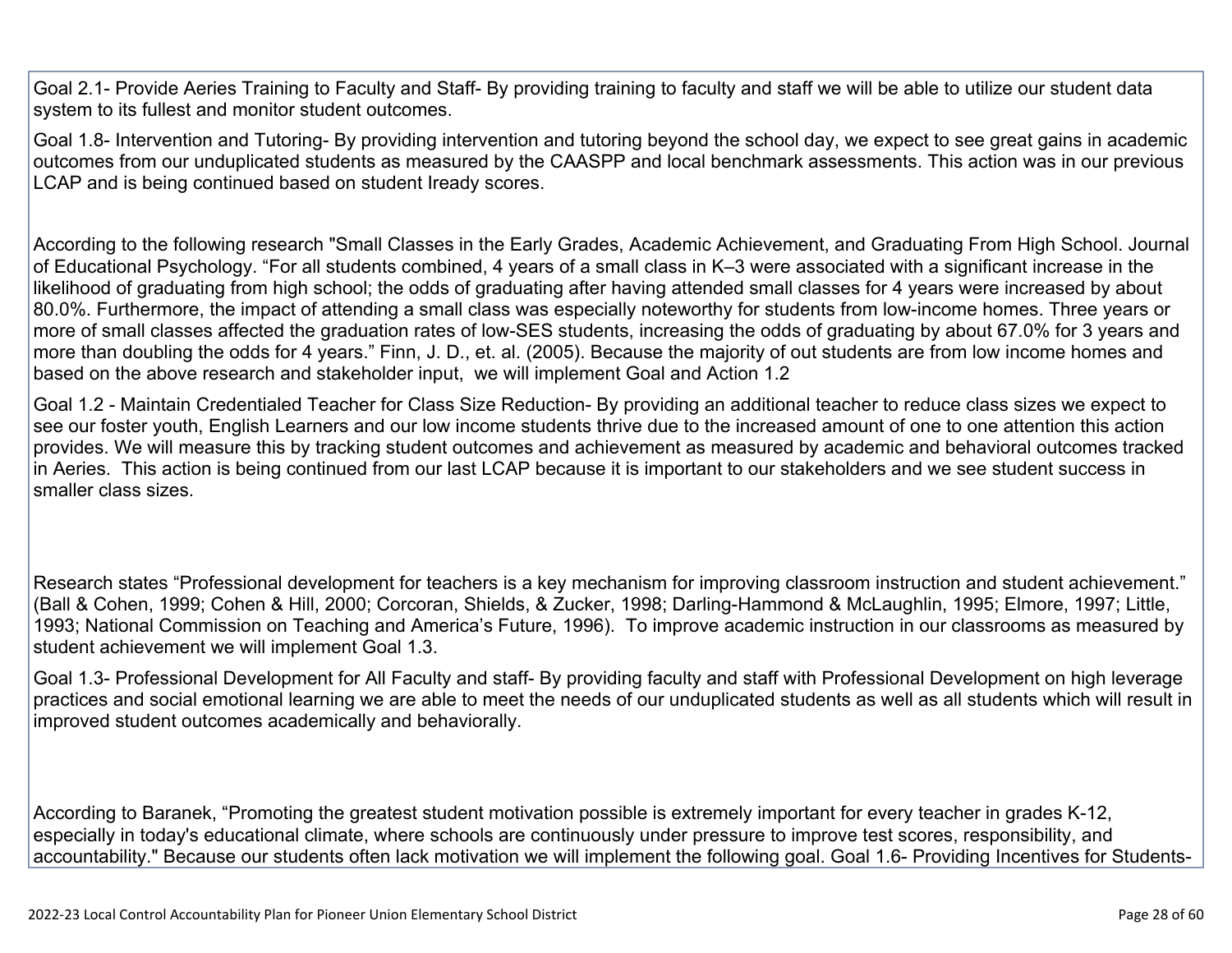To encourage positive behavior and attendance we will provide incentives to all unduplicated students which will result in more motivated and engaged students who will score higher on academic achievement tests and behave better in class.

According to Cook & Jeng, "Basic needs not being met, such as chronic hunger, can impact the development of a child physically and cognitively with lifelong consequences." With this research in mind we will implement this goal. Goal 2.5- Providing Snacks in afterschool-Many of our unduplicated students suffer from food shortages and by providing meals and snacks we ensure basic needs are met allowing them to engage in higher level thinking which will yield improved student academic outcomes.

The Harvard Family Research Project concluded that parental involvement is associated with higher student achievement. They found that student success was higher in a variety of areas including standardized test scores, grades and teacher ratings. Students are also more likely to enroll in higher-level programs, pass their classes, attend school regularly, have better social skills and move onto post-secondary education. With this in mind we will actively engage families and this is reflected in the following goal.

Goal 2.7- Activities for Families- By providing engaging activities for families we will improve student outcomes.

A description of how services for foster youth, English learners, and low-income students are being increased or improved by the percentage required.

By providing for the basic needs of our unduplicated students, purchasing a student data system that will enable us to track and monitor student outcomes resulting in the development of intervention programs, providing student incentives, providing additional tutoring, maintaining small class sizes allowing for more one to one interaction and support, we expect the achievement gap seen in our unduplicated pupils to lessen and student outcomes improve. In addition, we are providing our faculty and staff with professional development designed to address the barriers to learning often experienced by our unduplicated students which will improve student achievement. This is how we are improving or increasing our services by more than 37.44% for our foster youth and low income students by allocating \$163,444.00 towards actions principally directed towards our unduplicated pupils which is more than the required amount of \$159,724.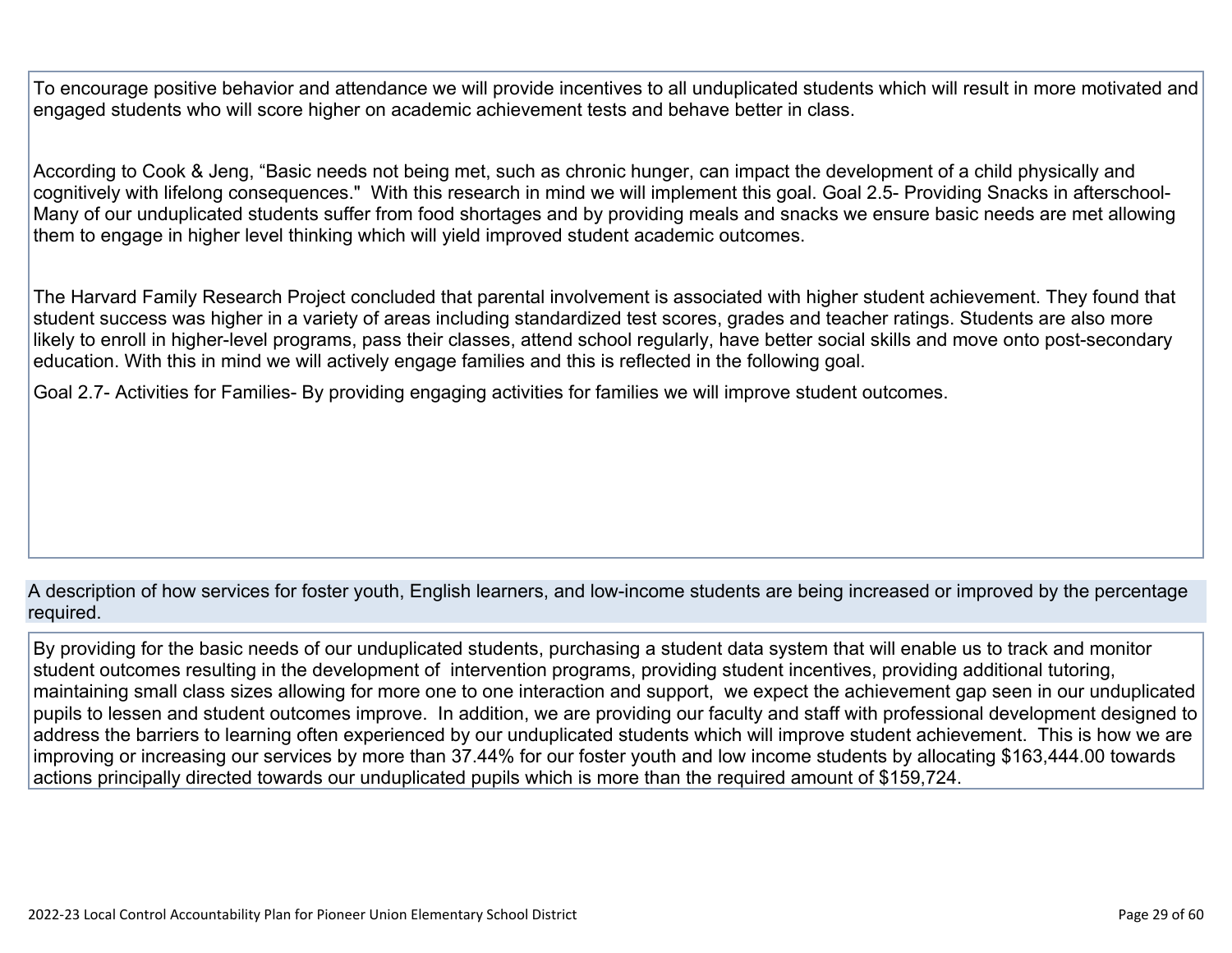A description of the plan for how the additional concentration grant add-on funding identified above will be used to increase the number of staff providing direct services to students at schools that have a high concentration (above 55 percent) of foster youth, English learners, and lowincome students, as applicable.

| Staff-to-student ratios by<br>type of school and<br>concentration of<br>unduplicated students | Schools with a student concentration of 55 percent or<br>less | Schools with a student concentration of greater than 55<br>percent |
|-----------------------------------------------------------------------------------------------|---------------------------------------------------------------|--------------------------------------------------------------------|
| Staff-to-student ratio of<br>classified staff providing<br>direct services to students        |                                                               | classified to 6 students                                           |
| Staff-to-student ratio of<br>certificated staff providing<br>direct services to students      |                                                               | l teacher to 11 students                                           |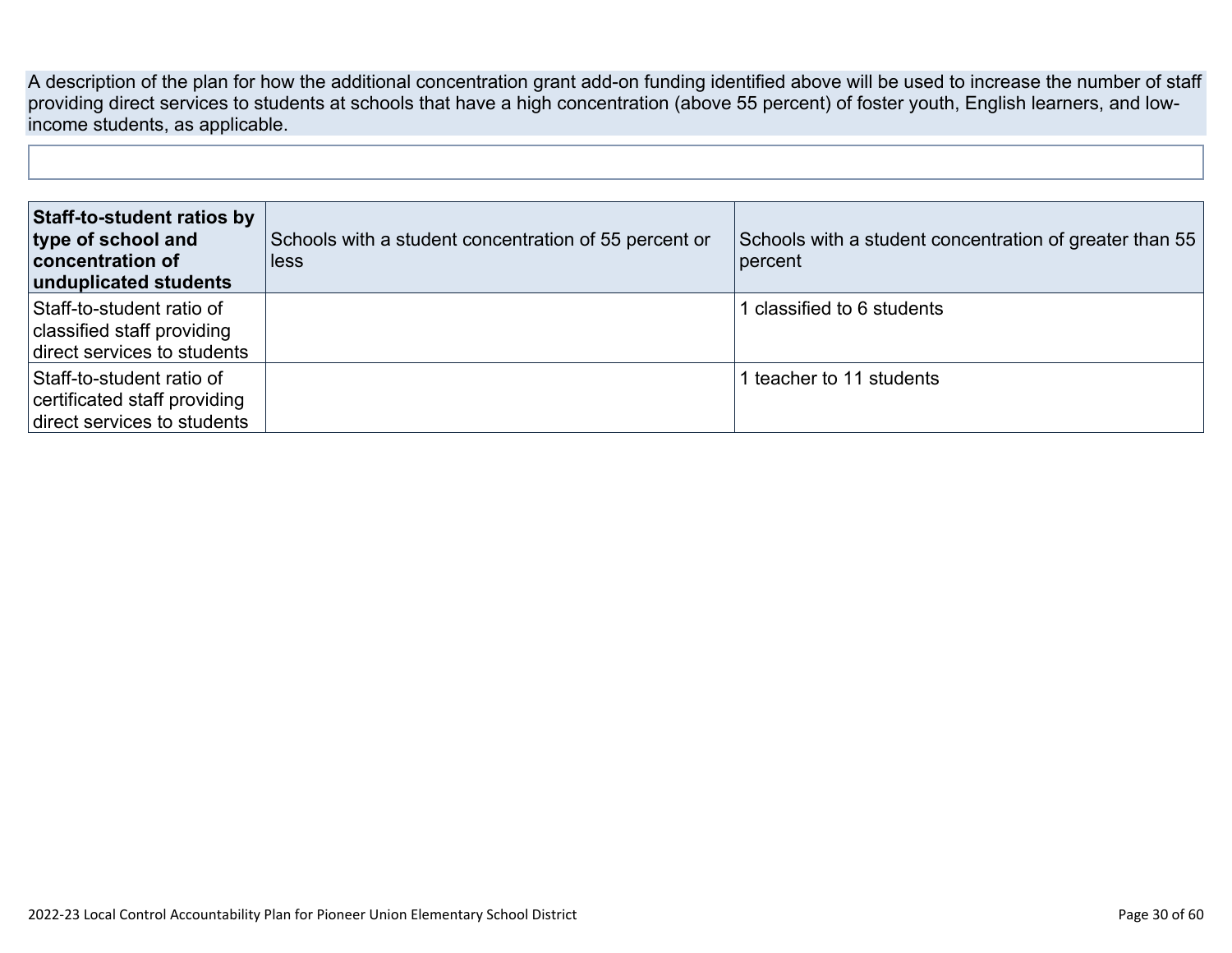### **2022-23 Total Expenditures Table**

| <b>Totals</b>           |                 | <b>LCFF Funds</b>                                                   | <b>Other State</b><br><b>Funds</b> |                                   | <b>Local Funds</b>      | <b>Federal Funds</b> | <b>Total Funds</b>       | <b>Total Personnel</b> | <b>Total Non-</b><br>personnel |                    |
|-------------------------|-----------------|---------------------------------------------------------------------|------------------------------------|-----------------------------------|-------------------------|----------------------|--------------------------|------------------------|--------------------------------|--------------------|
| <b>Totals</b>           |                 | \$228,820.00                                                        | \$19,000.00                        |                                   |                         | \$77,558.00          | \$325,378.00             | \$172,357.00           | \$153,021.00                   |                    |
| <b>Goal</b>             | <b>Action #</b> | <b>Action Title</b>                                                 |                                    |                                   | <b>Student Group(s)</b> | <b>LCFF Funds</b>    | <b>Other State Funds</b> | <b>Local Funds</b>     | <b>Federal Funds</b>           | <b>Total Funds</b> |
| $\mathbf{1}$            | 1.1             | <b>Purchase Aeries</b><br>Analytics                                 |                                    | <b>Foster Youth</b><br>Low Income | <b>English Learners</b> | \$15,000.00          |                          |                        |                                | \$15,000.00        |
| $\mathbf{1}$            | $1.2$           | <b>Maintain Credentialed</b><br>Teacher for class size<br>reduction |                                    | <b>Foster Youth</b><br>Low Income | <b>English Learners</b> | \$114,139.00         |                          |                        |                                | \$114,139.00       |
| $\mathbf{1}$            | 1.3             | Professional<br>Development for<br><b>Faculty and Staff</b>         |                                    | <b>Foster Youth</b><br>Low Income | <b>English Learners</b> | \$2,000.00           | \$4,000.00               |                        |                                | \$6,000.00         |
| $\mathbf 1$             | $1.4$           | Hiring and<br>Maintaining<br><b>Preschool Teacher</b>               |                                    | All                               |                         |                      |                          |                        | \$23,000.00                    | \$23,000.00        |
| $\overline{\mathbf{1}}$ | $1.5$           | Hire and Maintain<br>Paraprofessionals                              |                                    | All                               |                         |                      |                          |                        | \$12,718.00                    | \$12,718.00        |
| $\mathbf{1}$            | 1.6             | <b>Student Incentives</b>                                           |                                    | <b>Foster Youth</b><br>Low Income | <b>English Learners</b> | \$5,104.00           |                          |                        |                                | \$5,104.00         |
| $\mathbf 1$             | $1.7$           | <b>Technology ITS</b>                                               |                                    | All                               |                         | \$20,000.00          |                          |                        |                                | \$20,000.00        |
| $\mathbf 1$             | 1.8             | <b>Tutoring /Intervention</b>                                       |                                    | All                               |                         |                      |                          |                        | \$12,000.00                    | \$12,000.00        |
| $\mathbf{1}$            | 1.9             | Supplemental<br>Curriculum and<br>Programs                          |                                    | All                               |                         |                      |                          |                        | \$12,466.00                    | \$12,466.00        |
| $\mathbf{1}$            | 1.10            | <b>Purchase Technology</b>                                          |                                    | All                               |                         |                      |                          |                        | \$4,919.00                     | \$4,919.00         |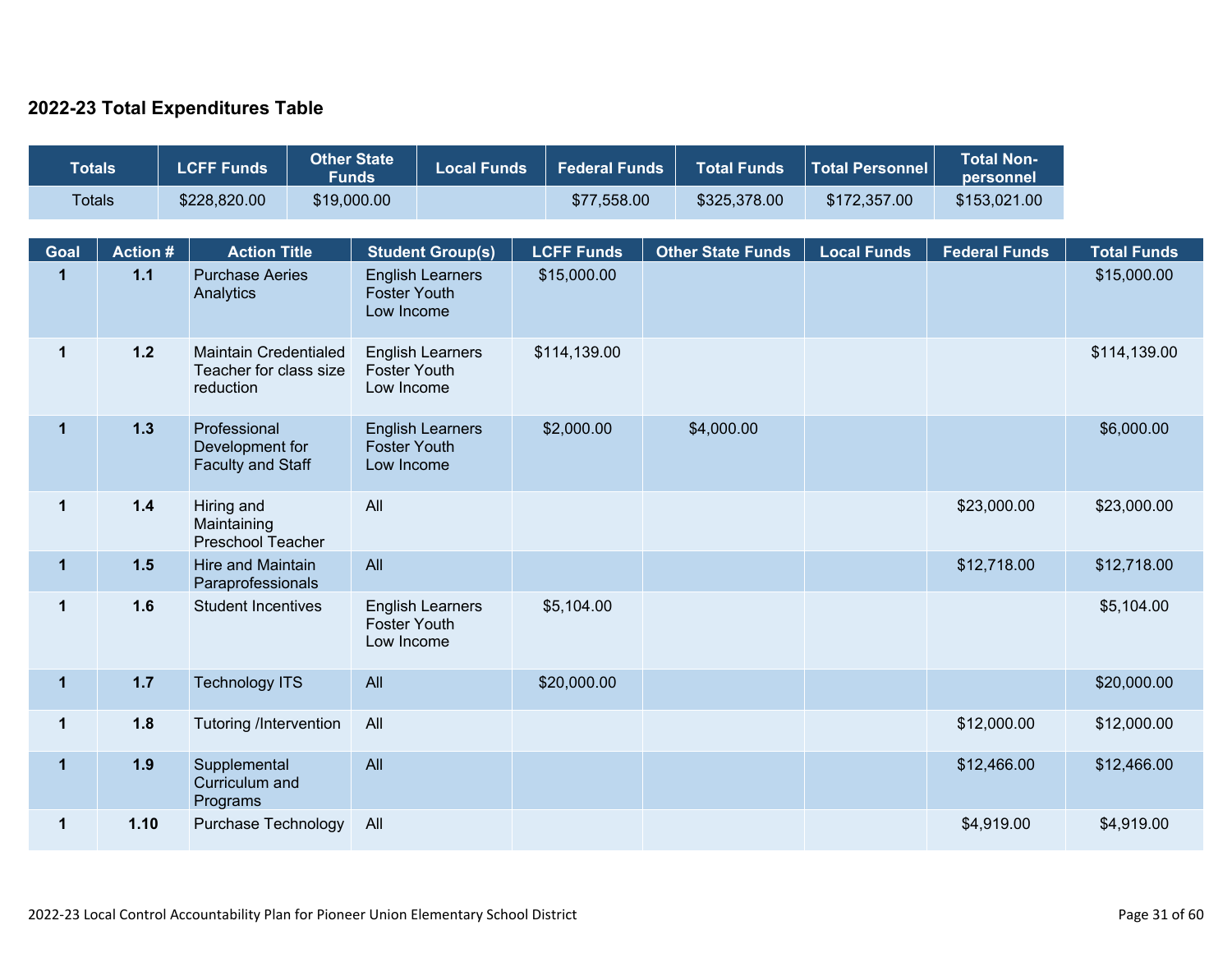| <b>Goal</b>    | <b>Action #</b> | <b>Action Title</b>                                | <b>Student Group(s)</b>                                      | <b>LCFF Funds</b> | <b>Other State Funds</b> | <b>Local Funds</b> | <b>Federal Funds</b> | <b>Total Funds</b> |
|----------------|-----------------|----------------------------------------------------|--------------------------------------------------------------|-------------------|--------------------------|--------------------|----------------------|--------------------|
|                | 1.11            | Paraprofessional<br>Professional<br>Development    | All                                                          |                   | \$15,000.00              |                    |                      | \$15,000.00        |
| 2 <sup>1</sup> | 2.1             | <b>Provide Training</b><br><b>Aeries Analytics</b> | <b>English Learners</b><br><b>Foster Youth</b><br>Low Income | \$10,000.00       |                          |                    |                      | \$10,000.00        |
| $\overline{2}$ | 2.2             | Administer Local<br><b>Climate Survey</b>          | All                                                          |                   |                          |                    |                      |                    |
| 2 <sup>1</sup> | 2.3             | <b>Conduct FIT Survey</b>                          | All                                                          |                   |                          |                    |                      |                    |
| $\mathbf{2}$   | 2.4             | Provide transportation                             | All                                                          | \$60,777.00       |                          |                    |                      | \$60,777.00        |
| $\overline{2}$ | 2.5             | Providing all students<br>with meals               | All                                                          |                   |                          |                    | \$3,000.00           | \$3,000.00         |
| $\mathbf{2}$   | 2.6             | Parent Liaison                                     | All                                                          |                   |                          |                    | \$1,500.00           | \$1,500.00         |
| $\overline{2}$ | 2.7             | <b>Family and Parent</b><br>Involvement            | <b>English Learners</b><br><b>Foster Youth</b><br>Low Income | \$1,800.00        |                          |                    |                      | \$1,800.00         |
| $\mathbf{2}$   | 2.8             | <b>Indirect Costs</b>                              | All                                                          |                   |                          |                    | \$7,955.00           | \$7,955.00         |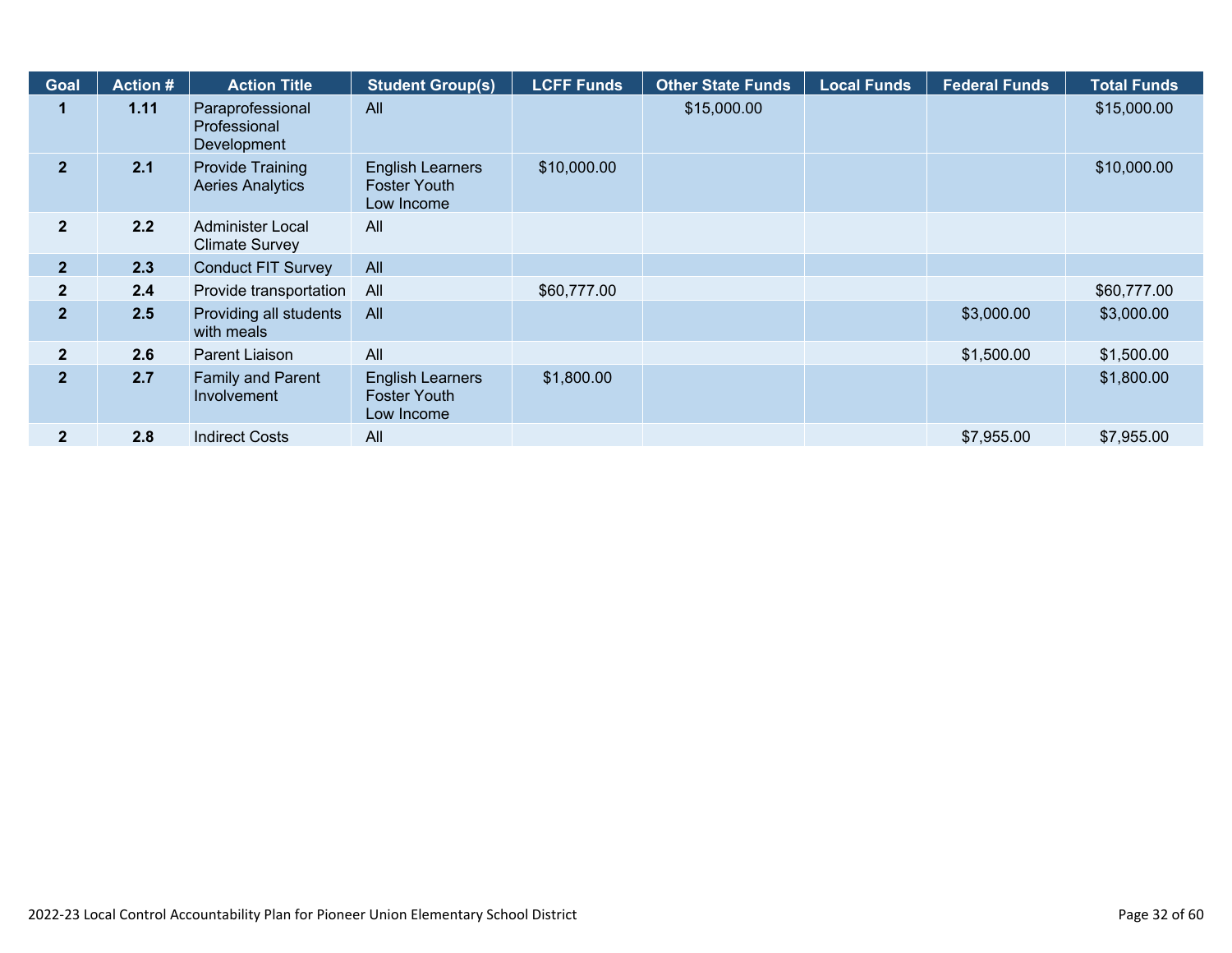### **2022-23 Contributing Actions Table**

| 1. Projected<br><b>LCFF Base</b><br><b>Grant</b> | 2. Projected<br><b>LCFF</b><br><b>Supplemental</b><br>and/or<br><b>Concentration</b><br><b>Grants</b> | 3. Projected<br><b>Percentage to</b><br>Increase or<br><b>Improve</b><br><b>Services for</b><br>the Coming<br><b>School Year</b><br>(2 divided by | <b>LCFF</b><br>Carryover -<br><b>Percentage</b><br>(Percentage<br>from Prior<br>Year) | <b>Total</b><br><b>Percentage to</b><br>Increase or<br><b>Improve</b><br><b>Services for</b><br>the Coming<br><b>School Year</b><br>$(3 +$ Carryover<br>% | 4. Total<br><b>Planned</b><br><b>Contributing</b><br><b>Expenditures</b><br>(LCFF Funds) | 5. Total<br><b>Planned</b><br><b>Percentage of</b><br><b>Improved</b><br><b>Services</b><br>(%) | <b>Planned</b><br><b>Percentage to</b><br>Increase or<br><b>Improve</b><br><b>Services for</b><br>the Coming<br><b>School Year</b><br>(4 divided by<br>$1$ , plus $5$ ) | <b>Totals by</b><br><b>Type</b> | <b>Total LCFF</b><br><b>Funds</b> |
|--------------------------------------------------|-------------------------------------------------------------------------------------------------------|---------------------------------------------------------------------------------------------------------------------------------------------------|---------------------------------------------------------------------------------------|-----------------------------------------------------------------------------------------------------------------------------------------------------------|------------------------------------------------------------------------------------------|-------------------------------------------------------------------------------------------------|-------------------------------------------------------------------------------------------------------------------------------------------------------------------------|---------------------------------|-----------------------------------|
| \$388,578.00                                     | \$121,243.00                                                                                          | 31.20%                                                                                                                                            | $0.00\%$                                                                              | 31.20%                                                                                                                                                    | \$148,043.00                                                                             | $0.00\%$                                                                                        | 38.10 %                                                                                                                                                                 | Total:                          | \$148,043.00                      |
|                                                  |                                                                                                       |                                                                                                                                                   |                                                                                       |                                                                                                                                                           |                                                                                          |                                                                                                 |                                                                                                                                                                         | <b>LEA-wide</b><br>Total:       | \$148,043.00                      |
|                                                  |                                                                                                       |                                                                                                                                                   |                                                                                       |                                                                                                                                                           |                                                                                          |                                                                                                 |                                                                                                                                                                         | <b>Limited Total:</b>           | \$0.00                            |
|                                                  |                                                                                                       |                                                                                                                                                   |                                                                                       |                                                                                                                                                           |                                                                                          |                                                                                                 |                                                                                                                                                                         | <b>Schoolwide</b><br>Total:     | \$6,904.00                        |

| Goal           | <b>Action #</b> | <b>Action Title</b>                                                 | <b>Contributing to</b><br><b>Increased or</b><br><b>Improved</b><br><b>Services?</b> | <b>Scope</b>           | <b>Unduplicated</b><br><b>Student Group(s)</b>               | <b>Location</b>    | <b>Planned</b><br><b>Expenditures for</b><br><b>Contributing</b><br><b>Actions (LCFF</b><br>Funds) | <b>Planned</b><br>Percentage of<br><b>Improved</b><br>Services (%) |
|----------------|-----------------|---------------------------------------------------------------------|--------------------------------------------------------------------------------------|------------------------|--------------------------------------------------------------|--------------------|----------------------------------------------------------------------------------------------------|--------------------------------------------------------------------|
| 1              | 1.1             | <b>Purchase Aeries Analytics</b>                                    | Yes                                                                                  | LEA-wide               | <b>English Learners</b><br><b>Foster Youth</b><br>Low Income | <b>All Schools</b> | \$15,000.00                                                                                        |                                                                    |
| $\blacksquare$ | 1.2             | <b>Maintain Credentialed</b><br>Teacher for class size<br>reduction | <b>Yes</b>                                                                           | LEA-wide               | <b>English Learners</b><br><b>Foster Youth</b><br>Low Income | All Schools        | \$114,139.00                                                                                       |                                                                    |
| $\mathbf{1}$   | 1.3             | <b>Professional Development</b><br>for Faculty and Staff            | <b>Yes</b>                                                                           | LEA-wide               | <b>English Learners</b><br><b>Foster Youth</b><br>Low Income | <b>All Schools</b> | \$2,000.00                                                                                         |                                                                    |
| 1              | 1.6             | <b>Student Incentives</b>                                           | <b>Yes</b>                                                                           | LEA-wide<br>Schoolwide | <b>English Learners</b><br><b>Foster Youth</b><br>Low Income | <b>All Schools</b> | \$5,104.00                                                                                         |                                                                    |
| $\mathbf 1$    | 1.8             | <b>Tutoring /Intervention</b>                                       | <b>Yes</b>                                                                           | LEA-wide               |                                                              |                    |                                                                                                    |                                                                    |
| $\overline{2}$ | 2.1             | <b>Provide Training Aeries</b><br>Analytics                         | <b>Yes</b>                                                                           | LEA-wide               | <b>English Learners</b><br><b>Foster Youth</b><br>Low Income | <b>All Schools</b> | \$10,000.00                                                                                        |                                                                    |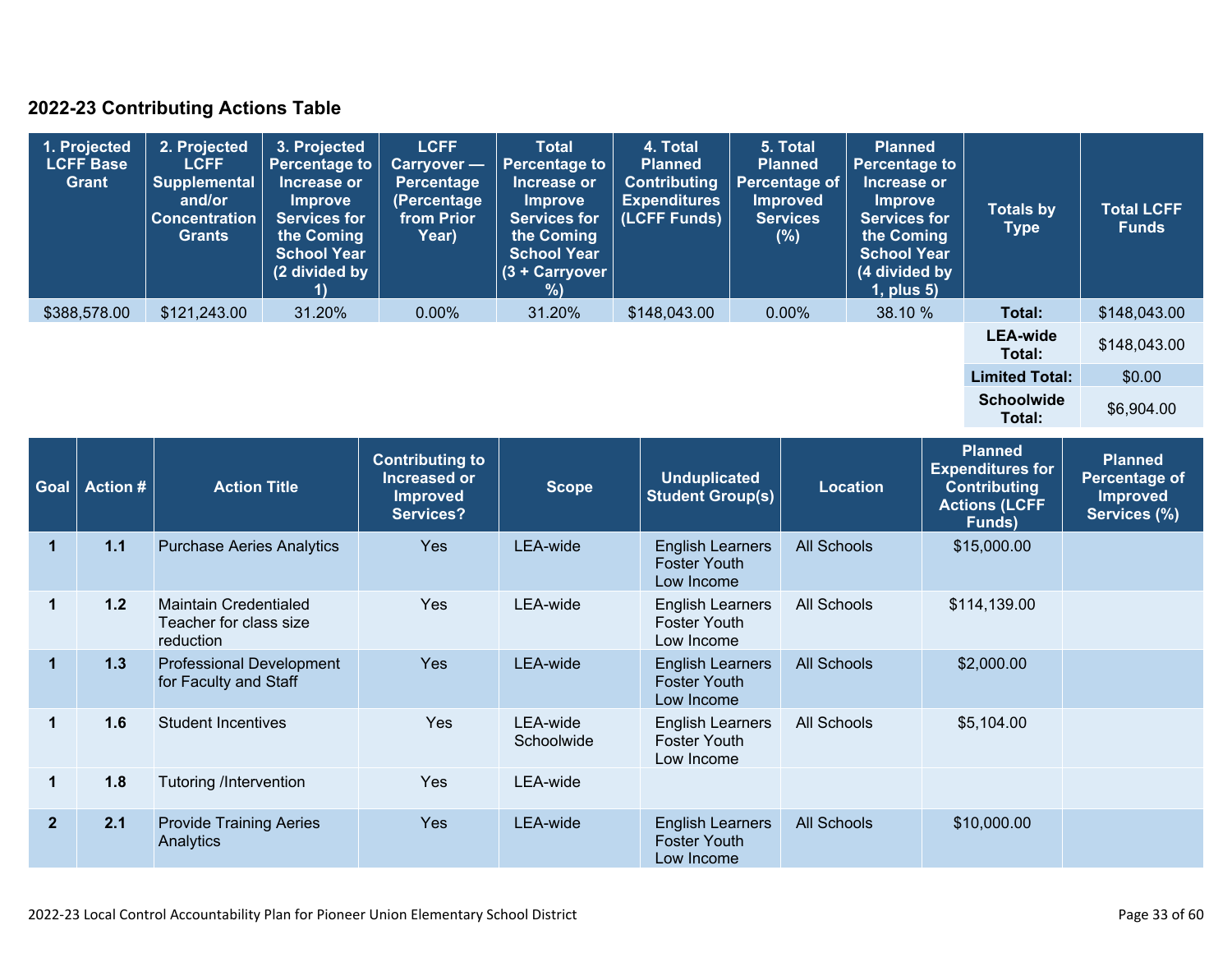| Goal   Action # | <b>Action Title</b>                     | <b>Contributing to</b><br>Increased or<br><b>Improved</b><br><b>Services?</b> | <b>Scope</b>           | <b>Unduplicated</b><br><b>Student Group(s)</b>               | <b>Location</b> | <b>Planned</b><br><b>Expenditures for</b><br><b>Contributing</b><br><b>Actions (LCFF</b><br>Funds) | <b>Planned</b><br>Percentage of<br><b>Improved</b><br>Services (%) |
|-----------------|-----------------------------------------|-------------------------------------------------------------------------------|------------------------|--------------------------------------------------------------|-----------------|----------------------------------------------------------------------------------------------------|--------------------------------------------------------------------|
| 2.7             | <b>Family and Parent</b><br>Involvement | Yes                                                                           | LEA-wide<br>Schoolwide | <b>English Learners</b><br><b>Foster Youth</b><br>Low Income | All Schools     | \$1,800.00                                                                                         |                                                                    |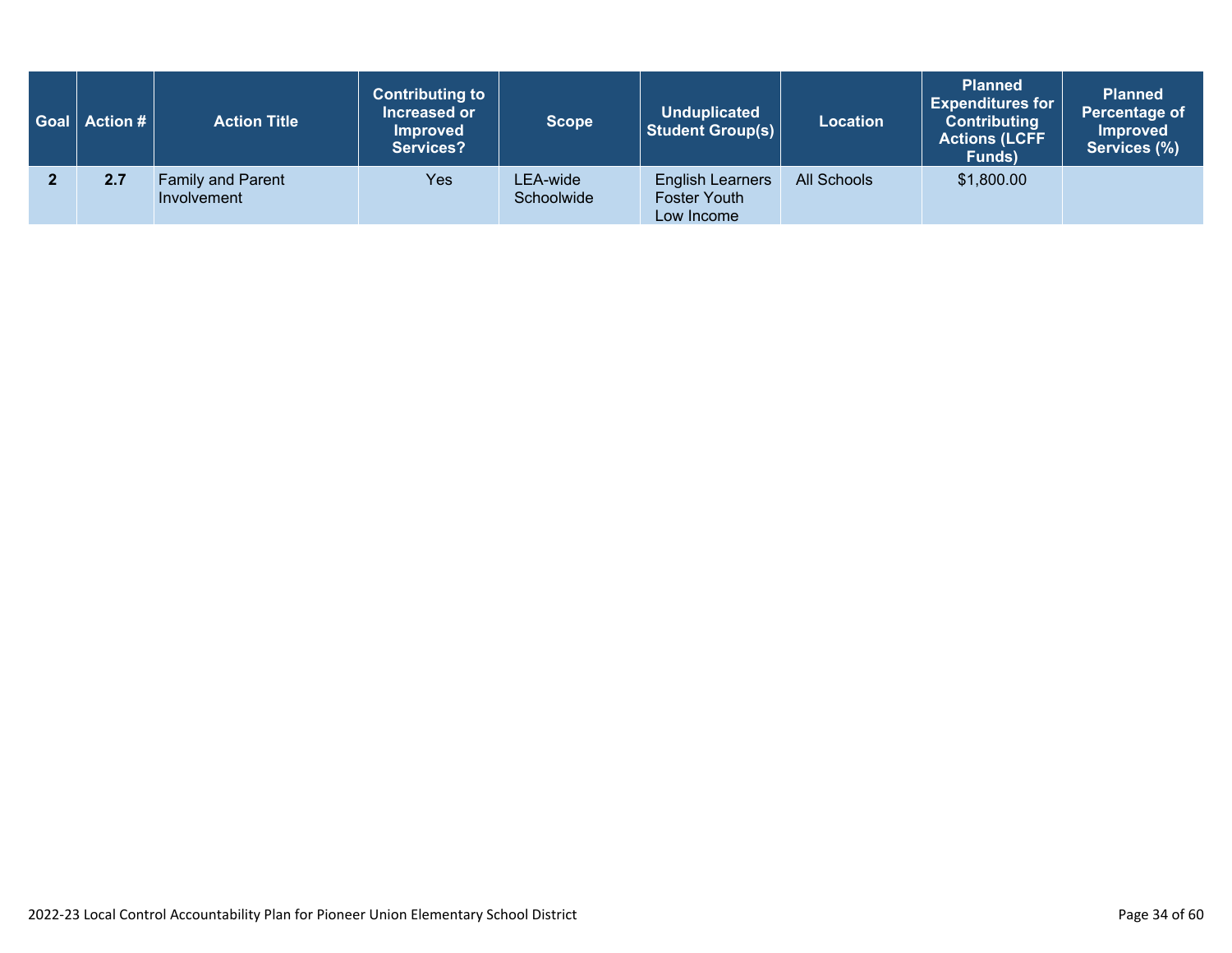### **2021-22 Annual Update Table**

| <b>Totals</b> | <b>Last Year's</b><br><b>Total Planned</b><br><b>Expenditures</b><br>(Total Funds) | <b>Total Estimated</b><br><b>Expenditures</b><br>(Total Funds) |
|---------------|------------------------------------------------------------------------------------|----------------------------------------------------------------|
| <b>Totals</b> | \$285,902.00                                                                       | \$308,463.00                                                   |

| <b>Last Year's</b><br>Goal # | <b>Last Year's Action</b><br># | <b>Prior Action/Service Title</b>                                        | <b>Contributed to Increased</b><br>or Improved Services? | <b>Last Year's Planned</b><br><b>Expenditures</b><br>(Total Funds) | <b>Estimated Actual</b><br><b>Expenditures</b><br>(Input Total Funds) |
|------------------------------|--------------------------------|--------------------------------------------------------------------------|----------------------------------------------------------|--------------------------------------------------------------------|-----------------------------------------------------------------------|
| $\overline{1}$               | $1.1$                          | <b>Purchase Aeries Analytics</b>                                         | Yes                                                      | \$15,000.00                                                        | \$15,000.00                                                           |
| $\mathbf{1}$                 | $1.2$                          | Maintain Credentialed Teacher for<br>class size reduction                | Yes                                                      | \$113,294.00                                                       | \$112,769.00                                                          |
| 1                            | $1.3$                          | Professional Development for<br><b>Faculty and Staff</b>                 | Yes                                                      | \$7,000.00                                                         | \$7,000.00                                                            |
| $\mathbf{1}$                 | $1.4$                          | Hiring and Maintaining Preschool<br><b>Teacher</b>                       | <b>No</b>                                                | \$23,000.00                                                        | \$25,856.00                                                           |
| $\mathbf{1}$                 | 1.5                            | <b>Hire and Maintain</b><br>Paraprofessionals                            | <b>No</b>                                                | \$12,718.00                                                        | \$12,718.00                                                           |
| $\overline{1}$               | 1.6                            | <b>Student Incentives</b>                                                | Yes                                                      | \$2,850.00                                                         | \$10,995.00                                                           |
| 1                            | $1.7$                          | <b>Technology ITS</b>                                                    | <b>No</b>                                                | \$20,000.00                                                        | \$20,000.00                                                           |
| 1                            | 1.8                            | Tutoring /Intervention - addtl<br>staffing added w/ 15%<br>concentration | Yes                                                      | \$12,000.00                                                        | \$12,000.00                                                           |
| $\blacktriangleleft$         | 1.9                            | Supplemental Curriculum and<br>Programs                                  | <b>No</b>                                                | \$12,466.00                                                        | \$12,466.00                                                           |
| 1                            | 1.10                           | <b>Purchase Technology</b>                                               | <b>No</b>                                                | \$4,919.00                                                         | \$4919.00                                                             |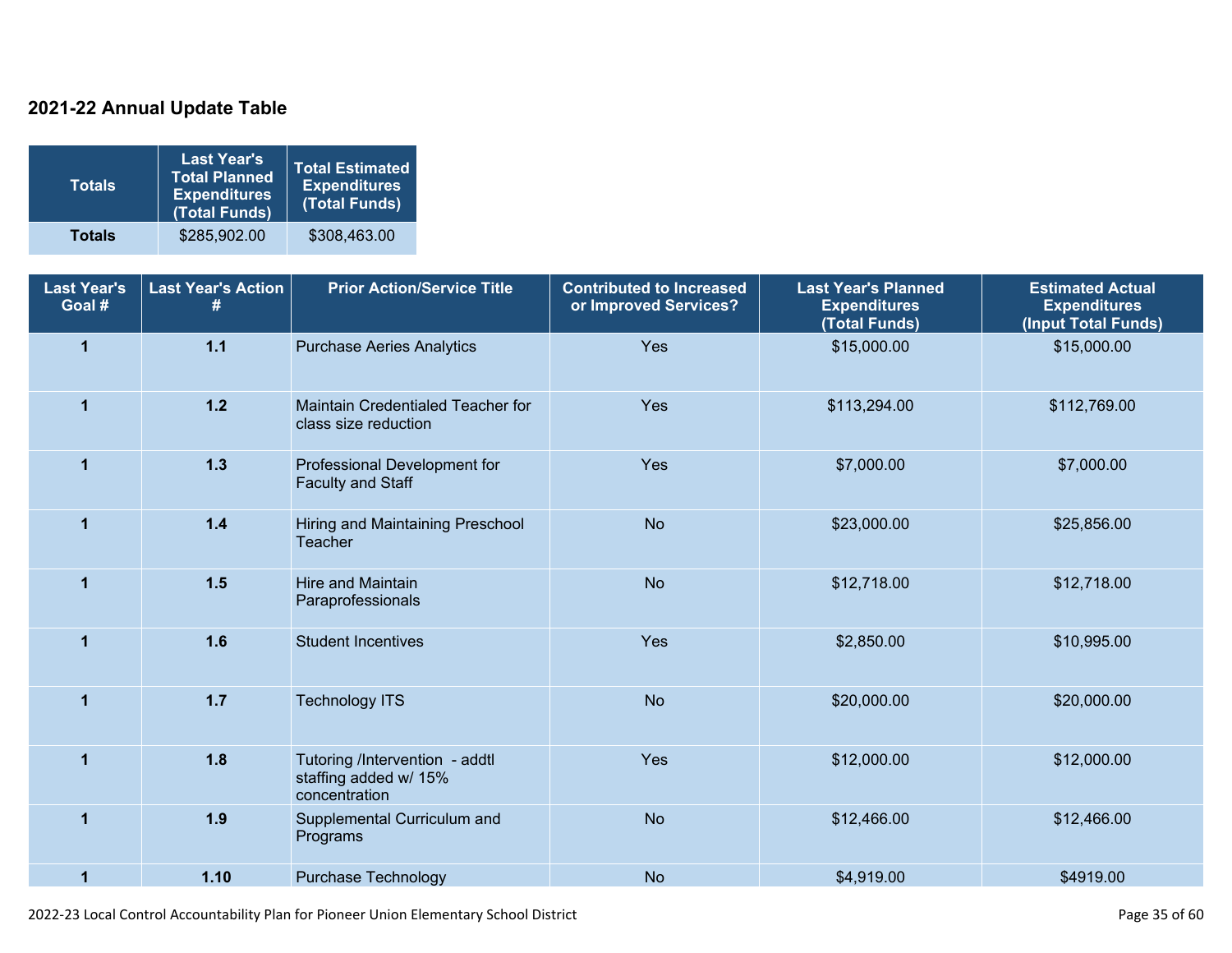| <b>Last Year's</b><br>Goal # | <b>Last Year's Action</b><br># | <b>Prior Action/Service Title</b>        | <b>Contributed to Increased</b><br>or Improved Services? | <b>Last Year's Planned</b><br><b>Expenditures</b><br>(Total Funds) | <b>Estimated Actual</b><br><b>Expenditures</b><br>(Input Total Funds) |  |
|------------------------------|--------------------------------|------------------------------------------|----------------------------------------------------------|--------------------------------------------------------------------|-----------------------------------------------------------------------|--|
|                              |                                |                                          |                                                          |                                                                    |                                                                       |  |
| $\overline{2}$               | 2.1                            | <b>Provide Training Aeries Analytics</b> | Yes                                                      | \$10,000.00                                                        |                                                                       |  |
| $\overline{2}$               | 2.2                            | Administer Local Climate Survey          | <b>No</b>                                                |                                                                    |                                                                       |  |
| $\overline{2}$               | 2.3                            | <b>Conduct FIT Survey</b>                | <b>No</b>                                                |                                                                    |                                                                       |  |
| $\overline{2}$               | 2.4                            | Provide transportation                   | <b>No</b>                                                | \$36,900.00                                                        | \$51,961.00                                                           |  |
| $\overline{2}$               | 2.5                            | Providing all students with meals        | <b>No</b>                                                | \$3,000.00                                                         | \$3,000.00                                                            |  |
| $\overline{2}$               | 2.6                            | Parent Liaison                           | Yes                                                      | \$3,000.00                                                         | \$7992.00                                                             |  |
| $\overline{2}$               | 2.7                            | Family and Parent Involvement            | Yes                                                      | \$1,800.00                                                         | \$1,800.00                                                            |  |
| $\overline{2}$               | 2.8                            | <b>Indirect Costs</b>                    | <b>No</b>                                                | \$7,955.00                                                         | \$9,987.00                                                            |  |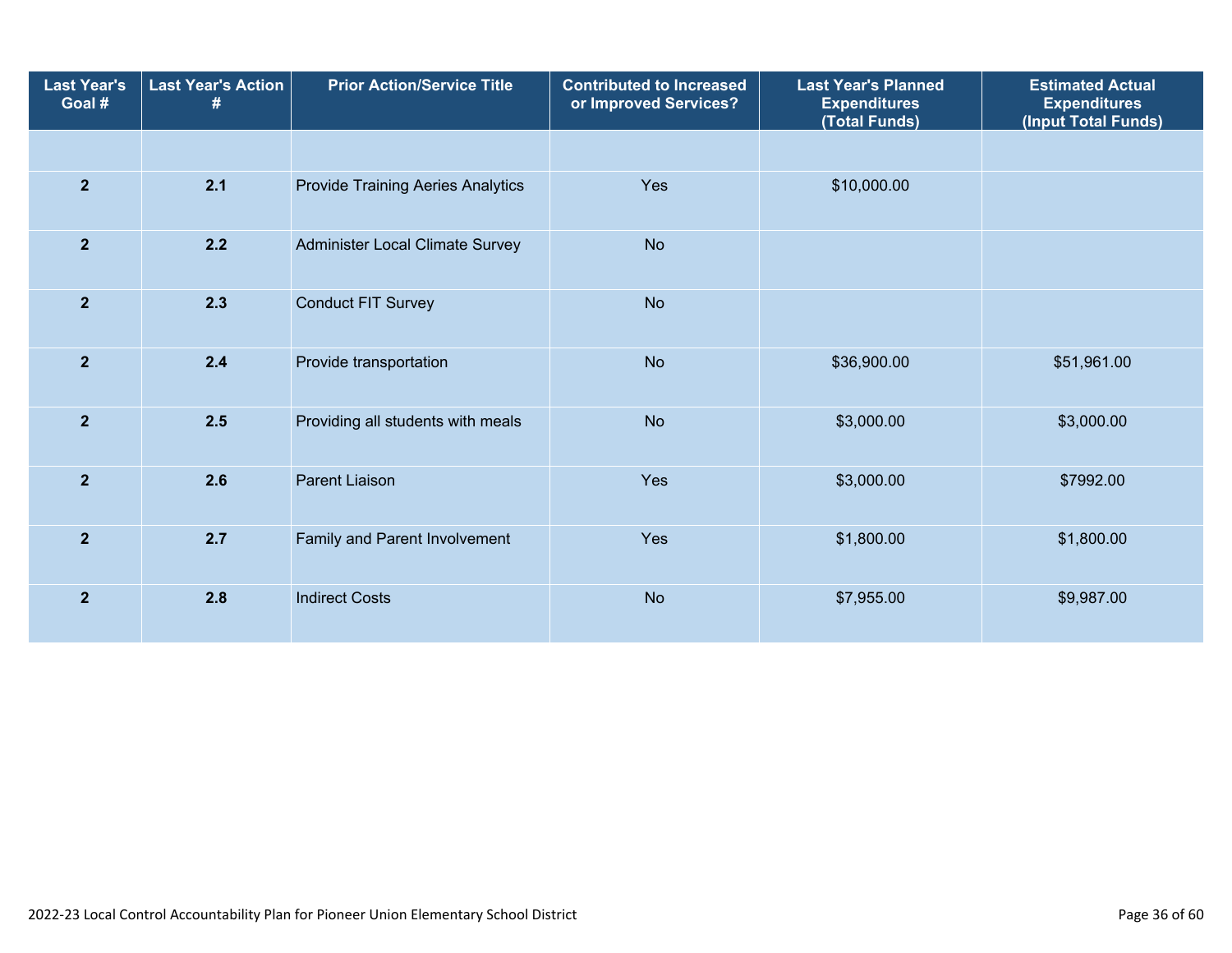### **2021-22 Contributing Actions Annual Update Table**

| <b>6. Estimated</b><br><b>LCFF</b><br><b>Supplemental</b><br>and/or<br><b>Concentration</b><br>Grants<br>(Input Dollar<br><b>Amount)</b> |                                   | 4. Total Planned<br><b>Contributing</b><br><b>Expenditures</b><br>(LCFF Funds) | 7. Total Estimated<br><b>Expenditures for</b><br><b>Contributing</b><br><b>Actions</b><br>(LCFF Funds) |     | <b>Difference</b><br><b>Between Planned</b><br>and Estimated<br><b>Expenditures for</b><br><b>Contributing</b><br><b>Actions</b><br>(Subtract 7 from<br>4) |                                                                                                                | <b>5. Total Planned</b><br><b>Percentage of</b><br><b>Improved</b><br>Services (%) |                                                                                                                   | <b>8. Total Estimated</b><br><b>Percentage of</b><br><b>Improved</b><br><b>Services</b><br>$(\%)$ | <b>Difference</b><br><b>Between Planned</b><br>and Estimated<br>Percentage of<br><b>Improved</b><br><b>Services</b><br>(Subtract 5 from<br>8) |                                                                                            |  |  |
|------------------------------------------------------------------------------------------------------------------------------------------|-----------------------------------|--------------------------------------------------------------------------------|--------------------------------------------------------------------------------------------------------|-----|------------------------------------------------------------------------------------------------------------------------------------------------------------|----------------------------------------------------------------------------------------------------------------|------------------------------------------------------------------------------------|-------------------------------------------------------------------------------------------------------------------|---------------------------------------------------------------------------------------------------|-----------------------------------------------------------------------------------------------------------------------------------------------|--------------------------------------------------------------------------------------------|--|--|
|                                                                                                                                          | \$190,515.00                      | \$163,444.00                                                                   | \$194,412.00                                                                                           |     | (\$30,968.00)                                                                                                                                              |                                                                                                                | 0.00%                                                                              |                                                                                                                   | $0.00\%$                                                                                          | $0.00\%$                                                                                                                                      |                                                                                            |  |  |
| Last<br>Year's<br>Goal #                                                                                                                 | Last<br>Year's<br><b>Action #</b> | <b>Prior Action/Service Title</b>                                              |                                                                                                        |     | <b>Contributing to</b><br><b>Increased or</b><br><b>Improved Services?</b>                                                                                 | <b>Last Year's Planned</b><br><b>Expenditures for</b><br><b>Contributing</b><br><b>Actions (LCFF</b><br>Funds) |                                                                                    | <b>Estimated Actual</b><br><b>Expenditures for</b><br><b>Contributing</b><br><b>Actions</b><br>(Input LCFF Funds) |                                                                                                   | <b>Planned Percentage</b><br>of Improved<br><b>Services</b>                                                                                   | <b>Estimated Actual</b><br>Percentage of<br><b>Improved Services</b><br>(Input Percentage) |  |  |
| $\mathbf{1}$                                                                                                                             | $1.1$                             | <b>Purchase Aeries Analytics</b>                                               |                                                                                                        | Yes |                                                                                                                                                            | \$15,000.00                                                                                                    |                                                                                    |                                                                                                                   | \$15,000.00                                                                                       |                                                                                                                                               |                                                                                            |  |  |
| $\mathbf{1}$                                                                                                                             | $1.2$                             | <b>Maintain Credentialed Teacher</b><br>for class size reduction               |                                                                                                        |     | Yes                                                                                                                                                        | \$113,294.00                                                                                                   |                                                                                    |                                                                                                                   | \$112,768.00                                                                                      |                                                                                                                                               |                                                                                            |  |  |
| $\mathbf 1$                                                                                                                              | 1.3                               | Professional Development for<br><b>Faculty and Staff</b>                       |                                                                                                        |     | <b>Yes</b>                                                                                                                                                 | \$7,000.00                                                                                                     |                                                                                    | \$7,000.00                                                                                                        |                                                                                                   |                                                                                                                                               |                                                                                            |  |  |
| 1                                                                                                                                        | 1.6                               | <b>Student Incentives</b>                                                      |                                                                                                        |     | Yes                                                                                                                                                        |                                                                                                                | \$2,850.00                                                                         |                                                                                                                   | \$10,995.00                                                                                       |                                                                                                                                               |                                                                                            |  |  |
| $\mathbf 1$                                                                                                                              | 1.8                               | Tutoring /Intervention - addtl<br>staffing added w/ 15%<br>concentration       |                                                                                                        |     | Yes                                                                                                                                                        |                                                                                                                | \$12,000.00                                                                        |                                                                                                                   | \$34,763.00                                                                                       |                                                                                                                                               |                                                                                            |  |  |
| $\overline{2}$                                                                                                                           | 2.1                               | Analytics                                                                      | <b>Provide Training Aeries</b>                                                                         |     | Yes                                                                                                                                                        | \$10,000.00                                                                                                    |                                                                                    |                                                                                                                   |                                                                                                   |                                                                                                                                               | \$10,000.00                                                                                |  |  |
| $\overline{2}$                                                                                                                           | 2.6                               | <b>Parent Liaison</b>                                                          |                                                                                                        |     | Yes                                                                                                                                                        | \$1,500.00                                                                                                     |                                                                                    |                                                                                                                   |                                                                                                   |                                                                                                                                               | \$2,086.00                                                                                 |  |  |
| $\overline{2}$                                                                                                                           | 2.7                               | Family and Parent Involvement                                                  |                                                                                                        |     | Yes                                                                                                                                                        |                                                                                                                | \$1,800.00                                                                         |                                                                                                                   | \$1,800.00                                                                                        |                                                                                                                                               |                                                                                            |  |  |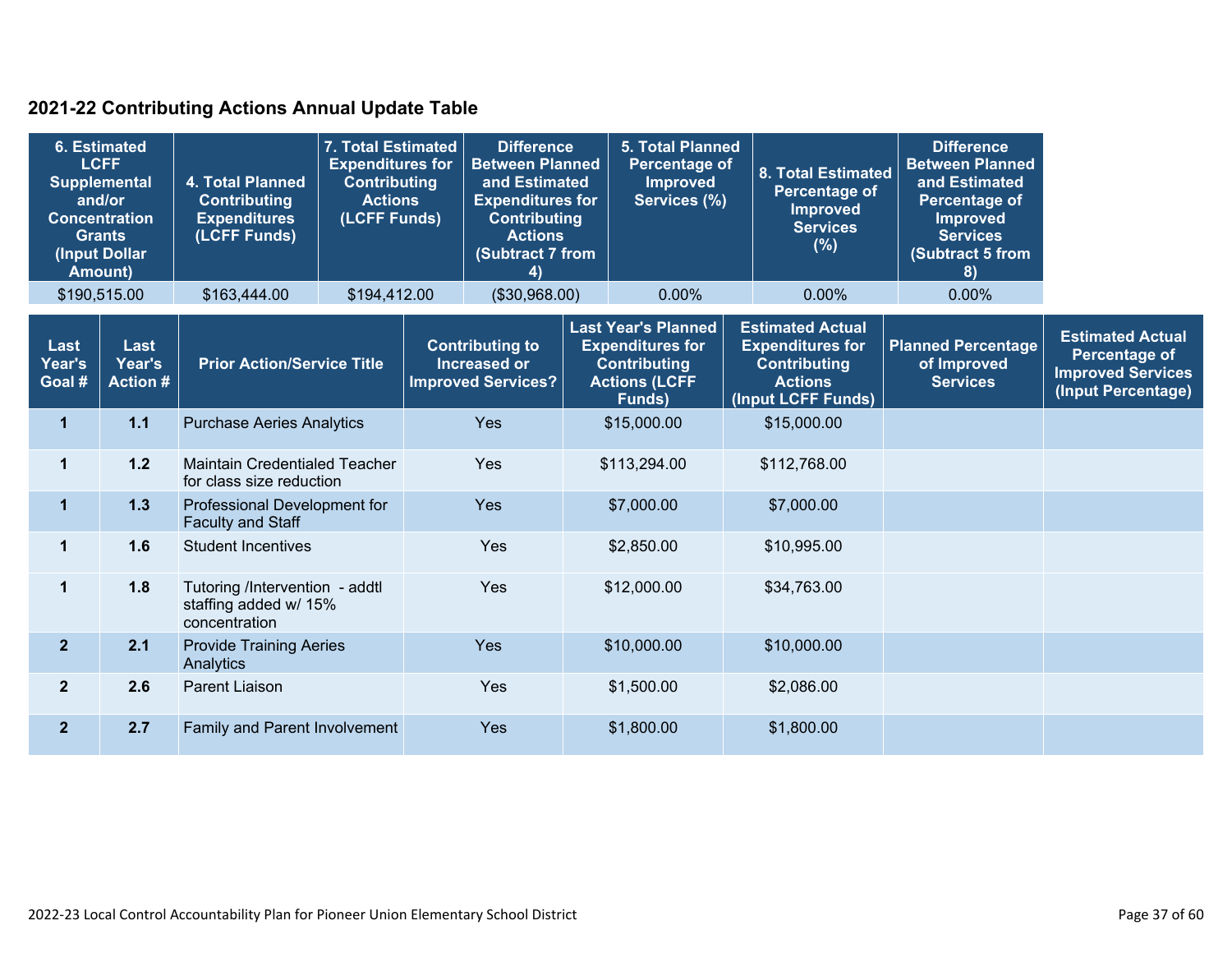### **2021-22 LCFF Carryover Table**

| 9. Estimated<br><b>Actual LCFF</b><br><b>Base Grant</b><br>(Input Dollar<br>Amount) | 6. Estimated<br><b>Actual LCFF</b><br><b>Supplemental</b><br>and/or<br><b>Concentration</b><br><b>Grants</b> | <b>LCFF</b><br>Carryover —<br>Percentage<br>(Percentage<br>from Prior<br>Year) | 10. Total<br><b>Percentage to</b><br>Increase or<br><b>Improve</b><br><b>Services for</b><br>the Current<br><b>School Year</b><br>(6 divided by $9$ $ $<br>+ Carryover<br>% | 7. Total<br><b>Estimated</b><br><b>Actual</b><br><b>Expenditures</b><br>for<br><b>Contributing</b><br><b>Actions</b><br>(LCFF Funds) | 8. Total<br><b>Estimated</b><br><b>Actual</b><br>Percentage of<br><b>Improved</b><br><b>Services</b><br>$(\%)$ | 11. Estimated<br><b>Actual</b><br>Percentage of<br>Increased or<br><b>Improved</b><br><b>Services</b><br>(7 divided by<br><b>9, plus 8)</b> | <b>12. LCFF</b><br>Carryover -<br>Dollar Amount<br>(Subtract 11<br>from 10 and<br>multiply by 9) | <b>13. LCFF</b><br>Carryover -<br><b>Percentage</b><br>(12 divided by<br>9) |
|-------------------------------------------------------------------------------------|--------------------------------------------------------------------------------------------------------------|--------------------------------------------------------------------------------|-----------------------------------------------------------------------------------------------------------------------------------------------------------------------------|--------------------------------------------------------------------------------------------------------------------------------------|----------------------------------------------------------------------------------------------------------------|---------------------------------------------------------------------------------------------------------------------------------------------|--------------------------------------------------------------------------------------------------|-----------------------------------------------------------------------------|
| \$365,419.00                                                                        | \$190,515.00                                                                                                 | $\Omega$                                                                       | 52.14%                                                                                                                                                                      | \$194,412.00                                                                                                                         | $0.00\%$                                                                                                       | 53.20%                                                                                                                                      | \$0.00                                                                                           | $0.00\%$                                                                    |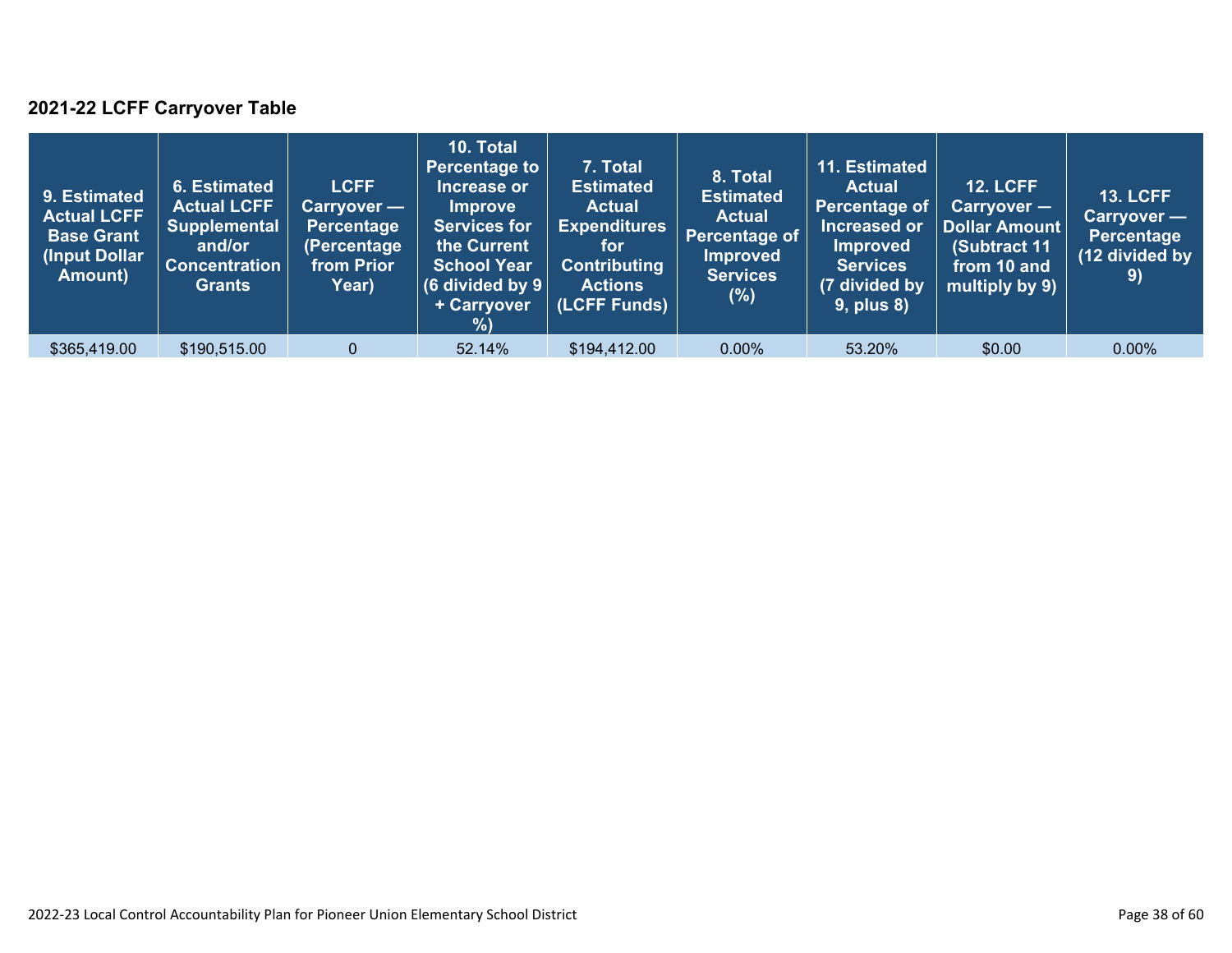# **Instructions**

Plan Summary

Engaging Educational Partners

Goals and Actions

Increased or Improved Services for Foster Youth, English Learners, and Low-Income Students

*For additional questions or technical assistance related to the completion of the Local Control and Accountability Plan (LCAP) template, please contact the local county office of education (COE), or the California Department of Education's (CDE's) Local Agency Systems Support Office, by phone at 916-319-0809 or by email at [lcff@cde.ca.gov](mailto:lcff@cde.ca.gov).*

# **Introduction and Instructions**

The Local Control Funding Formula (LCFF) requires local educational agencies (LEAs) to engage their local educational partners in an annual planning process to evaluate their progress within eight state priority areas encompassing all statutory metrics (COEs have 10 state priorities). LEAs document the results of this planning process in the LCAP using the template adopted by the State Board of Education.

The LCAP development process serves three distinct, but related functions:

- **Comprehensive Strategic Planning:** The process of developing and annually updating the LCAP supports comprehensive strategic planning (California *Education Code* [*EC*] Section 52064[e][1]). Strategic planning that is comprehensive connects budgetary decisions to teaching and learning performance data. LEAs should continually evaluate the hard choices they make about the use of limited resources to meet student and community needs to ensure opportunities and outcomes are improved for all students.
- **Meaningful Engagement of Educational Partners:** The LCAP development process should result in an LCAP that reflects decisions made through meaningful engagement (*EC* Section 52064[e][1]). Local educational partners possess valuable perspectives and insights about an LEA's programs and services. Effective strategic planning will incorporate these perspectives and insights in order to identify potential goals and actions to be included in the LCAP.
- **Accountability and Compliance:** The LCAP serves an important accountability function because aspects of the LCAP template require LEAs to show that they have complied with various requirements specified in the LCFF statutes and regulations, most notably:
	- o Demonstrating that LEAs are increasing or improving services for foster youth, English learners, and low-income students in proportion to the amount of additional funding those students generate under LCFF (*EC* Section 52064[b][4-6]).
	- o Establishing goals, supported by actions and related expenditures, that address the statutory priority areas and statutory metrics (*EC* sections 52064[b][1] and [2]).
	- o Annually reviewing and updating the LCAP to reflect progress toward the goals (*EC* Section 52064[b][7]).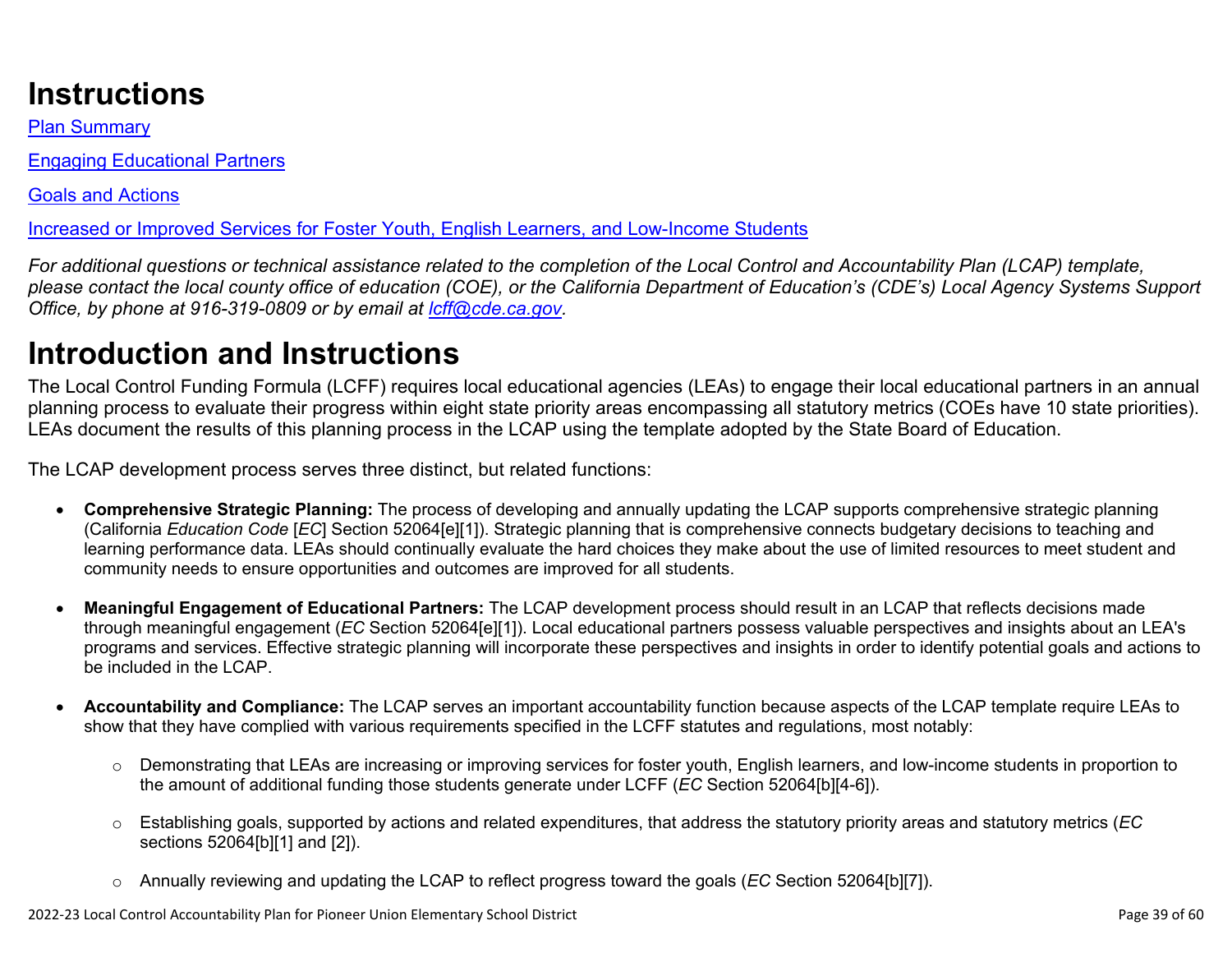The LCAP template, like each LEA's final adopted LCAP, is a document, not a process. LEAs must use the template to memorialize the outcome of their LCAP development process, which should: (a) reflect comprehensive strategic planning (b) through meaningful engagement with educational partners that (c) meets legal requirements, as reflected in the final adopted LCAP. The sections included within the LCAP template do not and cannot reflect the full development process, just as the LCAP template itself is not intended as a tool for engaging educational partners.

If a county superintendent of schools has jurisdiction over a single school district, the county board of education and the governing board of the school district may adopt and file for review and approval a single LCAP consistent with the requirements in *EC* sections 52060, 52062, 52066, 52068, and 52070. The LCAP must clearly articulate to which entity's budget (school district or county superintendent of schools) all budgeted and actual expenditures are aligned.

The revised LCAP template for the 2021–22, 2022–23, and 2023–24 school years reflects statutory changes made through Assembly Bill 1840 (Committee on Budget), Chapter 243, Statutes of 2018. These statutory changes enhance transparency regarding expenditures on actions included in the LCAP, including actions that contribute to meeting the requirement to increase or improve services for foster youth, English learners, and low-income students, and to streamline the information presented within the LCAP to make adopted LCAPs more accessible for educational partners and the public.

At its most basic, the adopted LCAP should attempt to distill not just what the LEA is doing for students in transitional kindergarten through grade twelve (TK–12), but also allow educational partners to understand why, and whether those strategies are leading to improved opportunities and outcomes for students. LEAs are strongly encouraged to use language and a level of detail in their adopted LCAPs intended to be meaningful and accessible for the LEA's diverse educational partners and the broader public.

In developing and finalizing the LCAP for adoption, LEAs are encouraged to keep the following overarching frame at the forefront of the strategic planning and educational partner engagement functions:

Given present performance across the state priorities and on indicators in the California School Dashboard (Dashboard), how is the LEA using its budgetary resources to respond to TK–12 student and community needs, and address any performance gaps, including by meeting its obligation to increase or improve services for foster youth, English learners, and low-income students?

LEAs are encouraged to focus on a set of metrics and actions that the LEA believes, based on input gathered from educational partners, research, and experience, will have the biggest impact on behalf of its TK–12 students.

These instructions address the requirements for each section of the LCAP, but may include information about effective practices when developing the LCAP and completing the LCAP itself. Additionally, information is included at the beginning of each section emphasizing the purpose that each section serves.

# **Plan Summary Purpose**

2022-23 Local Control Accountability Plan for Pioneer Union Elementary School District **Page 40** of 60 and the state of 60 of 60 and the state Page 40 of 60 and the Page 40 of 60 and the state Page 40 of 60 and the state P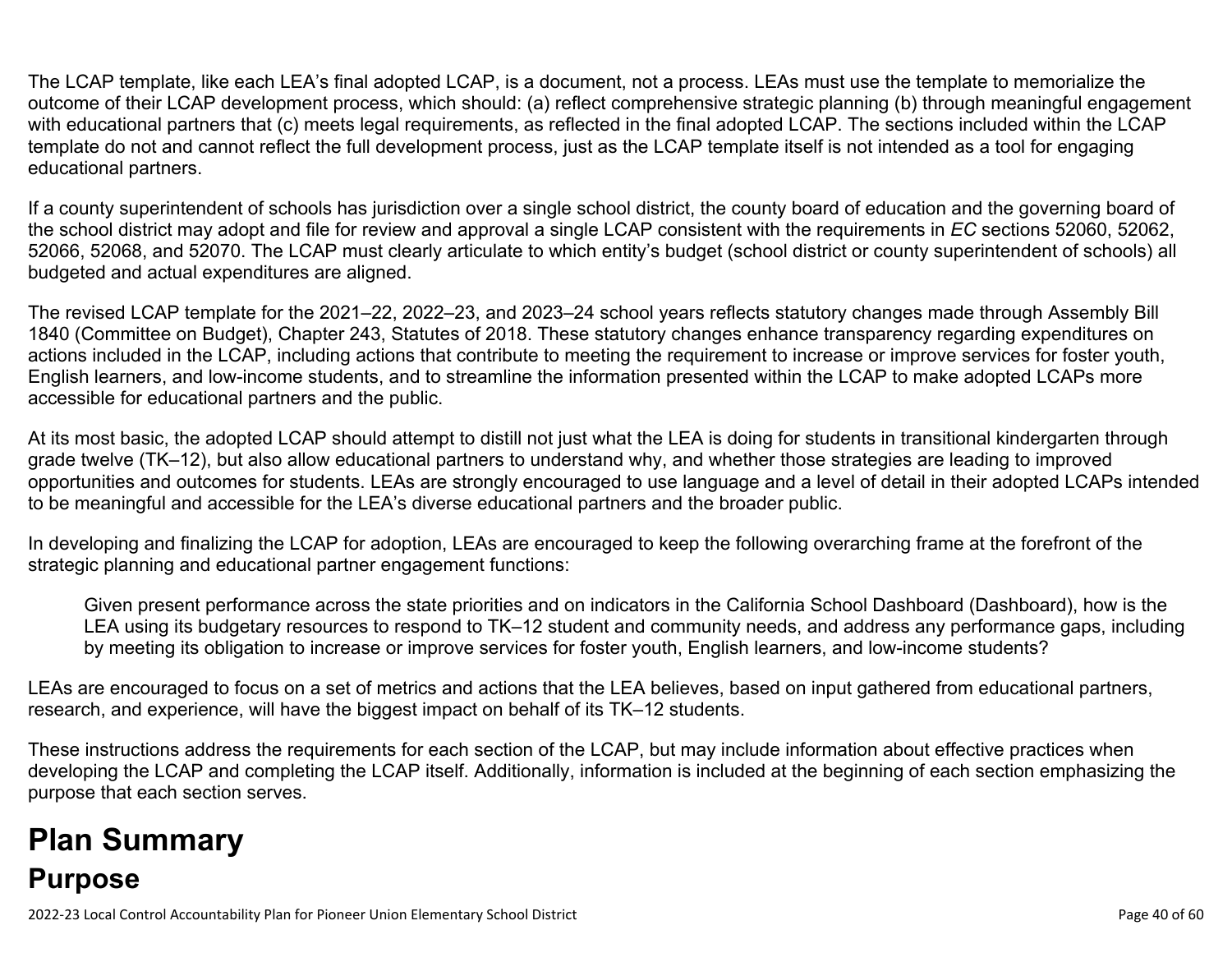A well-developed Plan Summary section provides a meaningful context for the LCAP. This section provides information about an LEA's community as well as relevant information about student needs and performance. In order to provide a meaningful context for the rest of the LCAP, the content of this section should be clearly and meaningfully related to the content included in the subsequent sections of the LCAP.

## **Requirements and Instructions**

*General Information* – Briefly describe the LEA, its schools, and its students in grades TK–12, as applicable to the LEA. For example, information about an LEA in terms of geography, enrollment, or employment, the number and size of specific schools, recent community challenges, and other such information as an LEA wishes to include can enable a reader to more fully understand an LEA's LCAP.

*Reflections: Successes* – Based on a review of performance on the state indicators and local performance indicators included in the Dashboard, progress toward LCAP goals, local self-assessment tools, input from educational partners, and any other information, what progress is the LEA most proud of and how does the LEA plan to maintain or build upon that success? This may include identifying specific examples of how past increases or improvements in services for foster youth, English learners, and low-income students have led to improved performance for these students.

*Reflections: Identified Need* – Referring to the Dashboard, identify: (a) any state indicator for which overall performance was in the "Red" or "Orange" performance category or any local indicator where the LEA received a "Not Met" or "Not Met for Two or More Years" rating AND (b) any state indicator for which performance for any student group was two or more performance levels below the "all student*"* performance. What steps is the LEA planning to take to address these areas of low performance and performance gaps? An LEA that is required to include a goal to address one or more consistently low-performing student groups or low-performing schools must identify that it is required to include this goal and must also identify the applicable student group(s) and/or school(s). Other needs may be identified using locally collected data including data collected to inform the self-reflection tools and reporting local indicators on the Dashboard.

*LCAP Highlights* – Identify and briefly summarize the key features of this year's LCAP.

*Comprehensive Support and Improvement* – An LEA with a school or schools identified for comprehensive support and improvement (CSI) under the Every Student Succeeds Act must respond to the following prompts:

- **Schools Identified**: Identify the schools within the LEA that have been identified for CSI.
- **Support for Identified Schools**: Describe how the LEA has or will support the identified schools in developing CSI plans that included a school-level needs assessment, evidence-based interventions, and the identification of any resource inequities to be addressed through the implementation of the CSI plan.
- **Monitoring and Evaluating Effectiveness**: Describe how the LEA will monitor and evaluate the implementation and effectiveness of the CSI plan to support student and school improvement.

# **Engaging Educational Partners**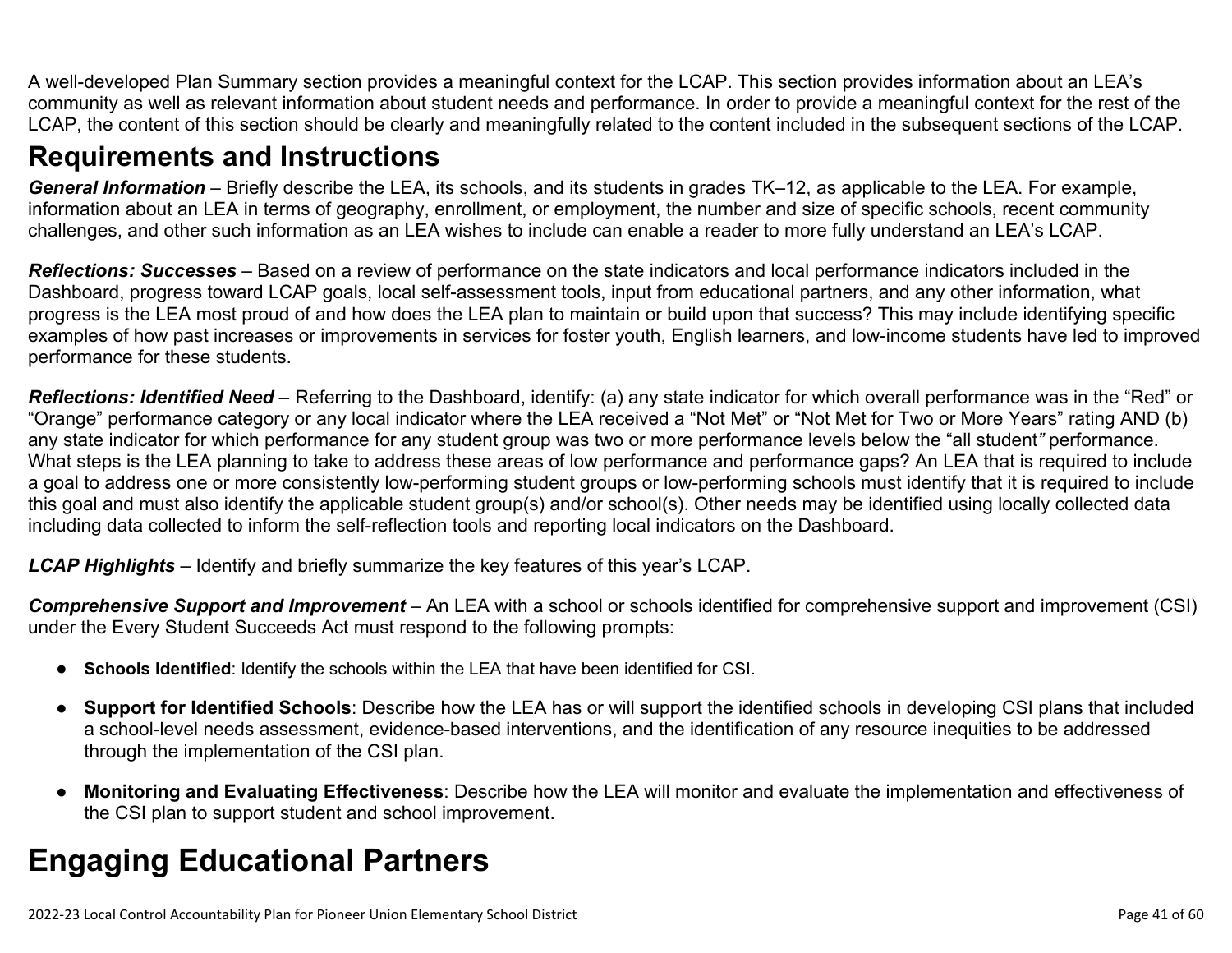## **Purpose**

Significant and purposeful engagement of parents, students, educators, and other educational partners, including those representing the student groups identified by LCFF, is critical to the development of the LCAP and the budget process. Consistent with statute, such engagement should support comprehensive strategic planning, accountability, and improvement across the state priorities and locally identified priorities (*EC* Section 52064[e][1]). Engagement of educational partners is an ongoing, annual process.

This section is designed to reflect how the engagement of educational partners influenced the decisions reflected in the adopted LCAP. The goal is to allow educational partners that participated in the LCAP development process and the broader public understand how the LEA engaged educational partners and the impact of that engagement. LEAs are encouraged to keep this goal in the forefront when completing this section.

Statute and regulations specify the educational partners that school districts and COEs must consult when developing the LCAP: teachers, principals, administrators, other school personnel, local bargaining units of the LEA, parents, and students. Before adopting the LCAP, school districts and COEs must share it with the Parent Advisory Committee and, if applicable, to its English Learner Parent Advisory Committee. The superintendent is required by statute to respond in writing to the comments received from these committees. School districts and COEs must also consult with the special education local plan area administrator(s) when developing the LCAP.

Statute requires charter schools to consult with teachers, principals, administrators, other school personnel, parents, and students in developing the LCAP. The LCAP should also be shared with, and LEAs should request input from, schoolsite-level advisory groups, as applicable (e.g., schoolsite councils, English Learner Advisory Councils, student advisory groups, etc.), to facilitate alignment between schoolsite and district-level goals and actions.

Information and resources that support effective engagement, define student consultation, and provide the requirements for advisory group composition, can be found under Resources on the following web page of the CDE's website: <https://www.cde.ca.gov/re/lc/>.

### **Requirements and Instructions**

Below is an excerpt from the 2018–19 *Guide for Annual Audits of K–12 Local Education Agencies and State Compliance Reporting*, which is provided to highlight the legal requirements for engagement of educational partners in the LCAP development process:

#### **Local Control and Accountability Plan:**

For county offices of education and school districts only, verify the LEA:

- a) Presented the local control and accountability plan to the parent advisory committee in accordance with Education Code section 52062(a)(1) or 52068(a)(1), as appropriate.
- b) If applicable, presented the local control and accountability plan to the English learner parent advisory committee, in accordance with Education Code section 52062(a)(2) or 52068(a)(2), as appropriate.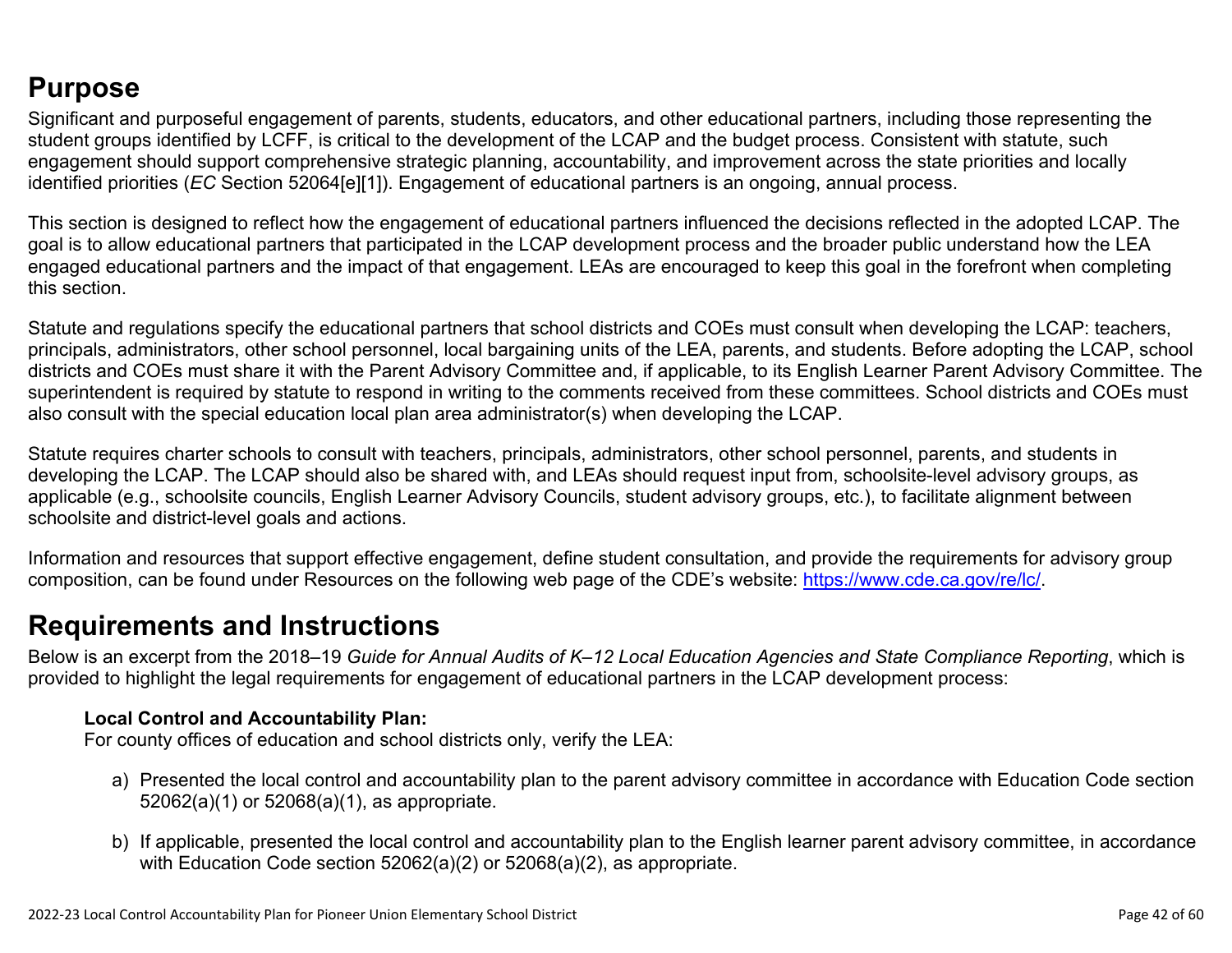- c) Notified members of the public of the opportunity to submit comments regarding specific actions and expenditures proposed to be included in the local control and accountability plan in accordance with Education Code section 52062(a)(3) or 52068(a)(3), as appropriate.
- d) Held at least one public hearing in accordance with Education Code section 52062(b)(1) or 52068(b)(1), as appropriate.
- e) Adopted the local control and accountability plan in a public meeting in accordance with Education Code section 52062(b)(2) or 52068(b)(2), as appropriate.

**Prompt 1**: "A summary of the process used to engage educational partners and how this engagement was considered before finalizing the LCAP."

Describe the engagement process used by the LEA to involve educational partners in the development of the LCAP, including, at a minimum, describing how the LEA met its obligation to consult with all statutorily required educational partners as applicable to the type of LEA. A sufficient response to this prompt must include general information about the timeline of the process and meetings or other engagement strategies with educational partners. A response may also include information about an LEA's philosophical approach to engaging its educational partners.

**Prompt 2:** "A summary of the feedback provided by specific educational partners."

Describe and summarize the feedback provided by specific educational partners. A sufficient response to this prompt will indicate ideas, trends, or inputs that emerged from an analysis of the feedback received from educational partners.

**Prompt 3**: "A description of the aspects of the LCAP that were influenced by specific input from educational partners."

A sufficient response to this prompt will provide educational partners and the public with clear, specific information about how the engagement process influenced the development of the LCAP. The response must describe aspects of the LCAP that were influenced by or developed in response to the educational partner feedback described in response to Prompt 2. This may include a description of how the LEA prioritized requests of educational partners within the context of the budgetary resources available or otherwise prioritized areas of focus within the LCAP. For the purposes of this prompt, "aspects" of an LCAP that may have been influenced by educational partner input can include, but are not necessarily limited to:

- Inclusion of a goal or decision to pursue a Focus Goal (as described below)
- Inclusion of metrics other than the statutorily required metrics
- Determination of the desired outcome on one or more metrics
- Inclusion of performance by one or more student groups in the Measuring and Reporting Results subsection
- Inclusion of action(s) or a group of actions
- Elimination of action(s) or group of actions
- Changes to the level of proposed expenditures for one or more actions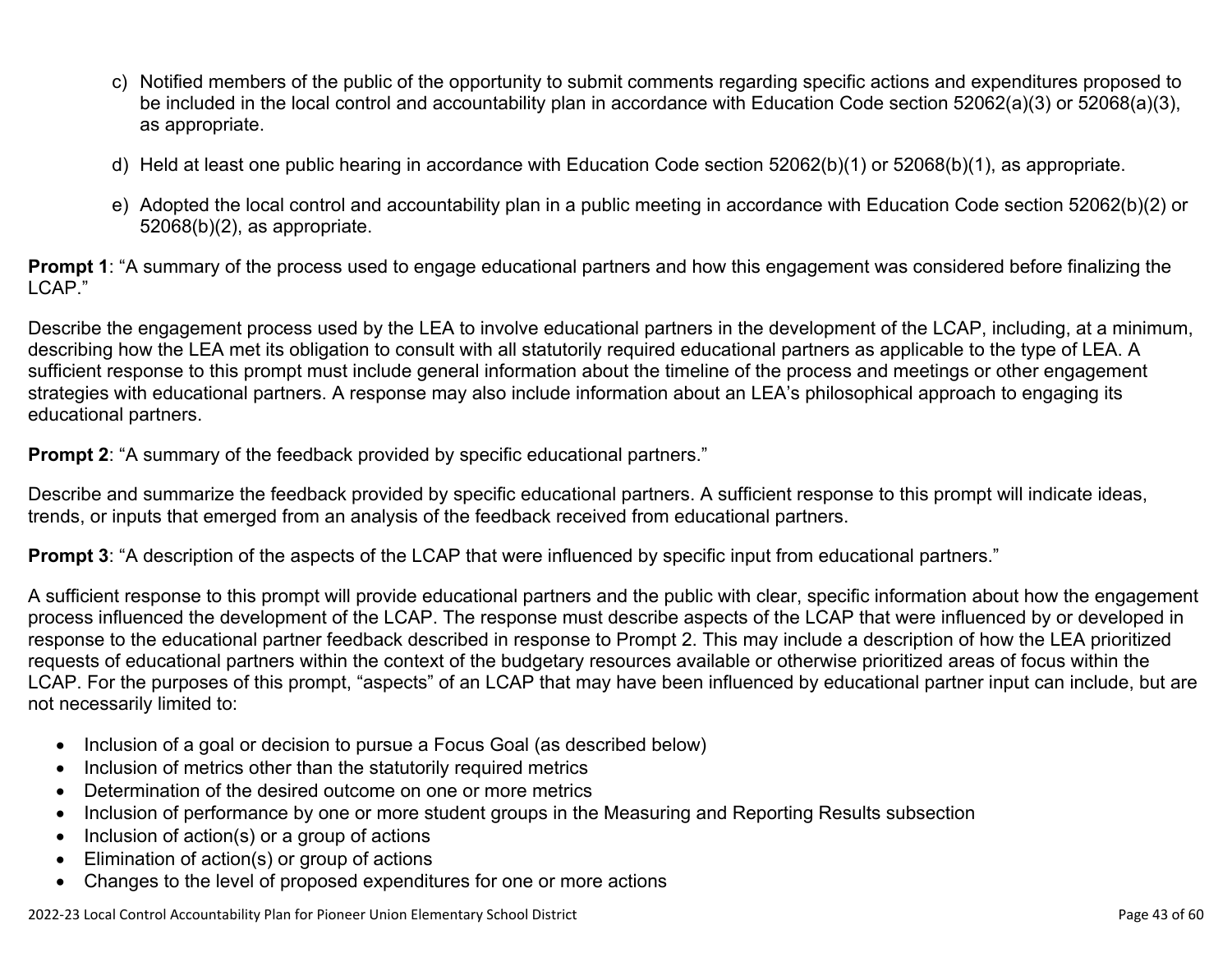- Inclusion of action(s) as contributing to increased or improved services for unduplicated services
- Determination of effectiveness of the specific actions to achieve the goal
- Determination of material differences in expenditures
- Determination of changes made to a goal for the ensuing LCAP year based on the annual update process
- Determination of challenges or successes in the implementation of actions

# **Goals and Actions**

## **Purpose**

Well-developed goals will clearly communicate to educational partners what the LEA plans to accomplish, what the LEA plans to do in order to accomplish the goal, and how the LEA will know when it has accomplished the goal. A goal statement, associated metrics and expected outcomes, and the actions included in the goal should be in alignment. The explanation for why the LEA included a goal is an opportunity for LEAs to clearly communicate to educational partners and the public why, among the various strengths and areas for improvement highlighted by performance data and strategies and actions that could be pursued, the LEA decided to pursue this goal, and the related metrics, expected outcomes, actions, and expenditures.

A well-developed goal can be focused on the performance relative to a metric or metrics for all students, a specific student group(s), narrowing performance gaps, or implementing programs or strategies expected to impact outcomes. LEAs should assess the performance of their student groups when developing goals and the related actions to achieve such goals.

## **Requirements and Instructions**

LEAs should prioritize the goals, specific actions, and related expenditures included within the LCAP within one or more state priorities. LEAs should consider performance on the state and local indicators, including their locally collected and reported data for the local indicators that are included in the Dashboard in determining whether and how to prioritize its goals within the LCAP.

In order to support prioritization of goals, the LCAP template provides LEAs with the option of developing three different kinds of goals:

- Focus Goal: A Focus Goal is relatively more concentrated in scope and may focus on a fewer number of metrics to measure improvement. A Focus Goal statement will be time bound and make clear how the goal is to be measured.
- Broad Goal: A Broad Goal is relatively less concentrated in its scope and may focus on improving performance across a wide range of metrics.
- Maintenance of Progress Goal: A Maintenance of Progress Goal includes actions that may be ongoing without significant changes and allows an LEA to track performance on any metrics not addressed in the other goals of the LCAP.

At a minimum, the LCAP must address all LCFF priorities and associated metrics.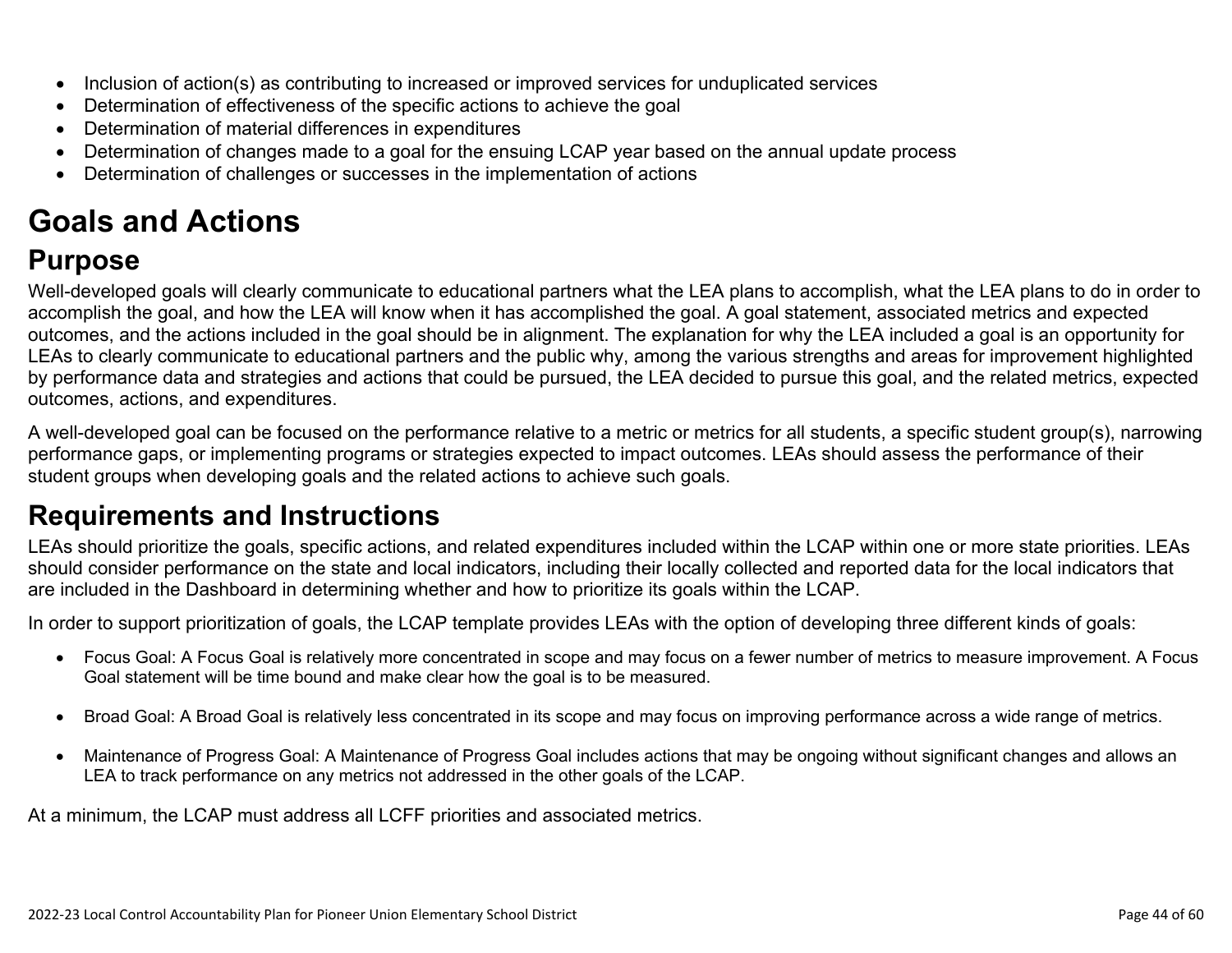#### **Focus Goal(s)**

**Goal Description:** The description provided for a Focus Goal must be specific, measurable, and time bound. An LEA develops a Focus Goal to address areas of need that may require or benefit from a more specific and data intensive approach. The Focus Goal can explicitly reference the metric(s) by which achievement of the goal will be measured and the time frame according to which the LEA expects to achieve the goal.

**Explanation of why the LEA has developed this goal:** Explain why the LEA has chosen to prioritize this goal. An explanation must be based on Dashboard data or other locally collected data. LEAs must describe how the LEA identified this goal for focused attention, including relevant consultation with educational partners. LEAs are encouraged to promote transparency and understanding around the decision to pursue a focus goal.

#### **Broad Goal**

Goal Description: Describe what the LEA plans to achieve through the actions included in the goal. The description of a broad goal will be clearly aligned with the expected measurable outcomes included for the goal. The goal description organizes the actions and expected outcomes in a cohesive and consistent manner. A goal description is specific enough to be measurable in either quantitative or qualitative terms. A broad goal is not as specific as a focus goal. While it is specific enough to be measurable, there are many different metrics for measuring progress toward the goal.

**Explanation of why the LEA has developed this goal:** Explain why the LEA developed this goal and how the actions and metrics grouped together will help achieve the goal.

#### **Maintenance of Progress Goal**

**Goal Description:** Describe how the LEA intends to maintain the progress made in the LCFF State Priorities not addressed by the other goals in the LCAP. Use this type of goal to address the state priorities and applicable metrics not addressed within the other goals in the LCAP. The state priorities and metrics to be addressed in this section are those for which the LEA, in consultation with educational partners, has determined to maintain actions and monitor progress while focusing implementation efforts on the actions covered by other goals in the LCAP.

**Explanation of why the LEA has developed this goal**: Explain how the actions will sustain the progress exemplified by the related metrics.

#### **Required Goals**

In general, LEAs have flexibility in determining what goals to include in the LCAP and what those goals will address; however, beginning with the development of the 2022–23 LCAP, LEAs that meet certain criteria are required to include a specific goal in their LCAP.

**Consistently low-performing student group(s) criteria:** An LEA is eligible for Differentiated Assistance for three or more consecutive years based on the performance of the same student group or groups in the Dashboard. A list of the LEAs required to include a goal in the LCAP based on student group performance, and the student group(s) that lead to identification, may be found on the CDE's Local Control Funding Formula web page at [https://www.cde.ca.gov/fg/aa/lc/.](https://www.cde.ca.gov/fg/aa/lc/)

2022-23 Local Control Accountability Plan for Pioneer Union Elementary School District Page 45 of 60 • **Consistently low-performing student group(s) goal requirement:** An LEA meeting the consistently low-performing student group(s) criteria must include a goal in its LCAP focused on improving the performance of the student group or groups that led to the LEA's eligibility for Differentiated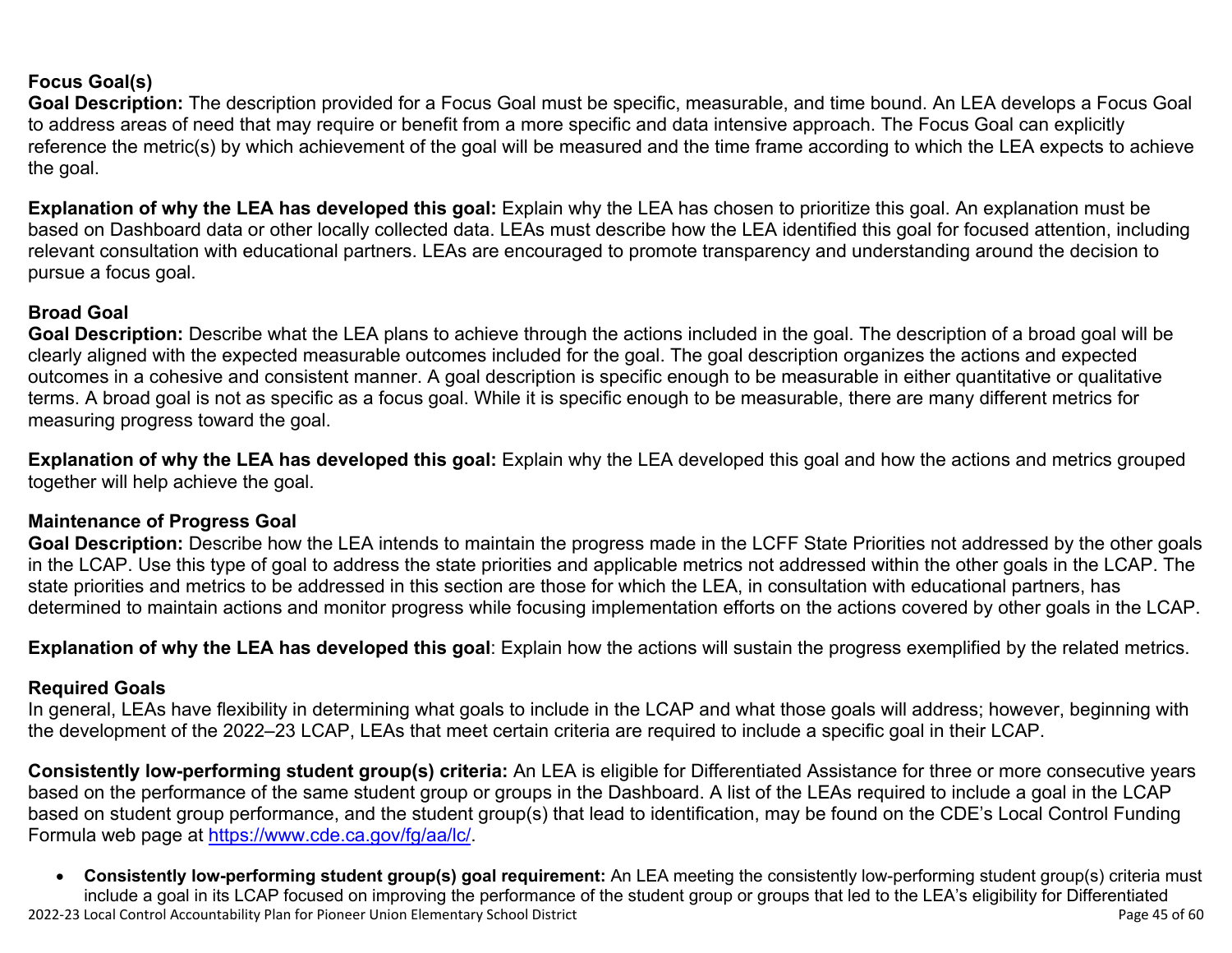Assistance. This goal must include metrics, outcomes, actions, and expenditures specific to addressing the needs of, and improving outcomes for, this student group or groups. An LEA required to address multiple student groups is not required to have a goal to address each student group; however, each student group must be specifically addressed in the goal. This requirement may not be met by combining this required goal with another goal.

- **Goal Description:** Describe the outcomes the LEA plans to achieve to address the needs of, and improve outcomes for, the student group or groups that led to the LEA's eligibility for Differentiated Assistance.
- **Explanation of why the LEA has developed this goal**: Explain why the LEA is required to develop this goal, including identifying the student group(s) that lead to the LEA being required to develop this goal, how the actions and associated metrics included in this goal differ from previous efforts to improve outcomes for the student group(s), and why the LEA believes the actions, metrics, and expenditures included in this goal will help achieve the outcomes identified in the goal description.

**Low-performing school(s) criteria:** The following criteria only applies to a school district or COE with two or more schools; it does not apply to a single-school district. A school district or COE has one or more schools that, for two consecutive years, received the two lowest performance levels on all but one of the state indicators for which the school(s) receive performance levels in the Dashboard and the performance of the "All Students" student group for the LEA is at least one performance level higher in all of those indicators. A list of the LEAs required to include a goal in the LCAP based on school performance, and the school(s) that lead to identification, may be found on the CDE's Local Control Funding Formula web page at [https://www.cde.ca.gov/fg/aa/lc/.](https://www.cde.ca.gov/fg/aa/lc/)

- **Low-performing school(s) goal requirement:** A school district or COE meeting the low-performing school(s) criteria must include a goal in its LCAP focusing on addressing the disparities in performance between the school(s) and the LEA as a whole. This goal must include metrics, outcomes, actions, and expenditures specific to addressing the needs of, and improving outcomes for, the students enrolled at the low-performing school or schools. An LEA required to address multiple schools is not required to have a goal to address each school; however, each school must be specifically addressed in the goal. This requirement may not be met by combining this goal with another goal.
- **Goal Description:** Describe what outcomes the LEA plans to achieve to address the disparities in performance between the students enrolled at the low-performing school(s) and the students enrolled at the LEA as a whole.
- **Explanation of why the LEA has developed this goal**: Explain why the LEA is required to develop this goal, including identifying the schools(s) that lead to the LEA being required to develop this goal; how the actions and associated metrics included in this goal differ from previous efforts to improve outcomes for the school(s); and why the LEA believes the actions, metrics, and expenditures included in this goal will help achieve the outcomes for students enrolled at the low-performing school or schools identified in the goal description.

#### **Measuring and Reporting Results:**

For each LCAP year, identify the metric(s) that the LEA will use to track progress toward the expected outcomes. LEAs are encouraged to identify metrics for specific student groups, as appropriate, including expected outcomes that would reflect narrowing of any existing performance gaps.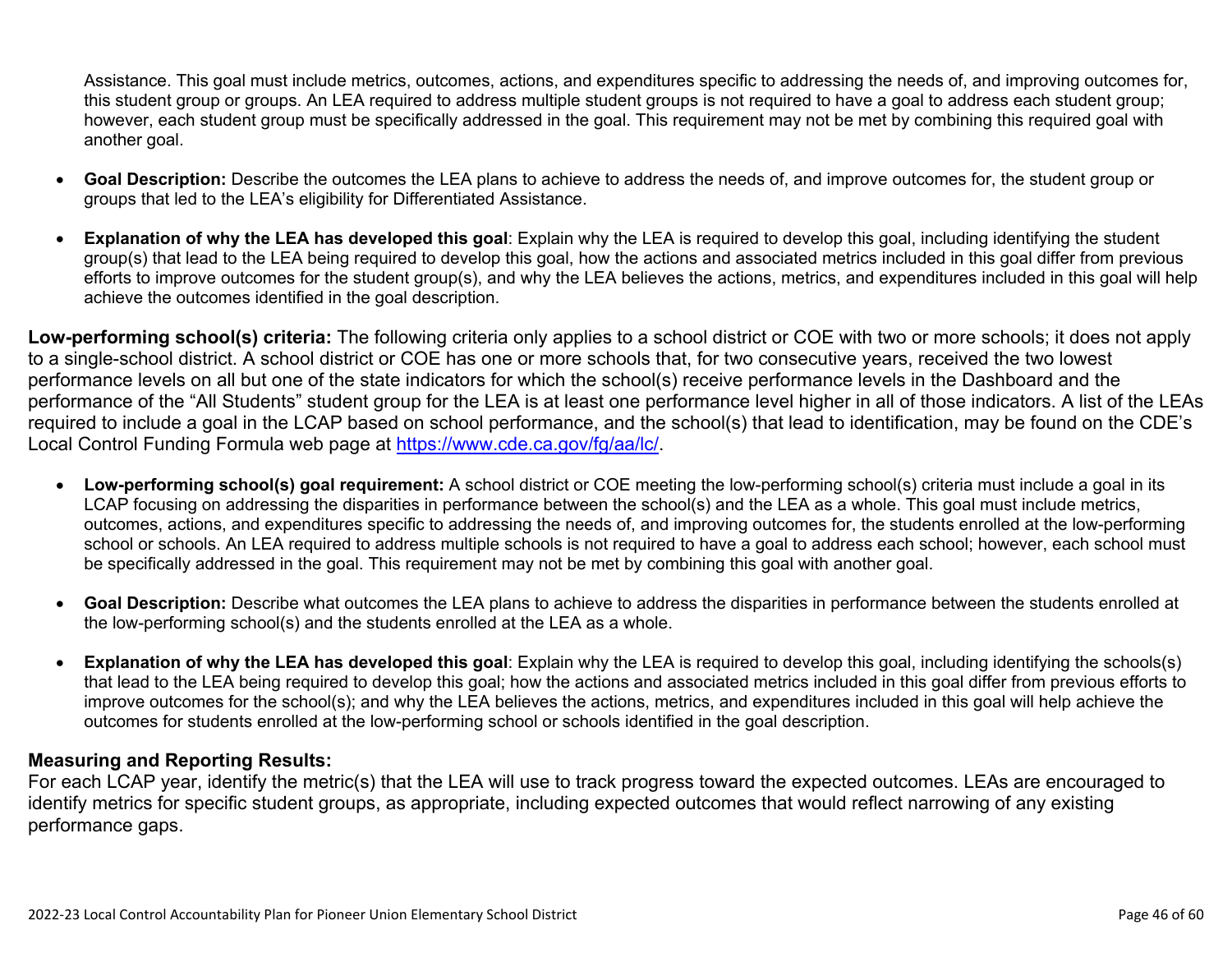Include in the baseline column the most recent data associated with this metric available at the time of adoption of the LCAP for the first year of the three-year plan. LEAs may use data as reported on the 2019 Dashboard for the baseline of a metric only if that data represents the most recent available (e.g., high school graduation rate).

Using the most recent data available may involve reviewing data the LEA is preparing for submission to the California Longitudinal Pupil Achievement Data System (CALPADS) or data that the LEA has recently submitted to CALPADS. Because final 2020–21 outcomes on some metrics may not be computable at the time the 2021–24 LCAP is adopted (e.g., graduation rate, suspension rate), the most recent data available may include a point in time calculation taken each year on the same date for comparability purposes.

The baseline data shall remain unchanged throughout the three-year LCAP.

Complete the table as follows:

- **Metric**: Indicate how progress is being measured using a metric.
- **Baseline**: Enter the baseline when completing the LCAP for 2021–22. As described above, the baseline is the most recent data associated with a metric. Indicate the school year to which the data applies, consistent with the instructions above.
- **Year 1 Outcome**: When completing the LCAP for 2022–23, enter the most recent data available. Indicate the school year to which the data applies, consistent with the instructions above.
- **Year 2 Outcome**: When completing the LCAP for 2023–24, enter the most recent data available. Indicate the school year to which the data applies, consistent with the instructions above.
- **Year 3 Outcome**: When completing the LCAP for 2024–25, enter the most recent data available. Indicate the school year to which the data applies, consistent with the instructions above. The 2024–25 LCAP will be the first year in the next three-year cycle. Completing this column will be part of the Annual Update for that year.
- **Desired Outcome for 2023**–**24**: When completing the first year of the LCAP, enter the desired outcome for the relevant metric the LEA expects to achieve by the end of the 2023–24 LCAP year.

Timeline for completing the "**Measuring and Reporting Results**" part of the Goal.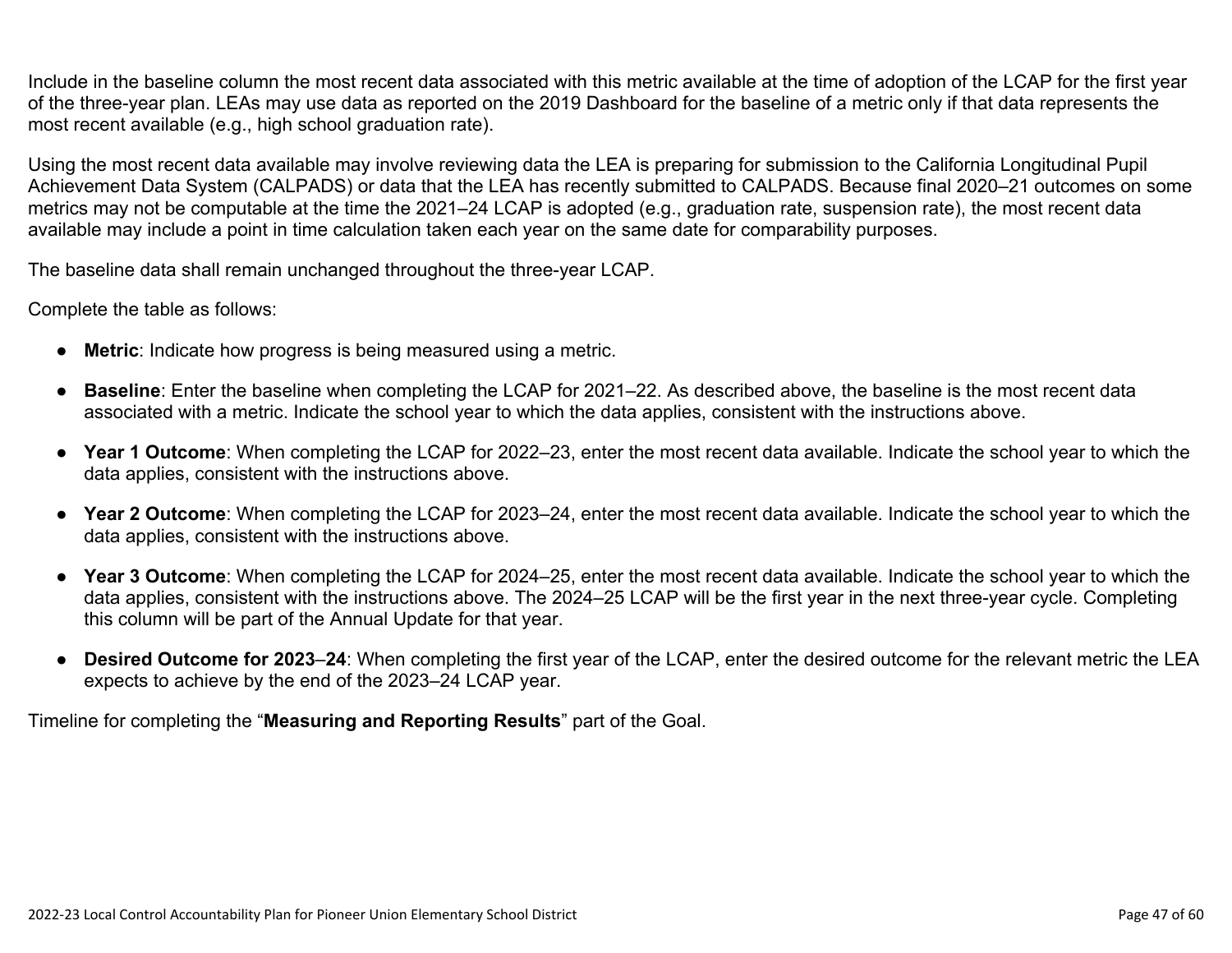| <b>Metric</b>                                                                    | <b>Baseline</b>                                                                  | Year 1 Outcome                                                                                              | Year 2 Outcome                                                                                              | Year 3 Outcome                                                                                              | <b>Desired Outcome</b><br>for Year 3<br>$(2023 - 24)$                                                              |
|----------------------------------------------------------------------------------|----------------------------------------------------------------------------------|-------------------------------------------------------------------------------------------------------------|-------------------------------------------------------------------------------------------------------------|-------------------------------------------------------------------------------------------------------------|--------------------------------------------------------------------------------------------------------------------|
| Enter information<br>in this box when<br>completing the<br>LCAP for 2021-<br>22. | Enter information<br>in this box when<br>completing the<br>LCAP for 2021-<br>22. | Enter information<br>in this box when<br>completing the<br>LCAP for 2022-<br>23. Leave blank<br>until then. | Enter information<br>in this box when<br>completing the<br>LCAP for 2023-<br>24. Leave blank<br>until then. | Enter information<br>in this box when<br>completing the<br>LCAP for 2024-<br>25. Leave blank<br>until then. | Enter information<br>in this box when<br>completing the<br>LCAP for 2021-<br>22 or when<br>adding a new<br>metric. |

The metrics may be quantitative or qualitative; but at minimum, an LEA's LCAP must include goals that are measured using all of the applicable metrics for the related state priorities, in each LCAP year as applicable to the type of LEA. To the extent a state priority does not specify one or more metrics (e.g., implementation of state academic content and performance standards), the LEA must identify a metric to use within the LCAP. For these state priorities, LEAs are encouraged to use metrics based on or reported through the relevant self-reflection tool for local indicators within the Dashboard.

*Actions*: Enter the action number. Provide a short title for the action. This title will also appear in the action tables. Provide a description of the action. Enter the total amount of expenditures associated with this action. Budgeted expenditures from specific fund sources will be provided in the summary tables. Indicate whether the action contributes to meeting the increase or improved services requirement as described in the Increased or Improved Services section using a "Y" for Yes or an "N" for No. (**Note:** for each such action offered on an LEA-wide or schoolwide basis, the LEA will need to provide additional information in the Increased or Improved Summary Section to address the requirements in *California Code of Regulations*, Title 5 [5 *CCR*] Section 15496(b) in the Increased or Improved Services Section of the LCAP).

*Actions for English Learners:* School districts, COEs, and charter schools that have a numerically significant English learner student subgroup must include specific actions in the LCAP related to, at a minimum, the language acquisition programs, as defined in *EC* Section 306, provided to students and professional development activities specific to English learners.

*Actions for Foster Youth*: School districts, COEs, and charter schools that have a numerically significant Foster Youth student subgroup are encouraged to include specific actions in the LCAP designed to meet needs specific to Foster Youth students.

#### **Goal Analysis:**

Enter the LCAP Year.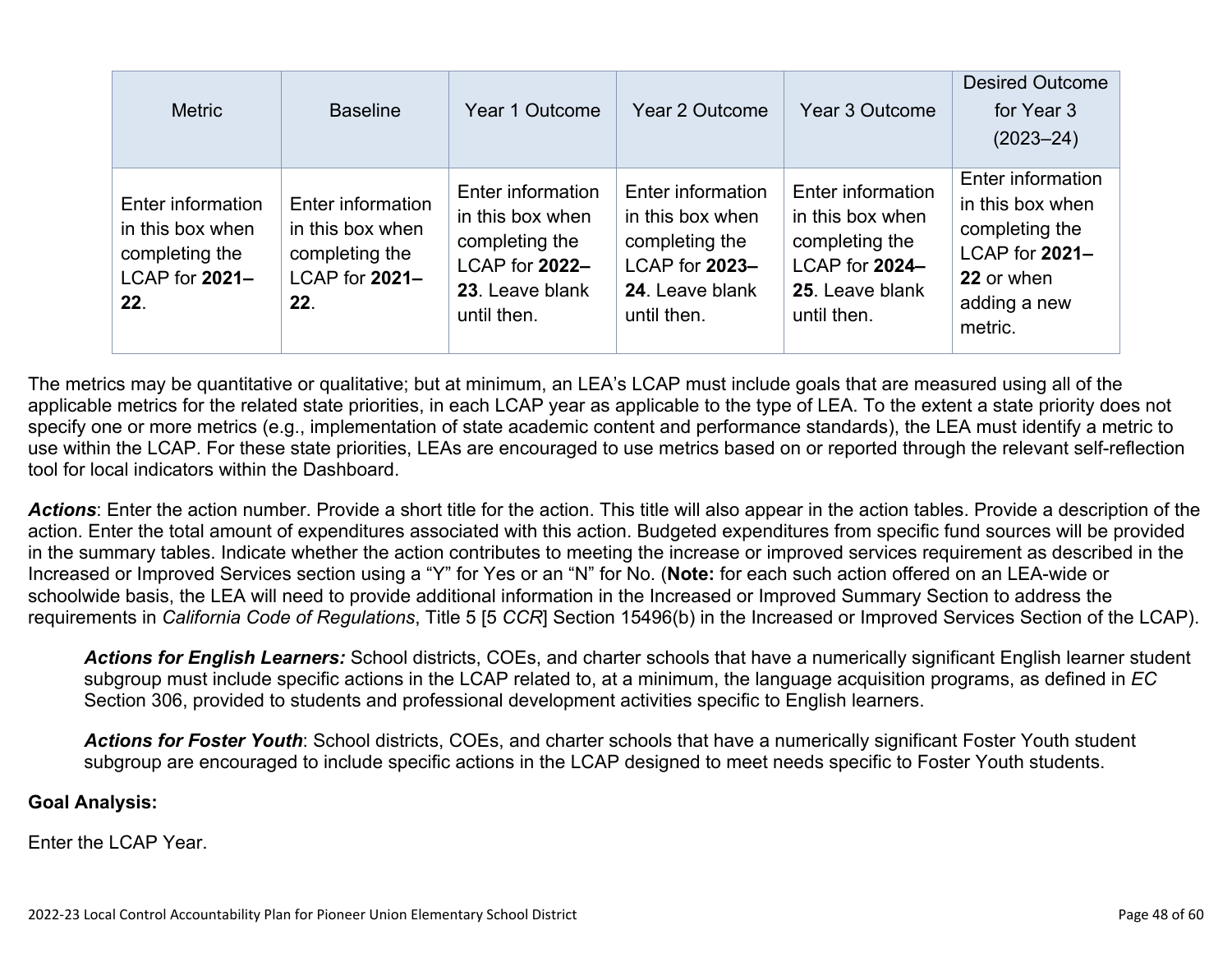Using actual annual measurable outcome data, including data from the Dashboard, analyze whether the planned actions were effective in achieving the goal. Respond to the prompts as instructed.

- Describe the overall implementation of the actions to achieve the articulated goal. Include a discussion of relevant challenges and successes experienced with the implementation process. This must include any instance where the LEA did not implement a planned action or implemented a planned action in a manner that differs substantively from how it was described in the adopted LCAP.
- Explain material differences between Budgeted Expenditures and Estimated Actual Expenditures and between the Planned Percentages of Improved Services and Estimated Actual Percentages of Improved Services, as applicable. Minor variances in expenditures or percentages do not need to be addressed, and a dollar-for-dollar accounting is not required.
- Describe the effectiveness of the specific actions to achieve the articulated goal as measured by the LEA. In some cases, not all actions in a goal will be intended to improve performance on all of the metrics associated with the goal. When responding to this prompt, LEAs may assess the effectiveness of a single action or group of actions within the goal in the context of performance on a single metric or group of specific metrics within the goal that are applicable to the action(s). Grouping actions with metrics will allow for more robust analysis of whether the strategy the LEA is using to impact a specified set of metrics is working and increase transparency for educational partners. LEAs are encouraged to use such an approach when goals include multiple actions and metrics that are not closely associated.
- Describe any changes made to this goal, expected outcomes, metrics, or actions to achieve this goal as a result of this analysis and analysis of the data provided in the Dashboard or other local data, as applicable.

# **Increased or Improved Services for Foster Youth, English Learners, and Low-Income Students**

## **Purpose**

A well-written Increased or Improved Services section provides educational partners with a comprehensive description, within a single dedicated section, of how an LEA plans to increase or improve services for its unduplicated students in grades TK–12 as compared to all students in grades TK–12, as applicable, and how LEA-wide or schoolwide actions identified for this purpose meet regulatory requirements. Descriptions provided should include sufficient detail yet be sufficiently succinct to promote a broader understanding of educational partners to facilitate their ability to provide input. An LEA's description in this section must align with the actions included in the Goals and Actions section as contributing.

## **Requirements and Instructions**

*Projected LCFF Supplemental and/or Concentration Grants*: Specify the amount of LCFF supplemental and concentration grant funds the LEA estimates it will receive in the coming year based on the number and concentration of low income, foster youth, and English learner students.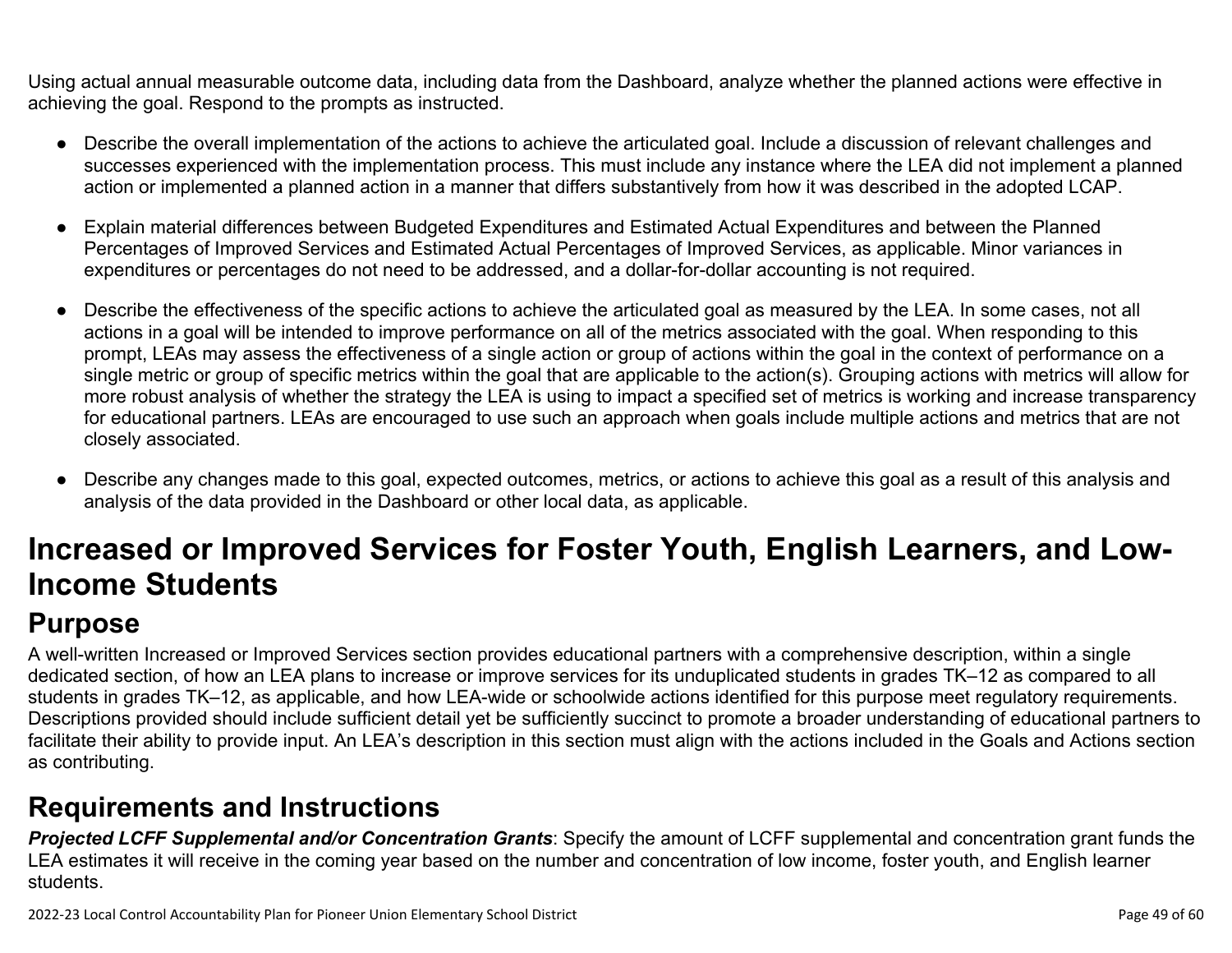**Projected Additional LCFF Concentration Grant (15 percent):** Specify the amount of additional LCFF concentration grant add-on funding, as described in *EC* Section 42238.02, that the LEA estimates it will receive in the coming year.

*Projected Percentage to Increase or Improve Services for the Coming School Year***:** Specify the estimated percentage by which services for unduplicated pupils must be increased or improved as compared to the services provided to all students in the LCAP year as calculated pursuant to 5 *CCR* Section 15496(a)(7).

*LCFF Carryover — Percentage:* Specify the LCFF Carryover — Percentage identified in the LCFF Carryover Table. If a carryover percentage is not identified in the LCFF Carryover Table, specify a percentage of zero (0.00%).

*LCFF Carryover — Dollar:* Specify the LCFF Carryover — Dollar amount identified in the LCFF Carryover Table. If a carryover amount is not identified in the LCFF Carryover Table, specify an amount of zero (\$0).

**Total Percentage to Increase or Improve Services for the Coming School Year:** Add the Projected Percentage to Increase or Improve Services for the Coming School Year and the Proportional LCFF Required Carryover Percentage and specify the percentage. This is the LEAs percentage by which services for unduplicated pupils must be increased or improved as compared to the services provided to all students in the LCAP year, as calculated pursuant to 5 *CCR* Section 15496(a)(7).

#### *Required Descriptions:*

**For each action being provided to an entire school, or across the entire school district or COE, an explanation of (1) how the needs of foster youth, English learners, and low-income students were considered first, and (2) how these actions are effective in meeting the goals for these students.**

For each action included in the Goals and Actions section as contributing to the increased or improved services requirement for unduplicated pupils and provided on an LEA-wide or schoolwide basis, the LEA must include an explanation consistent with 5 *CCR* Section 15496(b). For any such actions continued into the 2021–24 LCAP from the 2017–2020 LCAP, the LEA must determine whether or not the action was effective as expected, and this determination must reflect evidence of outcome data or actual implementation to date.

**Principally Directed and Effective:** An LEA demonstrates how an action is principally directed towards and effective in meeting the LEA's goals for unduplicated students when the LEA explains how:

- It considers the needs, conditions, or circumstances of its unduplicated pupils;
- The action, or aspect(s) of the action (including, for example, its design, content, methods, or location), is based on these considerations; and
- The action is intended to help achieve an expected measurable outcome of the associated goal.

As such, the response provided in this section may rely on a needs assessment of unduplicated students.

2022-23 Local Control Accountability Plan for Pioneer Union Elementary School District **Page 10** of 60 of 60 of 60 of 60 of 60 of 60 of 60 of 60 of 60 of 60 of 60 of 60 of 60 of 60 of 60 of 60 of 60 of 60 of 60 of 60 of 60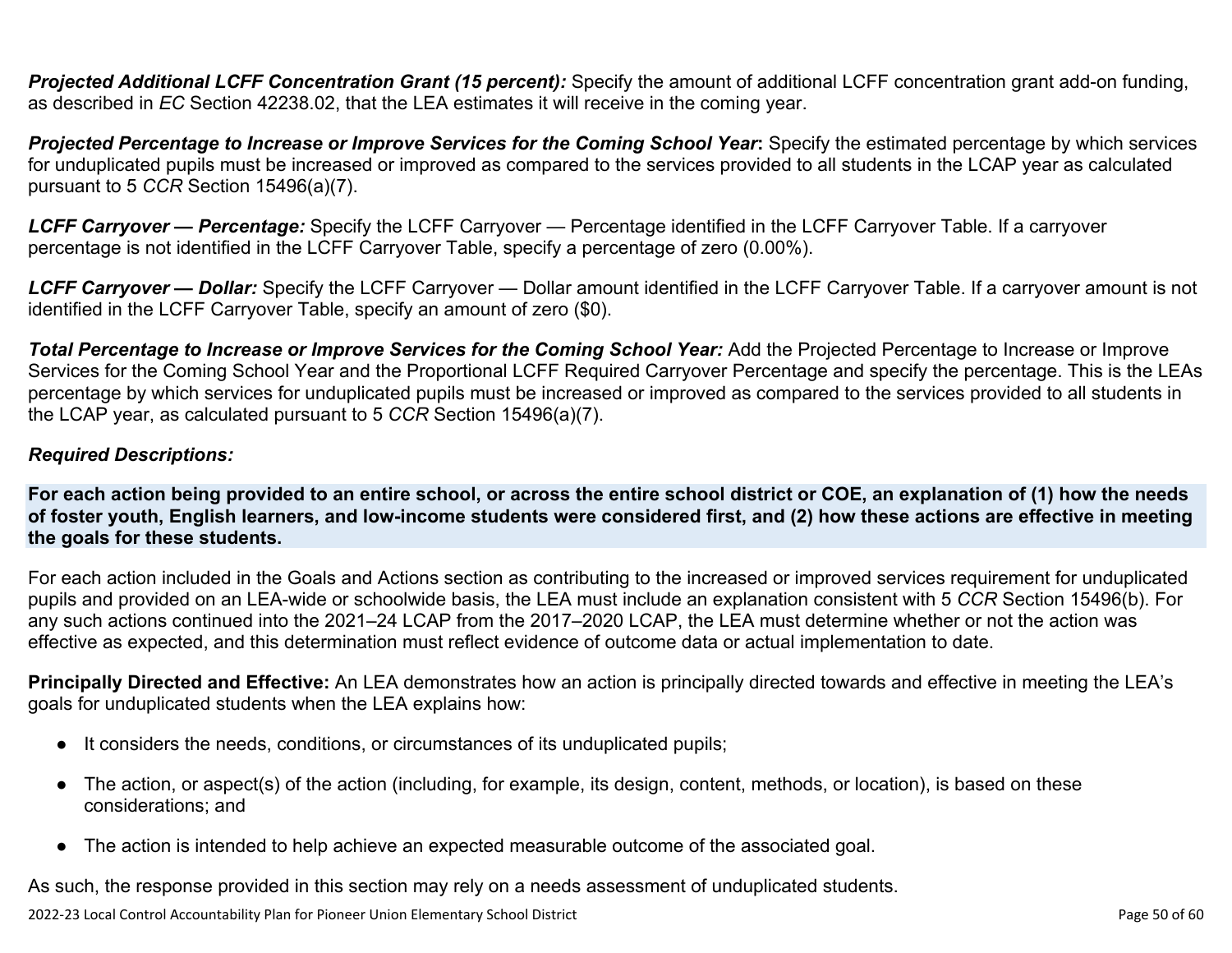Conclusory statements that a service will help achieve an expected outcome for the goal, without an explicit connection or further explanation as to how, are not sufficient. Further, simply stating that an LEA has a high enrollment percentage of a specific student group or groups does not meet the increase or improve services standard because enrolling students is not the same as serving students.

For example, if an LEA determines that low-income students have a significantly lower attendance rate than the attendance rate for all students, it might justify LEA-wide or schoolwide actions to address this area of need in the following way:

After assessing the needs, conditions, and circumstances of our low-income students, we learned that the attendance rate of our lowincome students is 7 percent lower than the attendance rate for all students. (Needs, Conditions, Circumstances [Principally Directed])

In order to address this condition of our low-income students, we will develop and implement a new attendance program that is designed to address some of the major causes of absenteeism, including lack of reliable transportation and food, as well as a school climate that does not emphasize the importance of attendance. Goal N, Actions X, Y, and Z provide additional transportation and nutritional resources as well as a districtwide educational campaign on the benefits of high attendance rates. (Contributing Action[s])

These actions are being provided on an LEA-wide basis and we expect/hope that all students with less than a 100 percent attendance rate will benefit. However, because of the significantly lower attendance rate of low-income students, and because the actions meet needs most associated with the chronic stresses and experiences of a socio-economically disadvantaged status, we expect that the attendance rate for our low-income students will increase significantly more than the average attendance rate of all other students. (Measurable Outcomes [Effective In])

**COEs and Charter Schools**: Describe how actions included as contributing to meeting the increased or improved services requirement on an LEA-wide basis are principally directed to and effective in meeting its goals for unduplicated pupils in the state and any local priorities as described above. In the case of COEs and charter schools, schoolwide and LEA-wide are considered to be synonymous.

### **For School Districts Only:**

#### **Actions Provided on an LEA-Wide Basis:**

*Unduplicated Percentage > 55 percent:* For school districts with an unduplicated pupil percentage of 55 percent or more, describe how these actions are principally directed to and effective in meeting its goals for unduplicated pupils in the state and any local priorities as described above.

*Unduplicated Percentage < 55 percent:* For school districts with an unduplicated pupil percentage of less than 55 percent, describe how these actions are principally directed to and effective in meeting its goals for unduplicated pupils in the state and any local priorities. Also describe how the actions **are the most effective use of the funds** to meet these goals for its unduplicated pupils. Provide the basis for this determination, including any alternatives considered, supporting research, experience, or educational theory.

#### **Actions Provided on a Schoolwide Basis:**

2022-23 Local Control Accountability Plan for Pioneer Union Elementary School District **Page 51** of 60 and the state of 60 and the state Page 51 of 60 and the Page 51 of 60 and the Page 51 of 60 and the Page 51 of 60 and t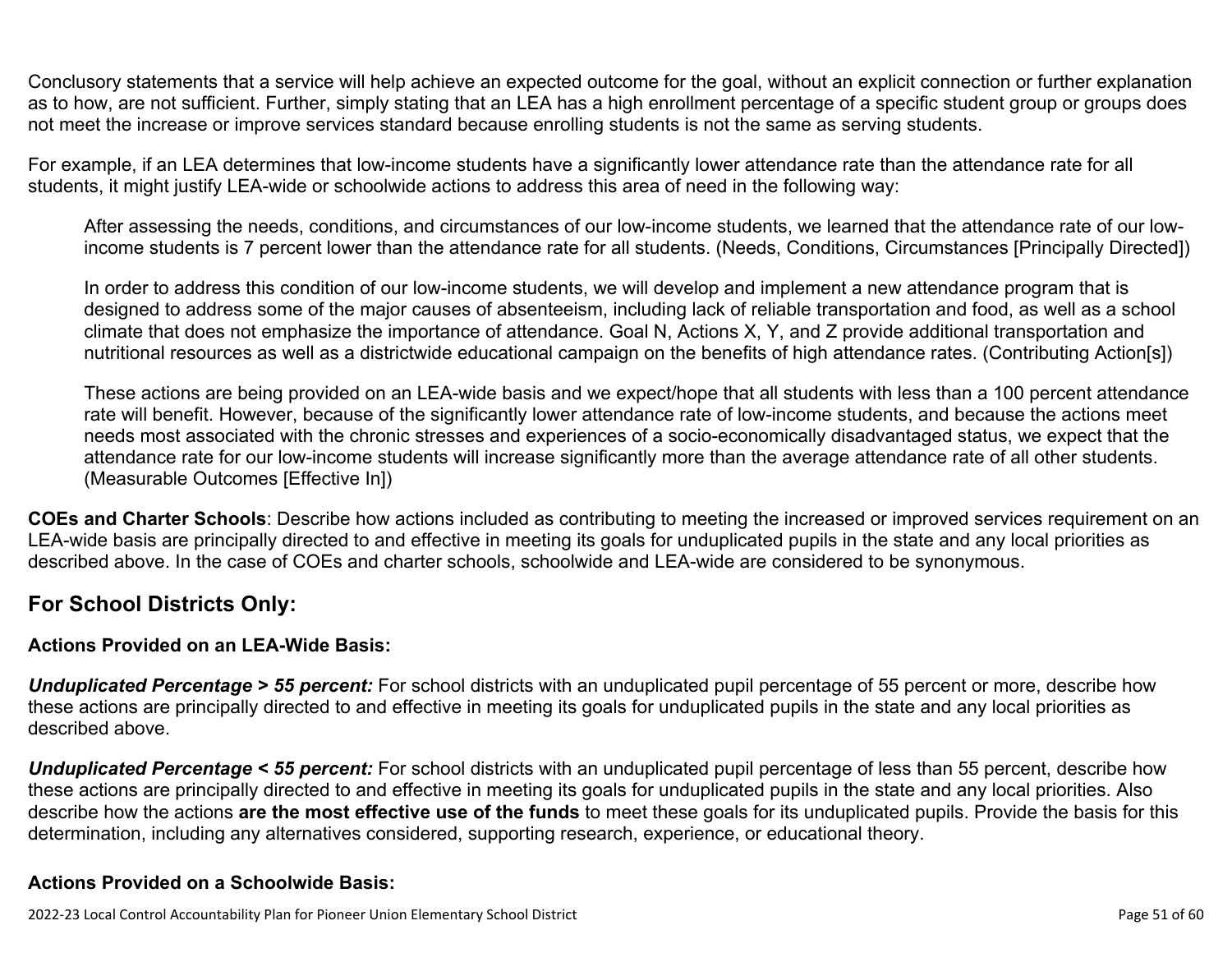School Districts must identify in the description those actions being funded and provided on a schoolwide basis, and include the required description supporting the use of the funds on a schoolwide basis.

**For schools with 40 percent or more enrollment of unduplicated pupils:** Describe how these actions are principally directed to and effective in meeting its goals for its unduplicated pupils in the state and any local priorities.

**For school districts expending funds on a schoolwide basis at a school with less than 40 percent enrollment of unduplicated pupils:** Describe how these actions are principally directed to and how the actions are the most effective use of the funds to meet its goals for foster youth, English learners, and low-income students in the state and any local priorities.

#### **A description of how services for foster youth, English learners, and low-income students are being increased or improved by the percentage required.**

Consistent with the requirements of 5 *CCR* Section 15496, describe how services provided for unduplicated pupils are increased or improved by at least the percentage calculated as compared to the services provided for all students in the LCAP year. To improve services means to grow services in quality and to increase services means to grow services in quantity. Services are increased or improved by those actions in the LCAP that are included in the Goals and Actions section as contributing to the increased or improved services requirement, whether they are provided on an LEA-wide or schoolwide basis or provided on a limited basis to unduplicated students. A limited action is an action that only serves foster youth, English learners, and/or low-income students. This description must address how these action(s) are expected to result in the required proportional increase or improvement in services for unduplicated pupils as compared to the services the LEA provides to all students for the relevant LCAP year.

For any action contributing to meeting the increased or improved services requirement that is associated with a Planned Percentage of Improved Services in the Contributing Summary Table rather than an expenditure of LCFF funds, describe the methodology that was used to determine the contribution of the action towards the proportional percentage. See the instructions for determining the Planned Percentage of Improved Services for information on calculating the Percentage of Improved Services.

#### **A description of the plan for how the additional concentration grant add-on funding identified above will be used to increase the number of staff providing direct services to students at schools that have a high concentration (above 55 percent) of foster youth, English learners, and low-income students, as applicable.**

An LEA that receives the additional concentration grant add-on described in *EC* Section 42238.02 is required to demonstrate how it is using these funds to increase the number of staff who provide direct services to students at schools with an enrollment of unduplicated students that is greater than 55 percent as compared to the number of staff who provide direct services to students at schools with an enrollment of unduplicated students that is equal to or less than 55 percent. The staff who provide direct services to students must be certificated staff and/or classified staff employed by the LEA; classified staff includes custodial staff.

Provide the following descriptions, as applicable to the LEA: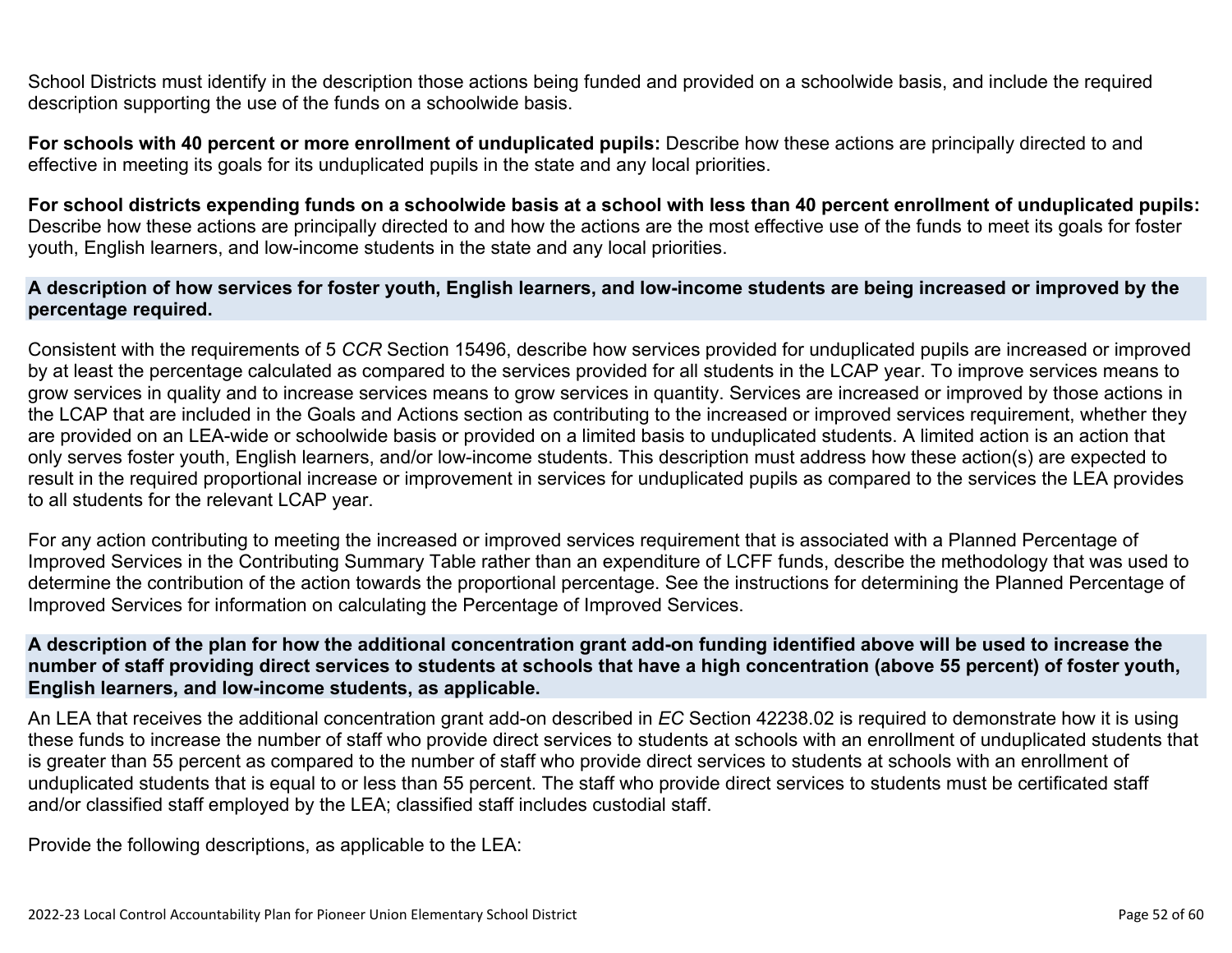An LEA that does not receive a concentration grant or the concentration grant add-on must indicate that a response to this prompt is not applicable.

Identify the goal and action numbers of the actions in the LCAP that the LEA is implementing to meet the requirement to increase the number of staff who provide direct services to students at schools with an enrollment of unduplicated students that is greater than 55 percent.

An LEA that does not have comparison schools from which to describe how it is using the concentration grant add-on funds, such as an LEA that only has schools with an enrollment of unduplicated students that is greater than 55 percent, must describe how it is using the funds to increase the number of credentialed staff, classified staff, or both, including custodial staff, who provide direct services to students at selected schools and the criteria used to determine which schools require additional staffing support.

In the event that an additional concentration grant add-on is not sufficient to increase staff providing direct services to students at a school with an enrollment of unduplicated students that is greater than 55 percent, the LEA must describe how it is using the funds to retain staff providing direct services to students at a school with an enrollment of unduplicated students that is greater than 55 percent.

Complete the table as follows:

- Provide the staff-to-student ratio of classified staff providing direct services to students with a concentration of unduplicated students that is 55 percent or less and the staff-to-student ratio of classified staff providing direct services to students at schools with a concentration of unduplicated students that is greater than 55 percent, as applicable to the LEA. The LEA may group its schools by grade span (Elementary, Middle/Junior High, and High Schools), as applicable to the LEA. The staff-to-student ratio must be based on the number of full time equivalent (FTE) staff and the number of enrolled students as counted on the first Wednesday in October of each year.
- Provide the staff-to-student ratio of certificated staff providing direct services to students at schools with a concentration of unduplicated students that is 55 percent or less and the staff-to-student ratio of certificated staff providing direct services to students at schools with a concentration of unduplicated students that is greater than 55 percent, as applicable to the LEA. The LEA may group its schools by grade span (Elementary, Middle/Junior High, and High Schools), as applicable to the LEA. The staff-to-student ratio must be based on the number of FTE staff and the number of enrolled students as counted on the first Wednesday in October of each year.

# **Action Tables**

Complete the Data Entry Table for each action in the LCAP. The information entered into this table will automatically populate the other Action Tables. Information is only entered into the Data Entry Table, the Annual Update Table, the Contributing Actions Annual Update Table, and the LCFF Carryover Table. With the exception of the Data Entry Table, the word "input" has been added to column headers to aid in identifying the column(s) where information will be entered. Information is not entered on the remaining Action tables.

The following tables are required to be included as part of the LCAP adopted by the local governing board or governing body:

• Table 1: Total Planned Expenditures Table (for the coming LCAP Year)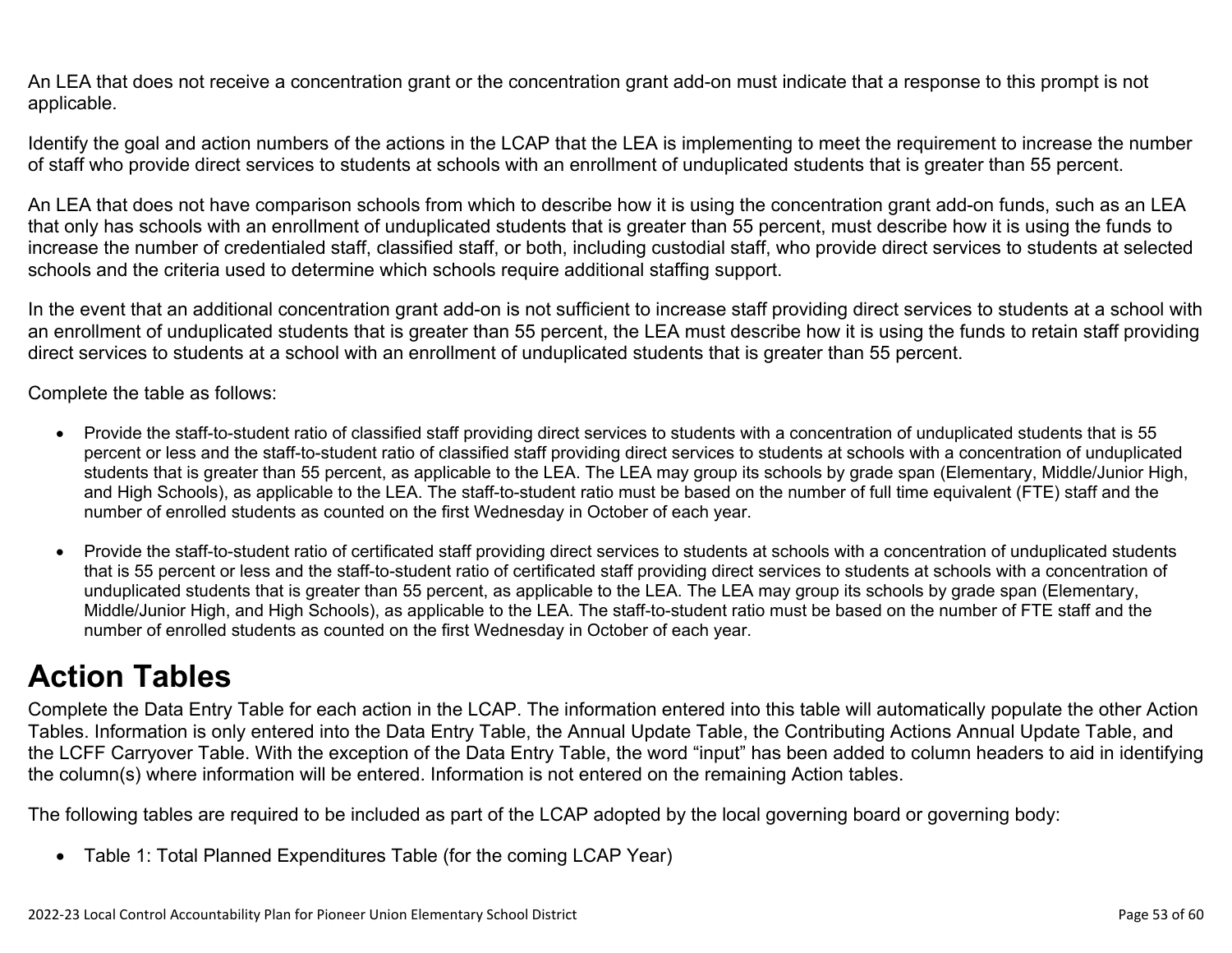- Table 2: Contributing Actions Table (for the coming LCAP Year)
- Table 3: Annual Update Table (for the current LCAP Year)
- Table 4: Contributing Actions Annual Update Table (for the current LCAP Year)
- Table 5: LCFF Carryover Table (for the current LCAP Year)

Note: The coming LCAP Year is the year that is being planned for, while the current LCAP year is the current year of implementation. For example, when developing the 2022–23 LCAP, 2022–23 will be the coming LCAP Year and 2021–22 will be the current LCAP Year.

## **Data Entry Table**

The Data Entry Table may be included in the LCAP as adopted by the local governing board or governing body, but is not required to be included. In the Data Entry Table, input the following information for each action in the LCAP for that applicable LCAP year:

- **LCAP Year**: Identify the applicable LCAP Year.
- **1. Projected LCFF Base Grant**: Provide the total amount of LCFF funding the LEA estimates it will receive for the coming school year, excluding the supplemental and concentration grants and the add-ons for the Targeted Instructional Improvement Grant Program and the Home to School Transportation Program, pursuant to 5 *CCR* Section 15496(a)(8).

See *EC* sections 2574 (for COEs) and 42238.02 (for school districts and charter schools), as applicable, for LCFF apportionment calculations.

- **2. Projected LCFF Supplemental and/or Concentration Grants:** Provide the total amount of LCFF supplemental and concentration grants the LEA estimates it will receive on the basis of the number and concentration of unduplicated students for the coming school year.
- **3. Projected Percentage to Increase or Improve Services for the Coming School Year:** This percentage will not be entered; it is calculated based on the Projected LCFF Base Grant and the Projected LCFF Supplemental and/or Concentration Grants, pursuant to 5 *CCR* Section 15496(a)(8). This is the percentage by which services for unduplicated pupils must be increased or improved as compared to the services provided to all students in the coming LCAP year.
- **LCFF Carryover Percentage:** Specify the LCFF Carryover Percentage identified in the LCFF Carryover Table from the prior LCAP year. If a carryover percentage is not identified in the LCFF Carryover Table, specify a percentage of zero (0.00%).
- **Total Percentage to Increase or Improve Services for the Coming School Year:** This percentage will not be entered; it is calculated based on the Projected Percentage to Increase or Improve Services for the Coming School Year and the LCFF Carryover —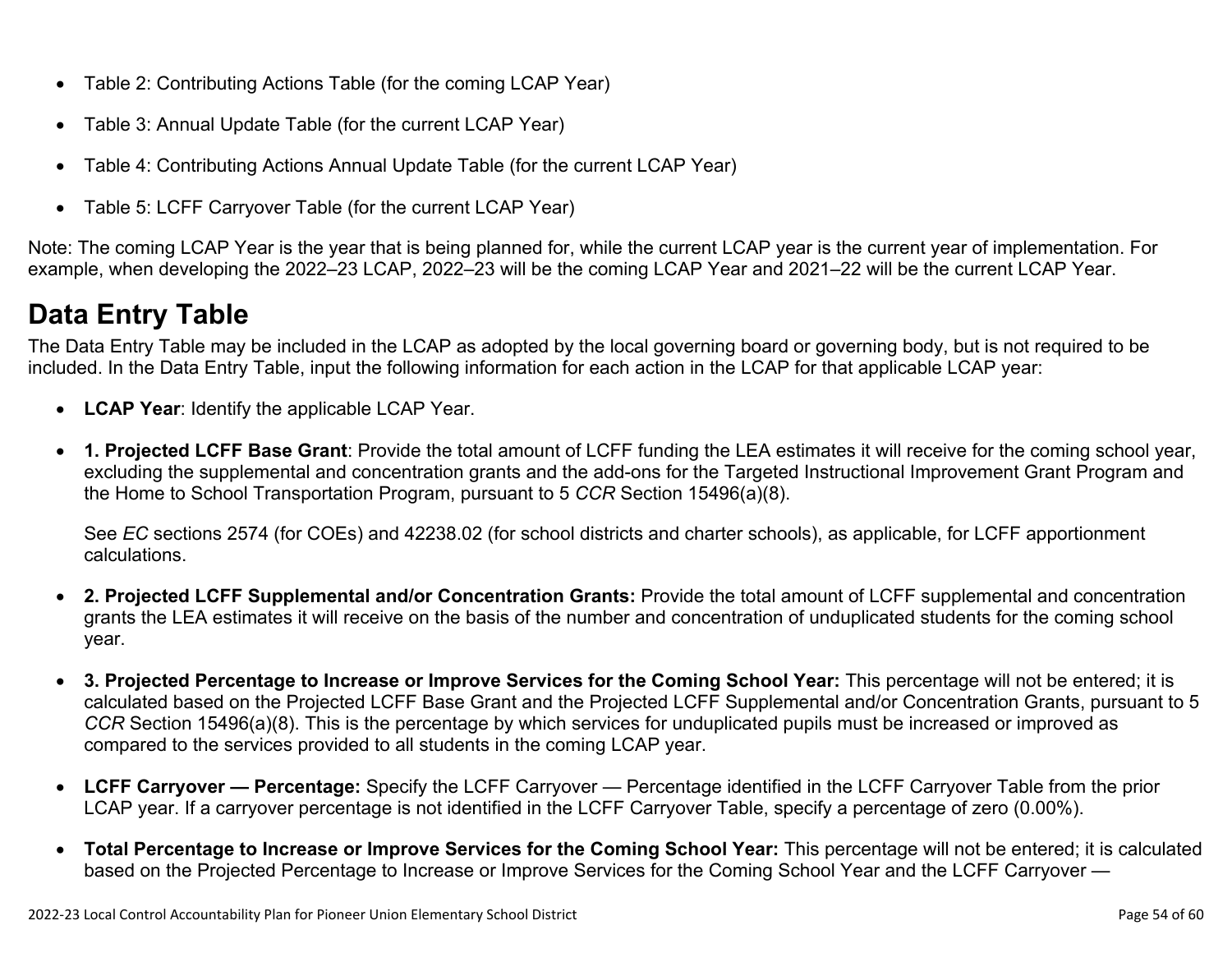Percentage. This is the percentage by which the LEA must increase or improve services for unduplicated pupils as compared to the services provided to all students in the coming LCAP year.

- **Goal #**: Enter the LCAP Goal number for the action.
- **Action #**: Enter the action's number as indicated in the LCAP Goal.
- **Action Title**: Provide a title of the action.
- **Student Group(s)**: Indicate the student group or groups who will be the primary beneficiary of the action by entering "All," or by entering a specific student group or groups.
- **Contributing to Increased or Improved Services?:** Type "Yes" if the action **is** included as contributing to meeting the increased or improved services; OR, type "No" if the action is **not** included as contributing to meeting the increased or improved services.
- If "Yes" is entered into the Contributing column, then complete the following columns:
	- o **Scope**: The scope of an action may be LEA-wide (i.e., districtwide, countywide, or charterwide), schoolwide, or limited. An action that is LEA-wide in scope upgrades the entire educational program of the LEA. An action that is schoolwide in scope upgrades the entire educational program of a single school. An action that is limited in its scope is an action that serves only one or more unduplicated student groups.
	- o **Unduplicated Student Group(s)**: Regardless of scope, contributing actions serve one or more unduplicated student groups. Indicate one or more unduplicated student groups for whom services are being increased or improved as compared to what all students receive.
	- o **Location**: Identify the location where the action will be provided. If the action is provided to all schools within the LEA, the LEA must indicate "All Schools." If the action is provided to specific schools within the LEA or specific grade spans only, the LEA must enter "Specific Schools" or "Specific Grade Spans." Identify the individual school or a subset of schools or grade spans (e.g., all high schools or grades transitional kindergarten through grade five), as appropriate.
- **Time Span**: Enter "ongoing" if the action will be implemented for an indeterminate period of time. Otherwise, indicate the span of time for which the action will be implemented. For example, an LEA might enter "1 Year," or "2 Years," or "6 Months."
- **Total Personnel**: Enter the total amount of personnel expenditures utilized to implement this action.
- **Total Non-Personnel**: This amount will be automatically calculated based on information provided in the Total Personnel column and the Total Funds column.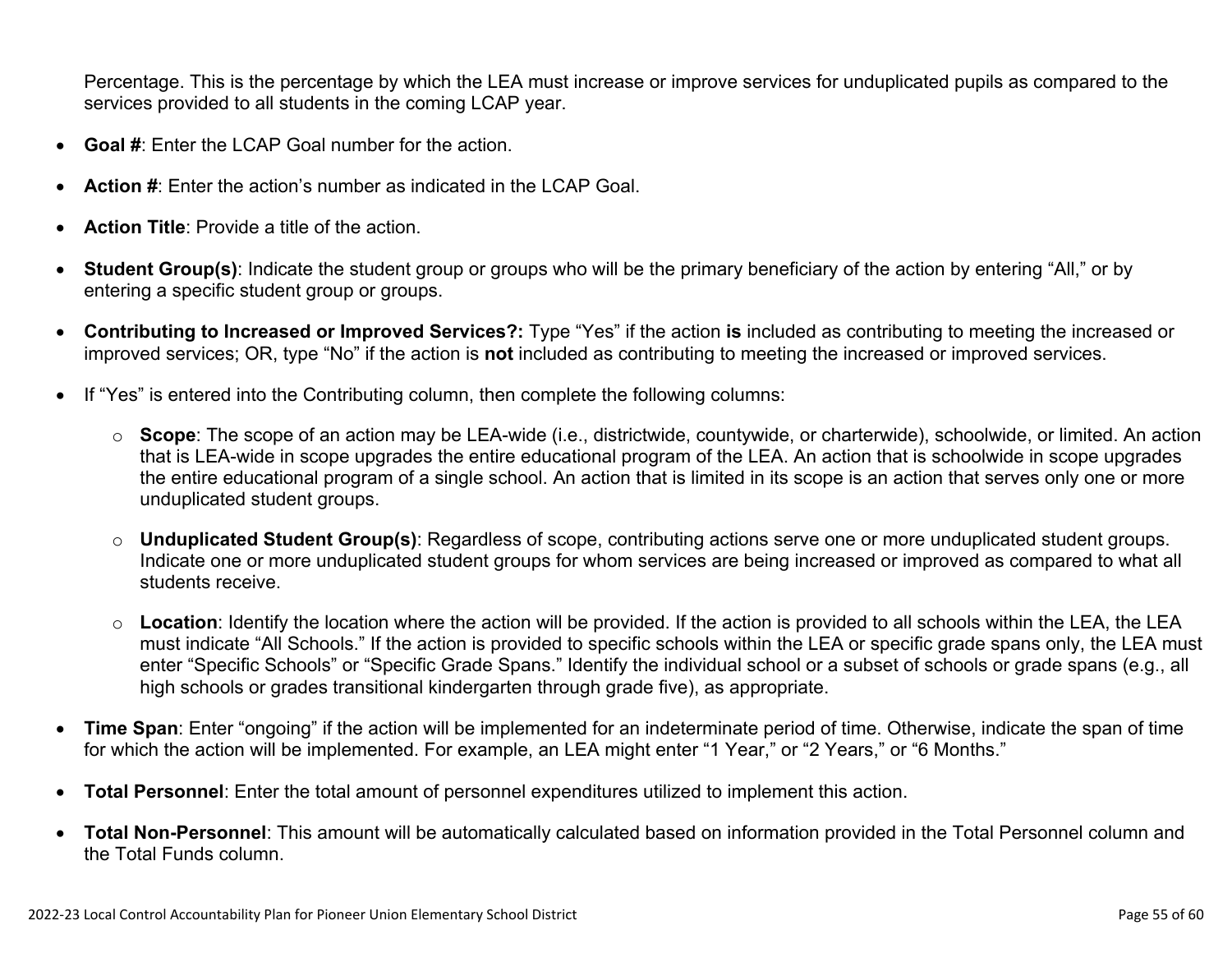- **LCFF Funds**: Enter the total amount of LCFF funds utilized to implement this action, if any. LCFF funds include all funds that make up an LEA's total LCFF target (i.e., base grant, grade span adjustment, supplemental grant, concentration grant, Targeted Instructional Improvement Block Grant, and Home-To-School Transportation).
	- o **Note:** For an action to contribute towards meeting the increased or improved services requirement it must include some measure of LCFF funding. The action may also include funding from other sources, however the extent to which an action contributes to meeting the increased or improved services requirement is based on the LCFF funding being used to implement the action.
- **Other State Funds**: Enter the total amount of Other State Funds utilized to implement this action, if any.
- **Local Funds**: Enter the total amount of Local Funds utilized to implement this action, if any.
- **Federal Funds**: Enter the total amount of Federal Funds utilized to implement this action, if any.
- **Total Funds**: This amount is automatically calculated based on amounts entered in the previous four columns.
- **Planned Percentage of Improved Services**: For any action identified as contributing, being provided on a Limited basis to unduplicated students, and that does not have funding associated with the action, enter the planned quality improvement anticipated for the action as a percentage rounded to the nearest hundredth (0.00%). A limited action is an action that only serves foster youth, English learners, and/or low-income students.
	- o As noted in the instructions for the Increased or Improved Services section, when identifying a Planned Percentage of Improved Services, the LEA must describe the methodology that it used to determine the contribution of the action towards the proportional percentage. The percentage of improved services for an action corresponds to the amount of LCFF funding that the LEA estimates it would expend to implement the action if it were funded.

For example, an LEA determines that there is a need to analyze data to ensure that instructional aides and expanded learning providers know what targeted supports to provide to students who are foster youth. The LEA could implement this action by hiring additional staff to collect and analyze data and to coordinate supports for students, which the LEA estimates would cost \$165,000. Instead, the LEA chooses to utilize a portion of existing staff time to analyze data relating to students who are foster youth. This analysis will then be shared with site principals who will use the data to coordinate services provided by instructional assistants and expanded learning providers to target support to students. In this example, the LEA would divide the estimated cost of \$165,000 by the amount of LCFF Funding identified in the Data Entry Table and then convert the quotient to a percentage. This percentage is the Planned Percentage of Improved Service for the action.

## **Contributing Actions Table**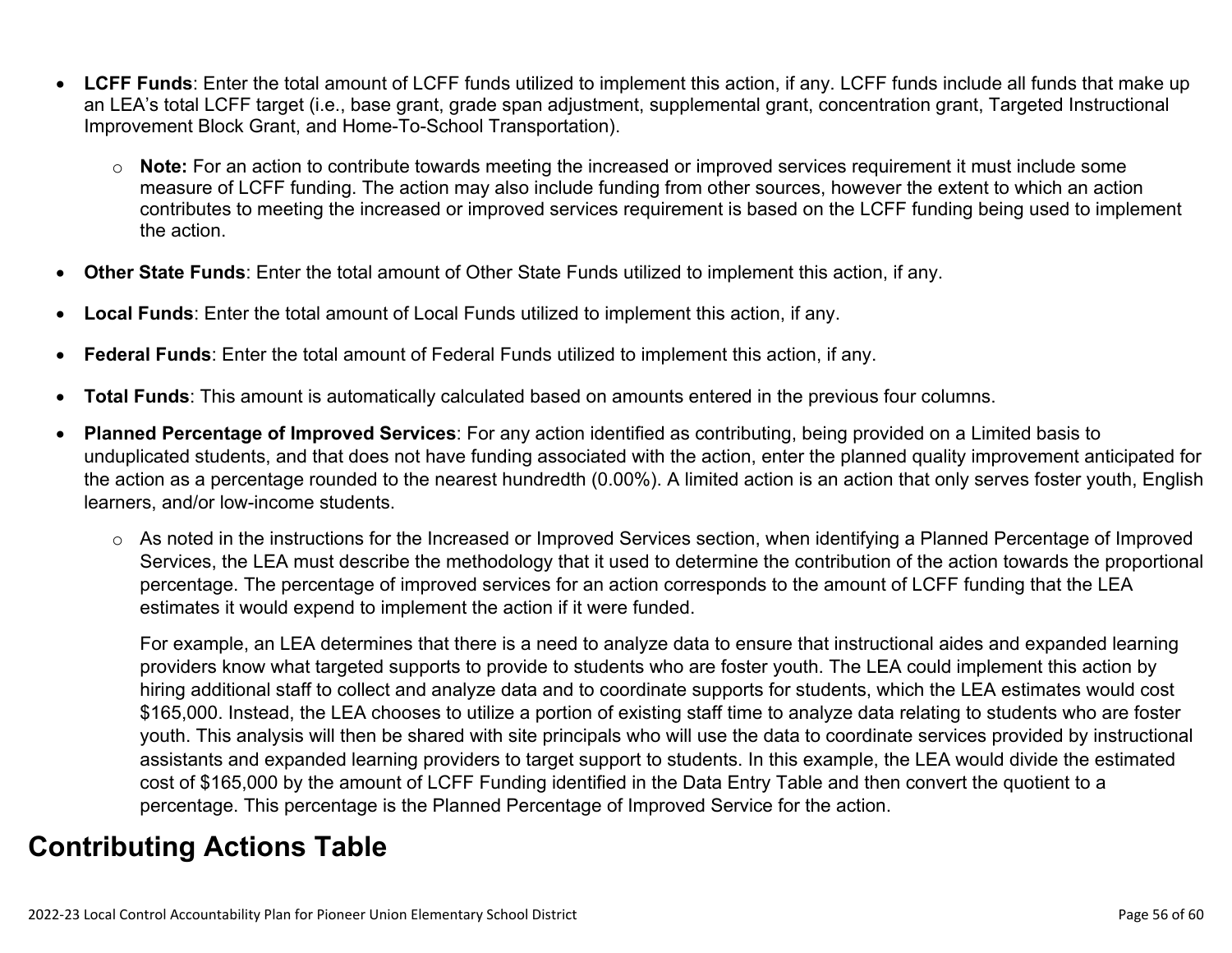As noted above, information will not be entered in the Contributing Actions Table; however, the 'Contributing to Increased or Improved Services?' column will need to be checked to ensure that only actions with a "Yes" are displaying. If actions with a "No" are displayed or if actions that are contributing are not displaying in the column, use the drop-down menu in the column header to filter only the "Yes" responses.

## **Annual Update Table**

In the Annual Update Table, provide the following information for each action in the LCAP for the relevant LCAP year:

• **Estimated Actual Expenditures**: Enter the total estimated actual expenditures to implement this action, if any.

## **Contributing Actions Annual Update Table**

In the Contributing Actions Annual Update Table, check the 'Contributing to Increased or Improved Services?' column to ensure that only actions with a "Yes" are displaying. If actions with a "No" are displayed or if actions that are contributing are not displaying in the column, use the drop-down menu in the column header to filter only the "Yes" responses. Provide the following information for each contributing action in the LCAP for the relevant LCAP year:

- **6. Estimated Actual LCFF Supplemental and/or Concentration Grants:** Provide the total amount of LCFF supplemental and concentration grants the LEA estimates it will actually receive based on of the number and concentration of unduplicated students in the current school year.
- **Estimated Actual Expenditures for Contributing Actions**: Enter the total estimated actual expenditure of LCFF funds used to implement this action, if any.
- **Estimated Actual Percentage of Improved Services:** For any action identified as contributing, being provided on a Limited basis only to unduplicated students, and that does not have funding associated with the action, enter the total estimated actual quality improvement anticipated for the action as a percentage rounded to the nearest hundredth (0.00%).
	- o Building on the example provided above for calculating the Planned Percentage of Improved Services, the LEA in the example implements the action. As part of the annual update process, the LEA reviews implementation and student outcome data and determines that the action was implemented with fidelity and that outcomes for foster youth students improved. The LEA reviews the original estimated cost for the action and determines that had it hired additional staff to collect and analyze data and to coordinate supports for students that estimated actual cost would have been \$169,500 due to a cost of living adjustment. The LEA would divide the estimated actual cost of \$169,500 by the amount of LCFF Funding identified in the Data Entry Table and then convert the quotient to a percentage. This percentage is the Estimated Actual Percentage of Improved Services for the action.

## **LCFF Carryover Table**

• **9. Estimated Actual LCFF Base Grant**: Provide the total amount of LCFF funding the LEA estimates it will receive for the current school year, excluding the supplemental and concentration grants and the add-ons for the Targeted Instructional Improvement Grant Program and the Home to School Transportation Program, pursuant to 5 *CCR* Section 15496(a)(8).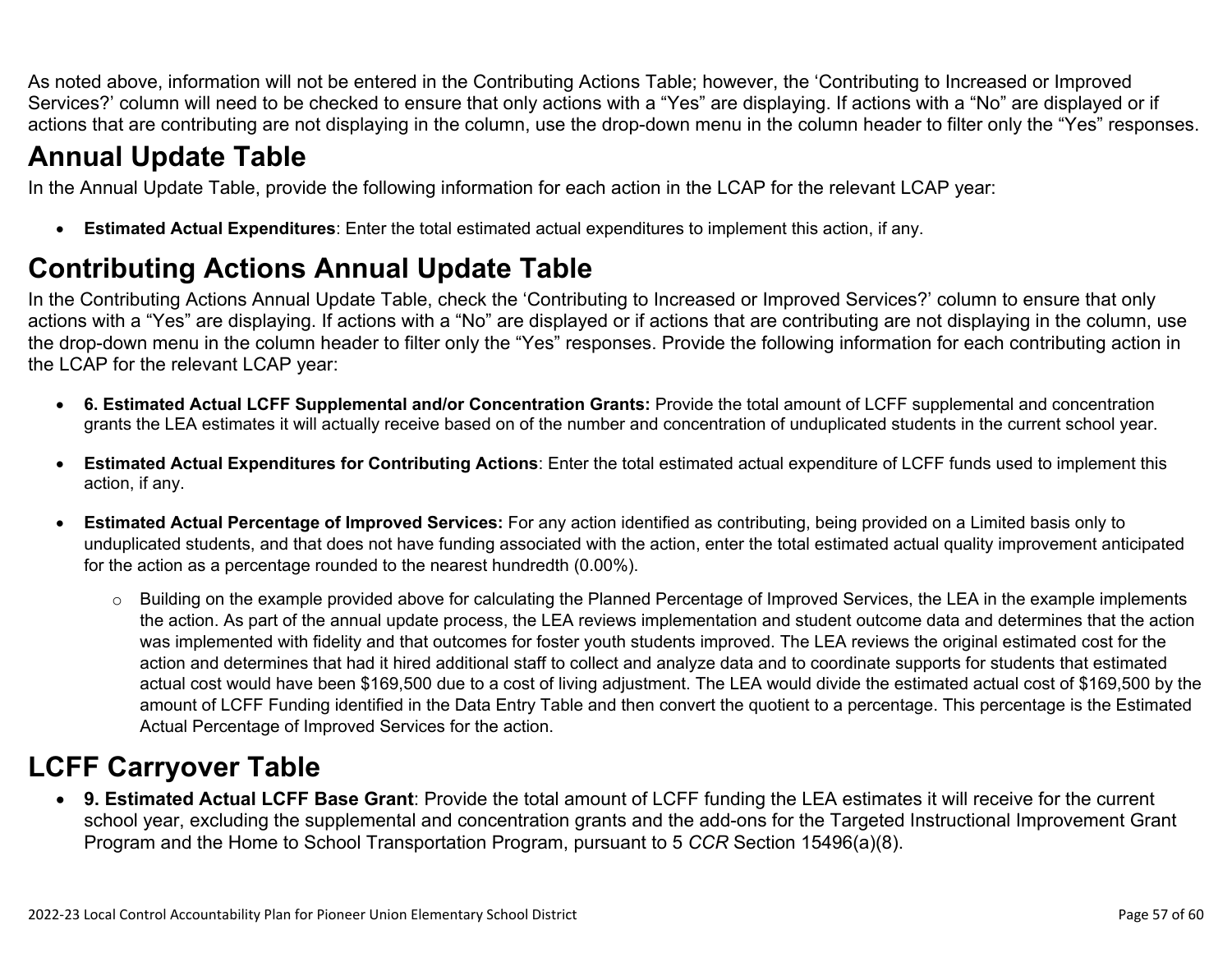• **10. Total Percentage to Increase or Improve Services for the Current School Year:** This percentage will not be entered. The percentage is calculated based on the amounts of the Estimated Actual LCFF Base Grant (9) and the Estimated Actual LCFF Supplemental and/or Concentration Grants (6), pursuant to 5 *CCR* Section 15496(a)(8), plus the LCFF Carryover – Percentage from the prior year. This is the percentage by which services for unduplicated pupils must be increased or improved as compared to the services provided to all students in the current LCAP year.

## **Calculations in the Action Tables**

To reduce the duplication of effort of LEAs, the Action Tables include functionality such as pre-population of fields and cells based on the information provided in the Data Entry Table, the Annual Update Summary Table, and the Contributing Actions Table. For transparency, the functionality and calculations used are provided below.

#### **Contributing Actions Table**

- 4. Total Planned Contributing Expenditures (LCFF Funds)
	- $\circ$  This amount is the total of the Planned Expenditures for Contributing Actions (LCFF Funds) column
- 5. Total Planned Percentage of Improved Services
	- $\circ$  This percentage is the total of the Planned Percentage of Improved Services column
- Planned Percentage to Increase or Improve Services for the coming school year (4 divided by 1, plus 5)
	- o This percentage is calculated by dividing the Total Planned Contributing Expenditures (4) by the Projected LCFF Base Grant (1), converting the quotient to a percentage, and adding it to the Total Planned Percentage of Improved Services (5).

#### **Contributing Actions Annual Update Table**

Pursuant to *EC* Section 42238.07(c)(2), if the Total Planned Contributing Expenditures (4) is less than the Estimated Actual LCFF Supplemental and Concentration Grants (6), the LEA is required to calculate the difference between the Total Planned Percentage of Improved Services (5) and the Total Estimated Actual Percentage of Improved Services (7). If the Total Planned Contributing Expenditures (4) is equal to or greater than the Estimated Actual LCFF Supplemental and Concentration Grants (6), the Difference Between Planned and Estimated Actual Percentage of Improved Services will display "Not Required."

- 6. Estimated Actual LCFF Supplemental and Concentration Grants
	- $\circ$  This is the total amount of LCFF supplemental and concentration grants the LEA estimates it will actually receive based on of the number and concentration of unduplicated students in the current school year.
- 4. Total Planned Contributing Expenditures (LCFF Funds)
	- $\circ$  This amount is the total of the Last Year's Planned Expenditures for Contributing Actions (LCFF Funds)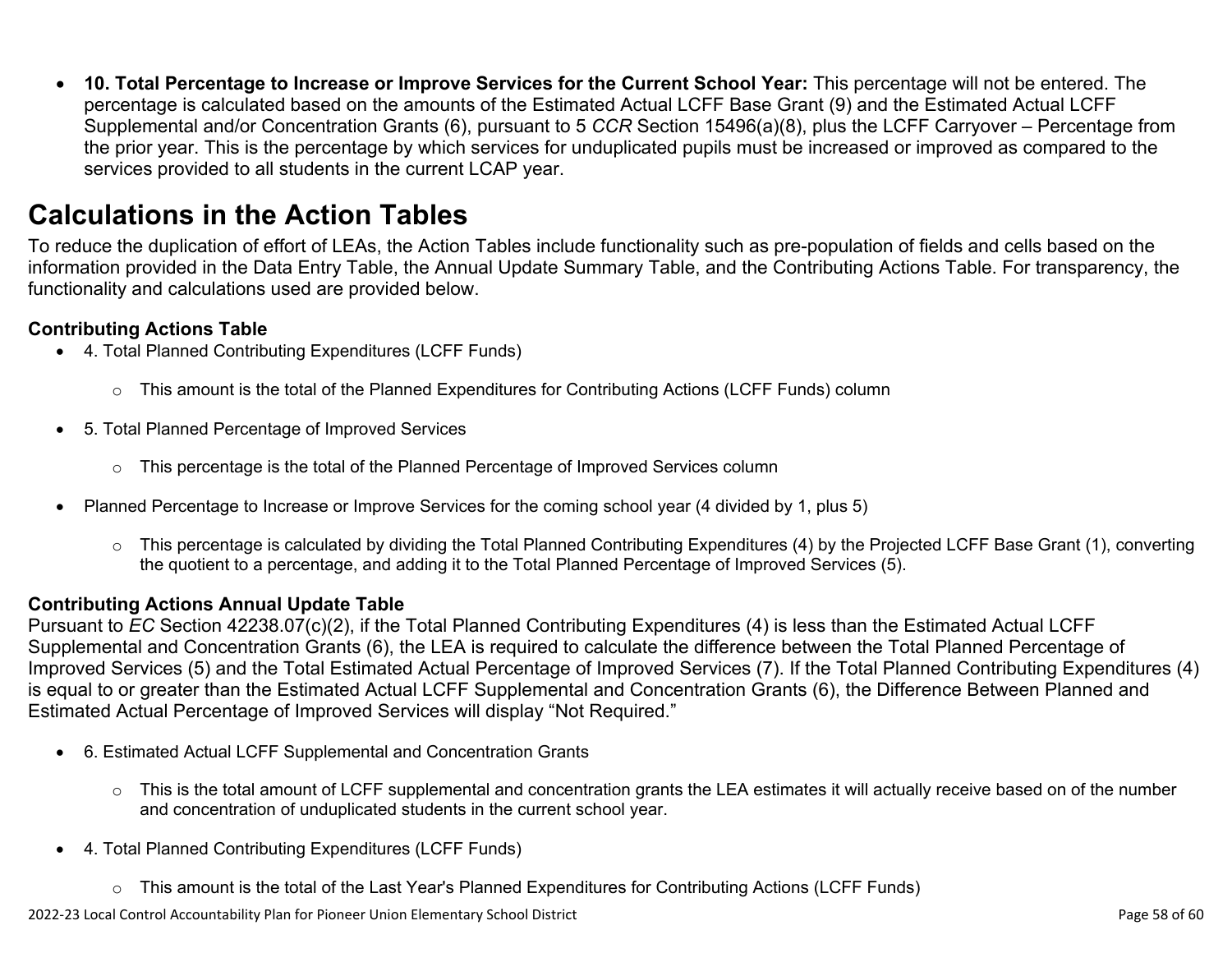- 7. Total Estimated Actual Expenditures for Contributing Actions
	- o This amount is the total of the Estimated Actual Expenditures for Contributing Actions (LCFF Funds)
- Difference Between Planned and Estimated Actual Expenditures for Contributing Actions (Subtract 7 from 4)
	- $\circ$  This amount is the Total Estimated Actual Expenditures for Contributing Actions (7) subtracted from the Total Planned Contributing Expenditures (4)
- 5. Total Planned Percentage of Improved Services (%)
	- $\circ$  This amount is the total of the Planned Percentage of Improved Services column
- 8. Total Estimated Actual Percentage of Improved Services (%)
	- o This amount is the total of the Estimated Actual Percentage of Improved Services column
- Difference Between Planned and Estimated Actual Percentage of Improved Services (Subtract 5 from 8)
	- o This amount is the Total Planned Percentage of Improved Services (5) subtracted from the Total Estimated Actual Percentage of Improved Services (8)

#### **LCFF Carryover Table**

- 10. Total Percentage to Increase or Improve Services for the Current School Year (6 divided by 9 + Carryover %)
	- $\circ$  This percentage is the Estimated Actual LCFF Supplemental and/or Concentration Grants (6) divided by the Estimated Actual LCFF Base Grant (9) plus the LCFF Carryover – Percentage from the prior year.
- 11. Estimated Actual Percentage of Increased or Improved Services (7 divided by 9, plus 8)
	- o This percentage is the Total Estimated Actual Expenditures for Contributing Actions (7) divided by the LCFF Funding (9), then converting the quotient to a percentage and adding the Total Estimated Actual Percentage of Improved Services (8).
- 12. LCFF Carryover Dollar Amount LCFF Carryover (Subtract 11 from 10 and multiply by 9)
	- $\circ$  If the Estimated Actual Percentage of Increased or Improved Services (11) is less than the Estimated Actual Percentage to Increase or Improve Services (10), the LEA is required to carry over LCFF funds.

The amount of LCFF funds is calculated by subtracting the Estimated Actual Percentage to Increase or Improve Services (11) from the Estimated Actual Percentage of Increased or Improved Services (10) and then multiplying by the Estimated Actual LCFF Base Grant (9). This amount is the amount of LCFF funds that is required to be carried over to the coming year.